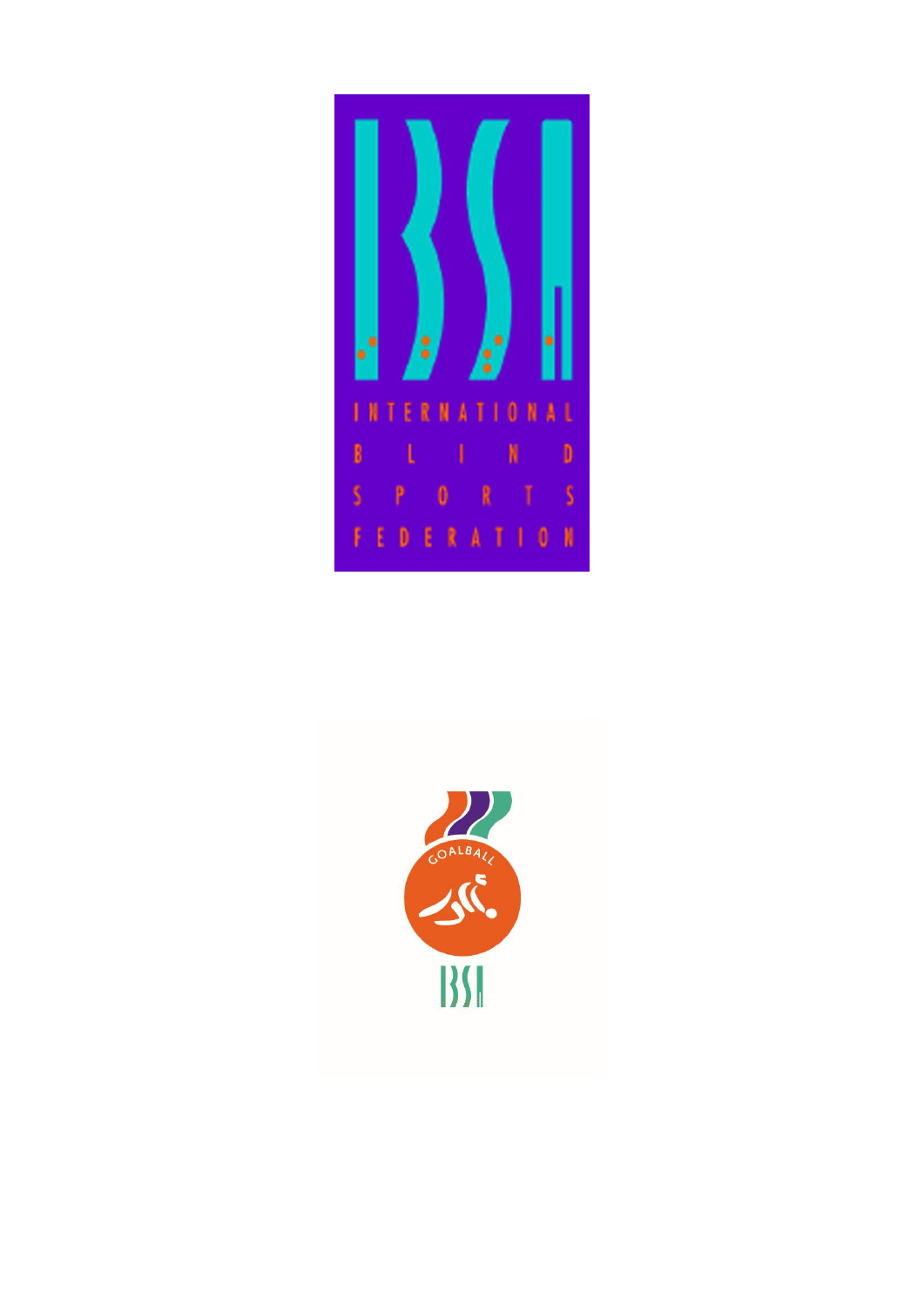# **INTERNATIONAL BLIND SPORTS FEDERATION**

# GOALBALL RULES AND REGULATIONS 2018-2021

*January 1, 2018*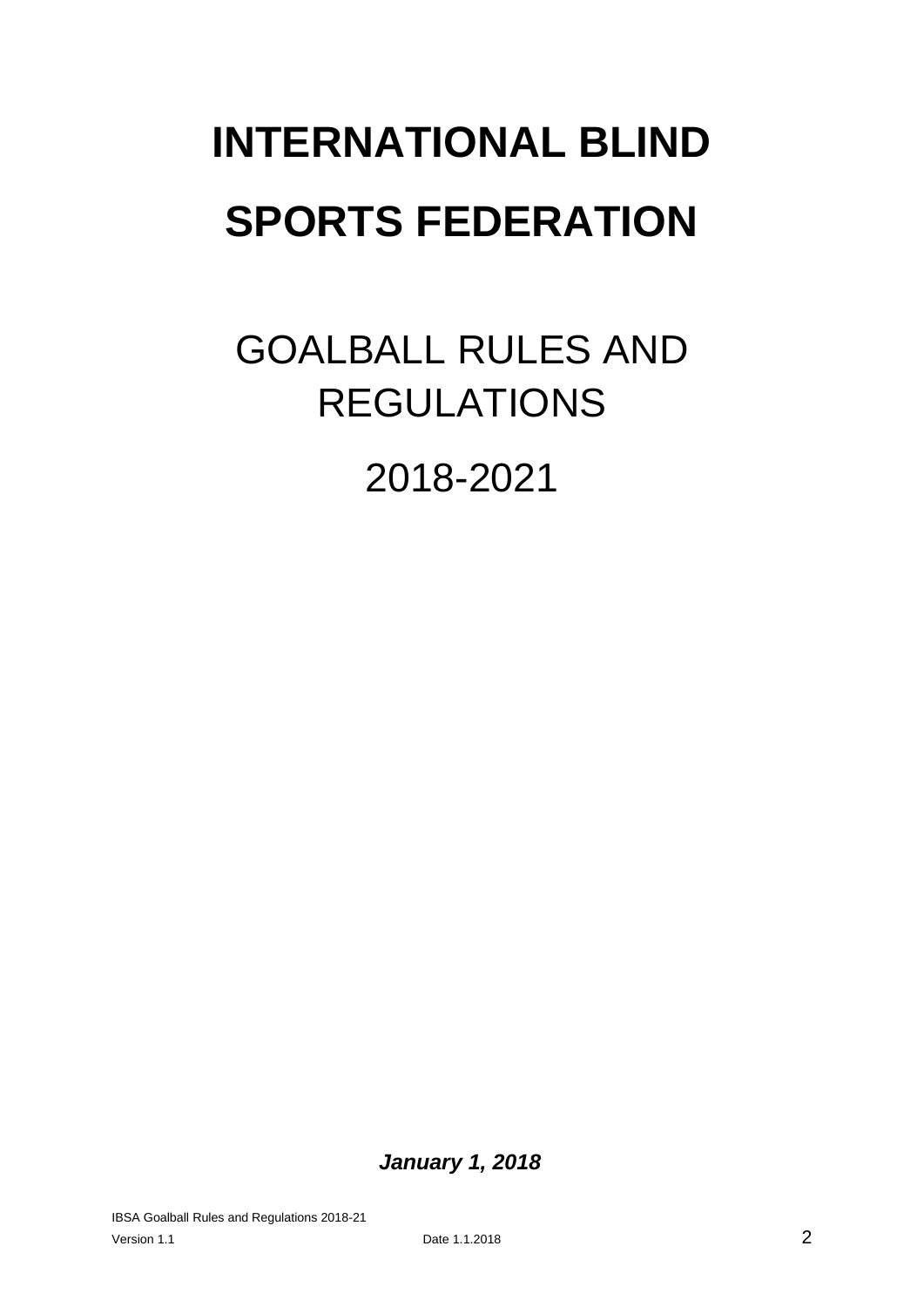Goalball is a game played by two teams of three players each, with a maximum of three substitutes for each team. The game is played in a gymnasium on a court measuring 18.0m x 9.0m, which is divided into two halves by a centre line. Teams remain in their own half of the court during the game. The purpose of the game is for each team to throw the ball by hand, along the floor, with the intent of getting the ball across the opponent's goal line while the other team attempts to prevent this from happening. The goals and nets extend right across the 9.0m width at each end of the court. The ball is made of hard rubber and has holes in it that allow bells inside the ball to be heard as the ball moves. The rules of the game are controlled by the International Blind Sports Federation (IBSA).

If there is any misunderstanding between the English version of this rules document or any translated versions of this rules document, the English version will be used.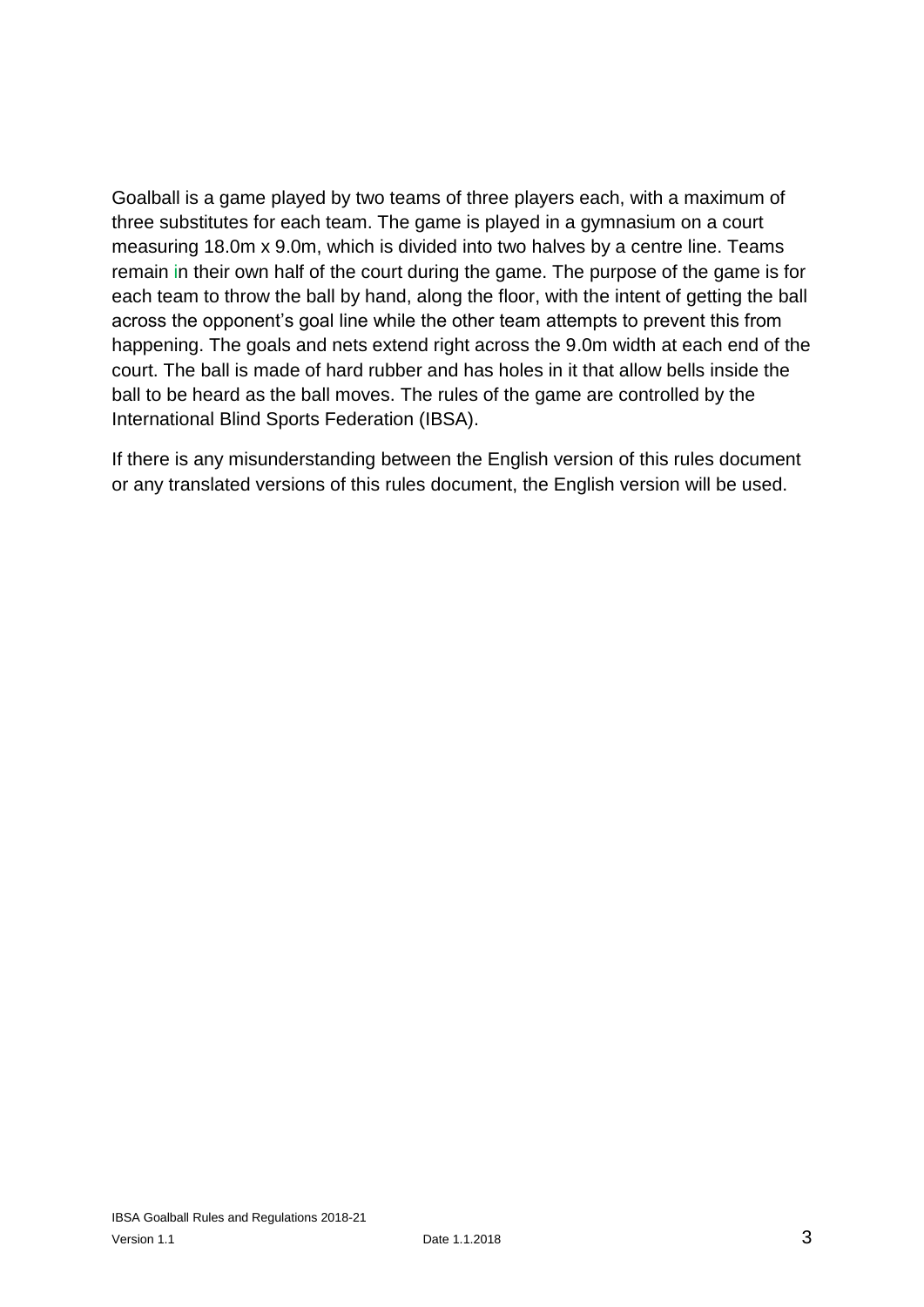# **TABLE OF CONTENTS**

## **PART A - GOALBALL RULES**

#### **SECTION A - PREPARATION FOR THE GAME**

- 1 Court
- 2 Team Bench Area
- 3 Goals
- 4 Ball
- 5 Uniforms
- 6 Eyeshades / Eye Patches / Eyeglasses and Contact Lenses / Hearing Aids
- 7 Competition Categories and Classification
- 8 Team Composition
- 9 Officials

#### **SECTION B - BEFORE THE GAME**

- 10 Coin Toss
- 11 Warm Up
- 12 Length of the Game

#### **SECTION C - DURING THE GAME**

- 13 Game Protocol
- 14 Scoring
- 15 Team Time-Out
- 16 Official's Time-Out
- 17 Medical Time-Out
- 18 Blood Rule
- 19 Team Substitution
- 20 Medical Substitution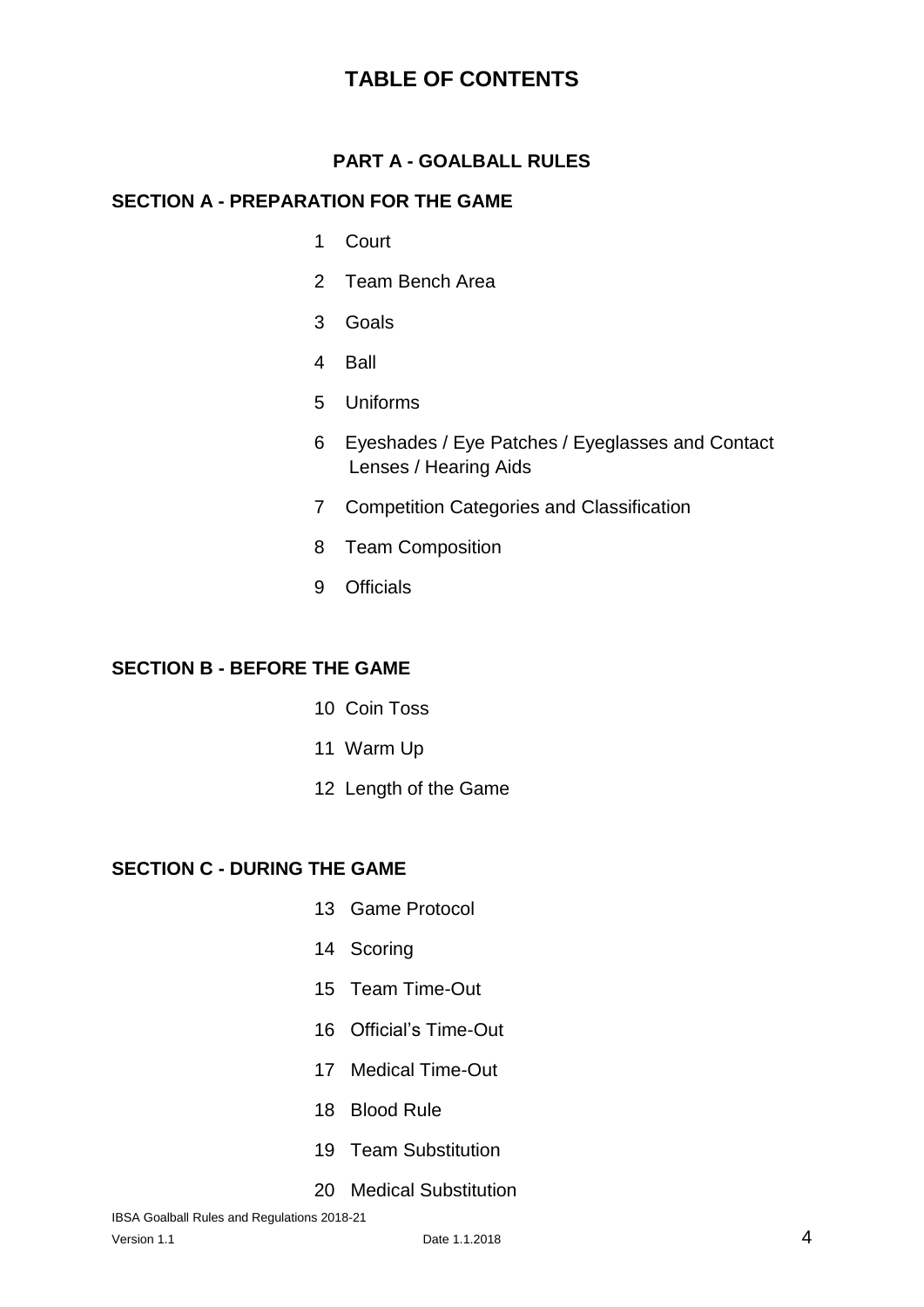#### **SECTION D - INFRACTIONS**

- 21 Premature Throw
- 22 Ball Over

#### **SECTION E - PERSONAL PENALTIES**

- 23 Short Ball
- 24 High Ball
- 25 Long Ball
- 26 Eyeshades
- 27 Illegal Defence
- 28 Personal Delay of Game
- 29 Personal Unsportsmanlike Conduct
- 30 Noise

### **SECTION F - TEAM PENALTIES**

- 31 Ten Seconds
- 32 Team Delay of Game
- 33 Team Unsportsmanlike Conduct
- 34 Illegal Coaching
- 35 Noise

#### **SECTION G - END OF THE GAME**

- 36 Overtime
- 37 Extra Throws
- 38 Sudden Death Extra Throws
- 39 Signing the Score Sheet and Protest Procedures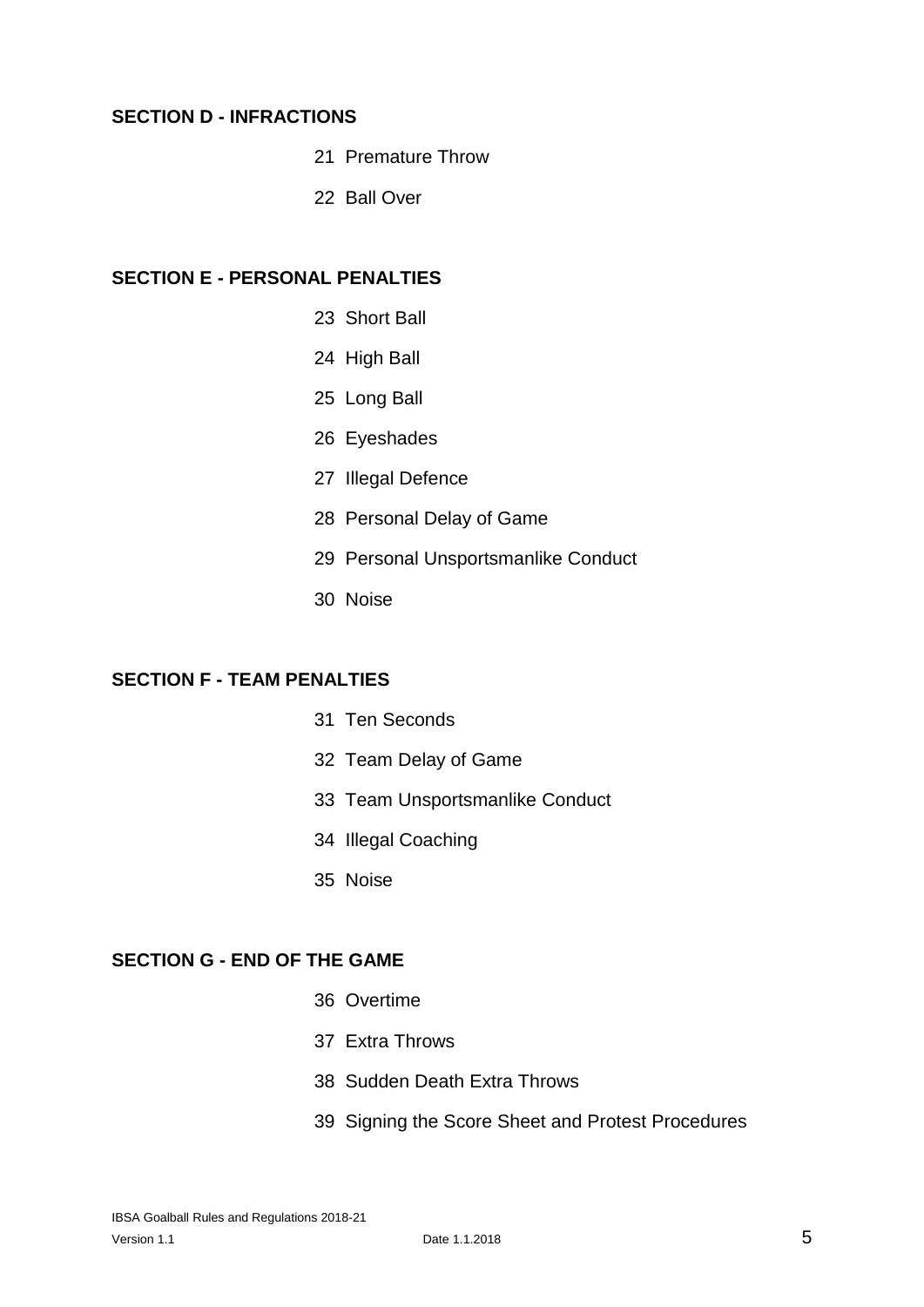# **SECTION H - REFEREES' AUTHORITY AND ABUSE OF OFFICIALS**

- 40 Referees' Authority
- 41 Abuse of Officials

### **PART B – TOURNAMENT REGULATIONS**

- 42 IBSA Sanctioned Events or Paralympic Games
- 43 Facilities and Equipment
- 44 Accommodations
- 45 Officials
- 46 Organisation (Non-Paralympic Events)
- 47 Qualifying Standards
- 48 Conduct of Tournaments
- 49 Ranking of Teams in a Round Robin
- 50 Forfeits
- 51 Maximum Number of Games per Team per Day
- 52 Gross Misconduct
- 53 Game Protocol
- 54 Exceptions to Tournament Regulations

#### **Appendix 1 COURT DIAGRAM, HAND SIGNALS, GOAL, BALL OUT**

#### **Appendix 2 GLOSSARY OF TERMS**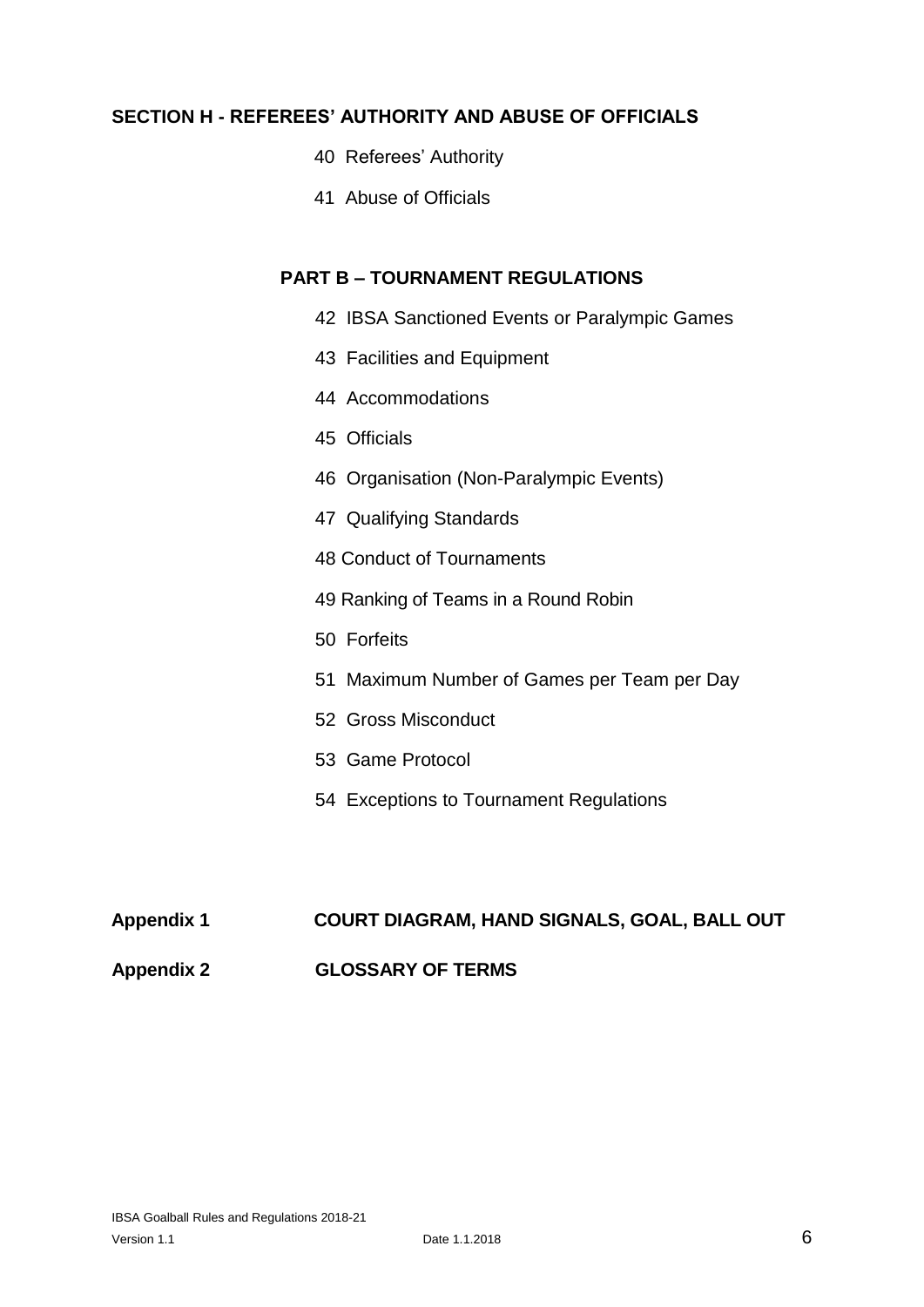# **GOALBALL RULES**

# **SECTION A - PREPARATION FOR THE GAME**

### **1 Court**

- 1.1 The dimensions: The court will be a rectangle 18.0 m long by 9.0m wide (+/- 0.05m). Measurements are to the outside edges. Nothing except the court markings will be allowed as markings on the court. (See diagram at Appendix 1 for markings and measurements). The court is divided every 3.0m along its length to give six areas.
- 1.2 In front of the goals at each end of the court are Team Areas, 6.0 m, (+-0.05 m) long by 9.0 m (+-0.05 m) wide. The Team Areas are divided in to two equal sections (3.0 m (+-0.05 m) long and 9.0 m (+-0.05 m) wide). These sections will be called the Orientation Area and the Landing Area. The Orientation Area is closest to the goal and the Landing Area is furthest from the goal. The team areas have player orientation lines as per the court diagram listed in Appendix 1.
- 1.3 The Neutral Area is the middle area of the court. It is 6.0m (+-0.05m) long by 9.0m (+-0.05m) wide and is divided in two by the centre line. (see Appendix 1)
- 1.4 All lines will be 0.05m in width (+/- 0.01m) and will be marked with tape. They will have string under them to assist with player orientation. The string will be 0.003m (+/- 0.0005m thickness) and will be placed under the top layer of tape. A tape colour should be used that provides contrast with the floor and ball, and improves the ability of referees and sighted spectators to better observe the ball and court markings.
- 1.5 The floor of the court must have a smooth surface, and be approved by the IBSA Technical Delegate (for IBSA sanctioned competitions). For Paralympic Games, World Championships and all other Championships, a wood, plastic or synthetic resilient flooring surface will be used.

### **2 Team Bench Area**

- 2.1 Each team will have a team bench area which will be positioned on either side of the officials' table, a minimum of 3.0m from the court's side line. It will be 4.0m long (+/-0.05m) and 3.0m (+/-.05m) deep and will be marked all around by a tape line with string. (See Appendix 1)
- 2.2 The team bench areas will be at the same end of the court as the players. The bench will be in line with the goal line. (See Appendix 1)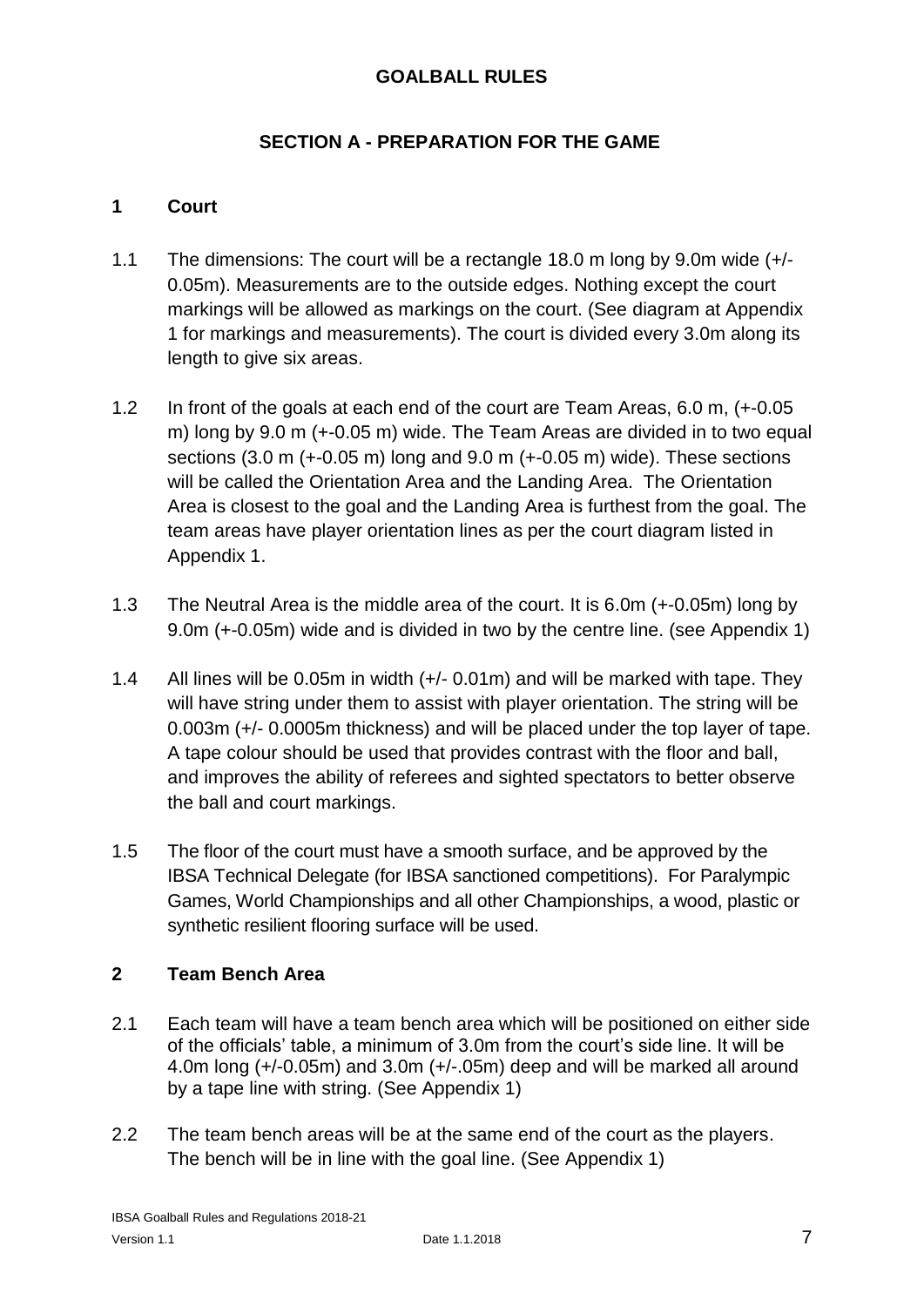- 2.3 At half time, teams will change bench areas as teams change ends.
- 2.4 All members of the team must remain in their designated bench area and must have some part of their body on or behind the tape line during play. Failure to comply will result in a team penalty for delay of game.
- 2.5 If a player who has been injured or has left the competition wishes to sit on the team bench they must wear an identifying jersey provided by the tournament organising committee. The player will be considered a nonparticipant. Failure to comply will result in the player leave the field of play.

# **3 Goals**

- 3.1 The goals will extend across each end of the court. The internal measurements will be 9.0m across (+/- 0.05m) and 1.3 m high (+/- 0.02m) and at least 0.5m deep (measured from the front of the crossbar to the closest rear part of the goal).
- 3.2 The cross bar will be rigid.
- 3.3 The goal posts and cross bar will be round or elliptical and must not exceed 0.15m in diameter.
- 3.4 The goal posts will be positioned with the inside front edge of the post outside the side line and in alignment with the goal line.

#### **4 Ball**

- 4.1 The ball will conform to the following specifications:
	- Diameter: 24-25 cm
	- Circumference: 75.5 cm-78.5 cm
	- Weight: 1.250 gr. (+/- 50 gr).
	- Sound holes: 4 holes in upper hemisphere staggered from 4 holes in lower hemisphere
	- Bells: 2 pieces
	- Elastomer: Natural Rubber (NR)
	- Hardness according to Norm DIN 53505: 80-85 °Shore A
	- Colour: blue
	- Surface: knobbed
	- No toxicological components
- 4.2 For major championship tournaments (Paralympic Games, IBSA Goalball World Championships and all IBSA Goalball Regional Championships), a ball determined by the organising committee and approved by the IBSA Goalball Sub-Committee is used.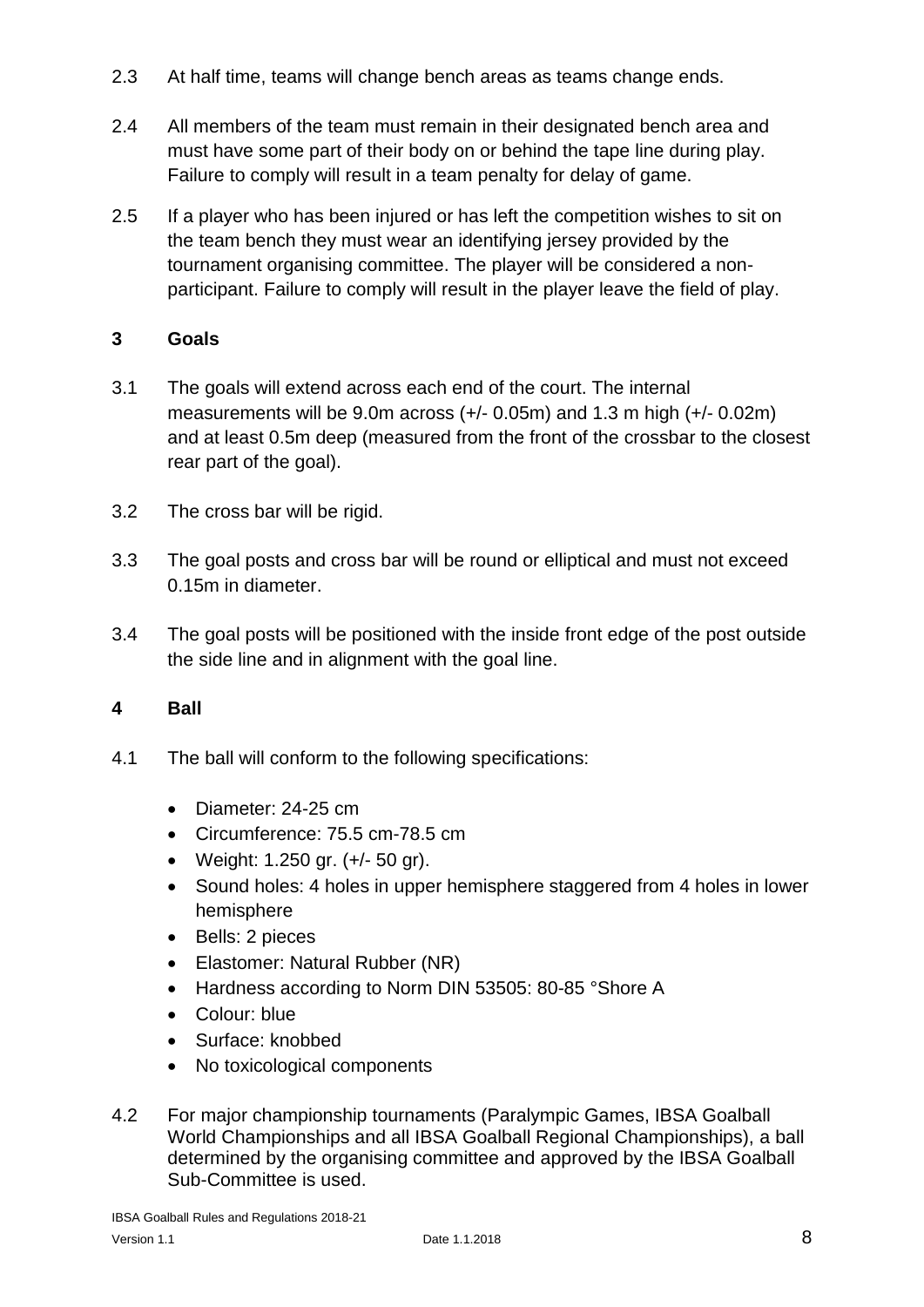# **5 Uniforms**

- 5.1 All players must wear a team jersey.
- 5.2 Each player must have a number permanently fixed on the front and back of the jersey. The numbers will be 20 cms high (+/- 1cm) or approved by the Technical Delegate. Numbers must be 1,2,3,4,5,6,7,8 or 9. The number must not be tucked into the shorts, covered by padding, or otherwise obscured from the view of the referees or table officials. Failure to comply with any of these requirements will result in a team penalty for delay of game.
- 5.3 Players can have their nationality and name written on the back of the jersey either above or below the number. The size of letters cannot exceed 7cms (+/- 0.5cm).
- 5.4 Clothing, equipment and padding must not extend more than 10 cms in any direction from the body.
- 5.5 At the Paralympic Games the game jersey, trousers and socks worn by all competitors on a team must be identical and meet all advertising standards as required by the International Paralympic Committee. Due to the contractual nature of advertising requirements, non-compliant uniform items will not be permitted on the court. Failure to comply with this requirement will result in a team penalty for delay of game and the player will not be permitted to play.
- 5.6 At the IBSA Goalball World Championships the game jersey, trousers and socks worn by all competitors in a team must be identical and meet all advertising standards as required by the International Blind Sports Federation (IBSA). Due to the contractual nature of advertising requirements, noncompliant uniform items will not be permitted on the court. Failure to comply with this requirement will result in a team penalty for delay of game and the player will not be permitted to play.
- 5.7 Any padding or other external items placed on the head may not interfere with eyeshade positioning or function. Failure to comply with this will result in a delay of game penalty.
- 5.8 Teams must have additional uniforms available in case of blood. Teams will replace blood stained uniform items with one that has the same design and colours as the part of the uniform that is replaced. Failure to comply with this will result in a team penalty delay of game.
- 5.9 Teams must also have two sets of jerseys to serve as their home team jersey and their visitor team jersey. The two jerseys will be clearly different in their colour combinations.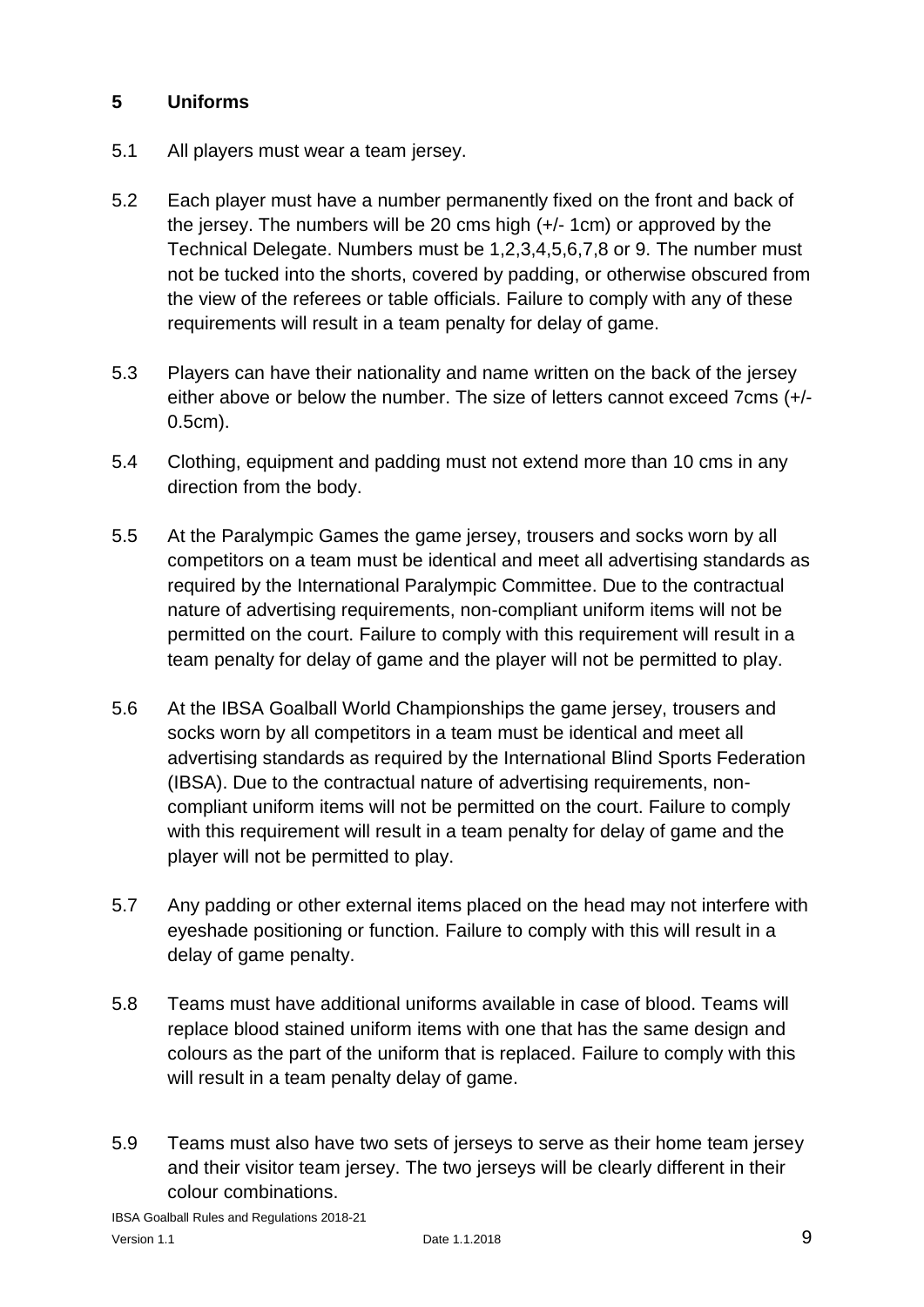# **6 Eyeshades/Eye Patches/ Eyeglasses and Contact Lenses / Hearing Aids**

- 6.1 Players will not wear eyeglasses or contact lenses.
- 6.2 Eyeshades must be worn by all players on the court from the time of the eyeshade check at the start of the half until the end of the half. Additionally, a player being substituted can remove their eyeshade once their substitution has been announced and they are leaving the court. Failure to comply will result in a personal penalty – Eyeshades.
- 6.3 Eyeshades must also be worn during Overtime by all players on the court. All players must wear eyeshades during extra throws, whether they are on the court or not. Failure to comply will result in a personal penalty – Eyeshades.
- 6.4 At all major championship tournaments, all players participating in the game must have their eyes covered by gauze patches, or an equivalent material under the supervision of the IBSA Goalball Technical Delegate or by a person designated for each team, who is known by the Technical Delegate. The Local Organising Committee (LOC) must announce the type, mark or brand of the patches sixty (60) days before the start of the tournament allowing all teams to know which type and brand will be used. Teams must provide a medical certification to the Technical Delegate (TD) two (2) weeks in advance, if a player needs to use different patches. If the alternative patches are approved, the team will cover the extra cost for the purchase of the new patches.
- 6.5 If the act of repairing an eyeshade or if the request from a player to substitute an eyeshade takes longer than forty-five (45) seconds to complete, a personal penalty for delay of game will be called. The ten second timer who is not presently timing the ten seconds will time the 45 second official time out.
- 6.6 Any eyeshades provided by a tournament organiser must be approved by the IBSA Technical Delegate and must be worn by all players. Failure to comply without prior written approval from the Technical Delegate will result in removal of the player from the game. That player can be substituted.
- 6.7 Players cannot wear or use any hearing aids whilst in the Field of Play. Failure to comply will result in a personal unsportsmanlike conduct penalty and the player will be removed from that game. That player can be substituted.

# **7 Competition Categories and Classification**

7.1 Competition will be divided into two categories, male and female.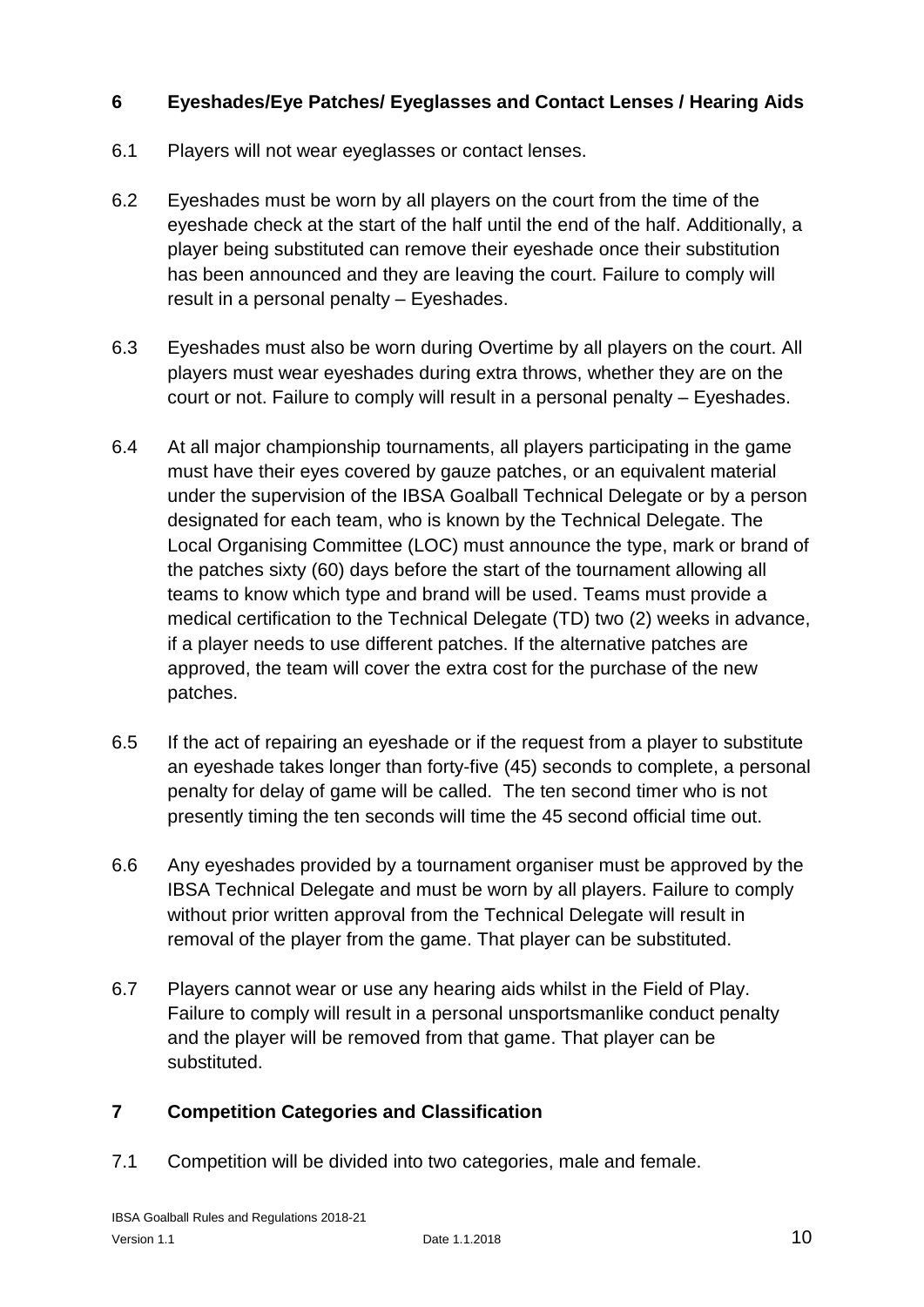7.2 For IBSA sanctioned competition all players must satisfy the IBSA sport class of B1, B2 or B3.

## **8 Team Composition**

- 8.1 At the beginning of every game each team will consist of three (3) players on court with a maximum of three (3) substitutes. A team will be forced to forfeit the game if they cannot start that game with three (3) players on court.
- 8.2 In addition each team may have up to 3 escorts on the bench during the game. The total number of individuals allowed in the team bench areas must be not more than nine, including the three starting players. Failure to comply with this will result in a team penalty delay of game.
- 8.3 The referees must be notified in writing at the coin toss, of any player(s) in the team bench area who are not involved in the game. The player(s) must wear an identifying jersey provided by the organising committee of the tournament, otherwise, they will not be permitted to sit in the Team Bench. Failure to comply will result in the player being required to leave the bench area.

#### **9 Officials**

- 9.1 In Paralympic Games and for all IBSA sanctioned events, each game will have 2 referees, 4 goal judges, 1 scorer, 1 timer, 2 ten second timers and 1 back-up timer.
- 9.2 Officials duties can be found in the IBSA Goalball ITO Manual. Referees and the technical officials' duties can be found in the Referee manual.

# **SECTION B – BEFORE THE GAME**

#### **10 Coin Toss**

- 10.1 A team representative will be present at the correct time and place for the coin toss. Failure to comply will result in a loss of choice of throwing or defending the ball or the choice of court ends left or right of the official's table. If neither team appears for the coin toss, the first team in the scoresheet game information (Team A) will start on the left side of the official's table with the ball.
- 10.2 Before a team can enter the Field of Play, a team representative will be required to validate the score sheet-game information to ensure that correct player names and numbers are recorded as well as the list of coaches and/or escorts who will be permitted on the bench during the game. If the score sheet-game information is not provided, the score sheet-game information from the previous game will be used. If no previous score sheet-game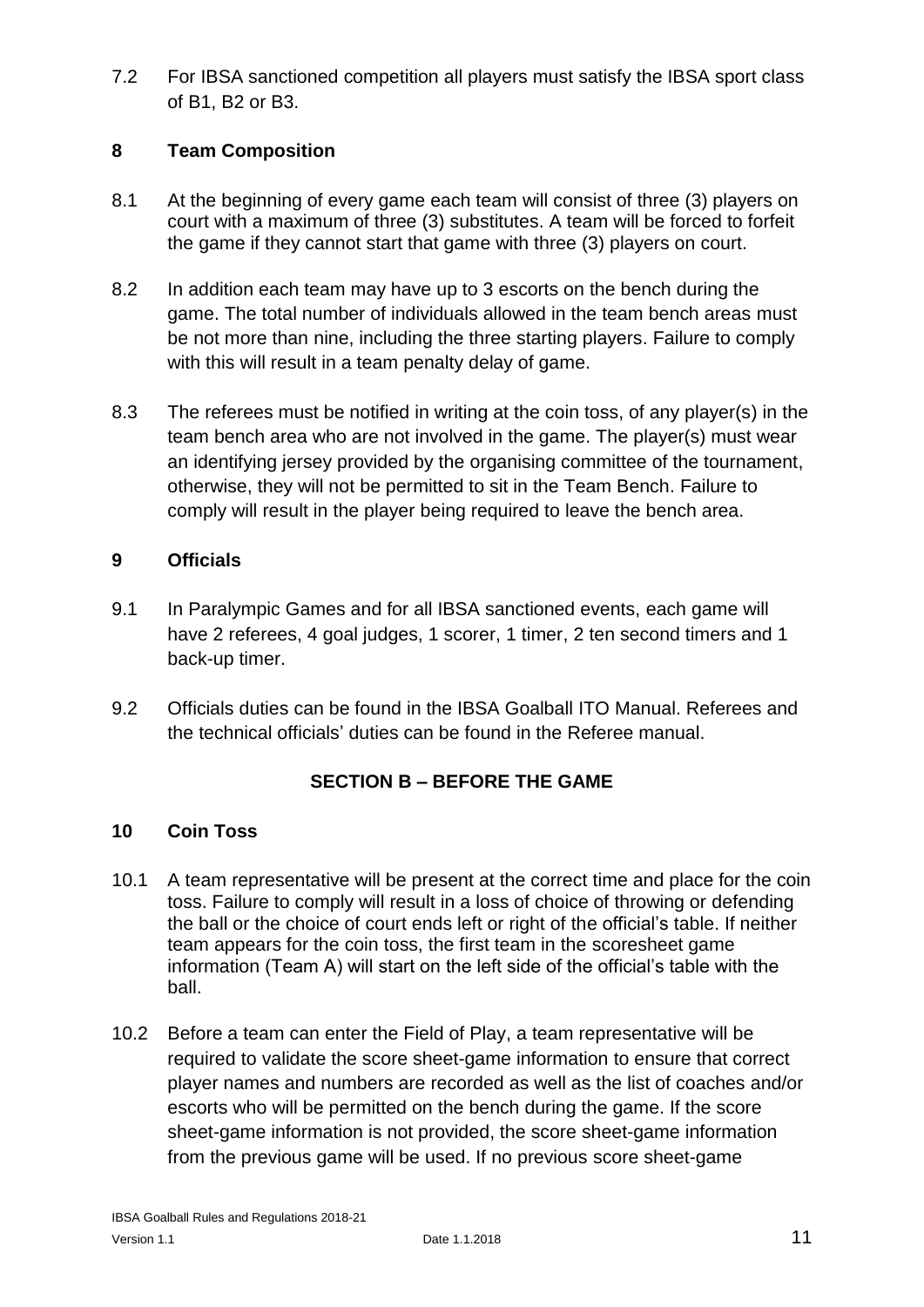information exists, team names and functions as presented in the entry form provided to the organising committee for the tournament will be used.

- 10.3 For games that must have a winner, the team representative will complete a line-up sheet, which will be provided by the referee in the first coin toss and must be returned to the referee at the time of the extra throws coin toss. Failure to comply will result in loss of choice to throw or defend, Score sheet - Game information order will be used to determine the player's order. If neither team provided a line-up sheet, Team A will start with the ball.
- 10.4 The coin toss will be conducted by an official approved or appointed by the Technical Delegate for the tournament.
- 10.5 The winner of the coin toss will have the choice of either throwing or defending the ball first, or they may instead choose which end of the court they would like to start play in (left or right). The remaining choice will be decided by the other team.
- 10.6 At the end of the first half, the teams will change ends. The first throw of the second half will be thrown by the team that defended the first throw at the start of the game.
- 10.7 Only players listed on the line-up sheet used for the actual game will be allowed to play that game. All team members listed on the Goalball Score Sheet – Game Information for the actual game must be on the court or on the team bench at the start of play. Failure to comply will result in one team penalty for Delay of Game.

# **11 Warm Up**

- 11.1 The players will be allowed a warm up on court at the end of the court that they will defend. Teams will not be allowed to throw the ball in the direction of the other team's half of the court.
- 11.2 If, during the warm up, a team throws the ball into the other team's half of the court, they will be given a warning by the referee. If the same team throws a second ball into the other team's half of the court they will be given a team penalty – Unsportsmanlike Conduct. Every subsequent throw to the other team's half of the court will lead to a further team penalty for Unsportsmanlike Conduct and may result in a player or coach being ejected from the game.

# **12 Length of the Game**

- 12.1 A game will be a total of 24 minutes divided into 2 halves of 12 minutes each.
- IBSA Goalball Rules and Regulations 2018-21 12.2 There will be at least 5 minutes between the end of a game and the start of the next game. At the Paralympic Games and World Championships, there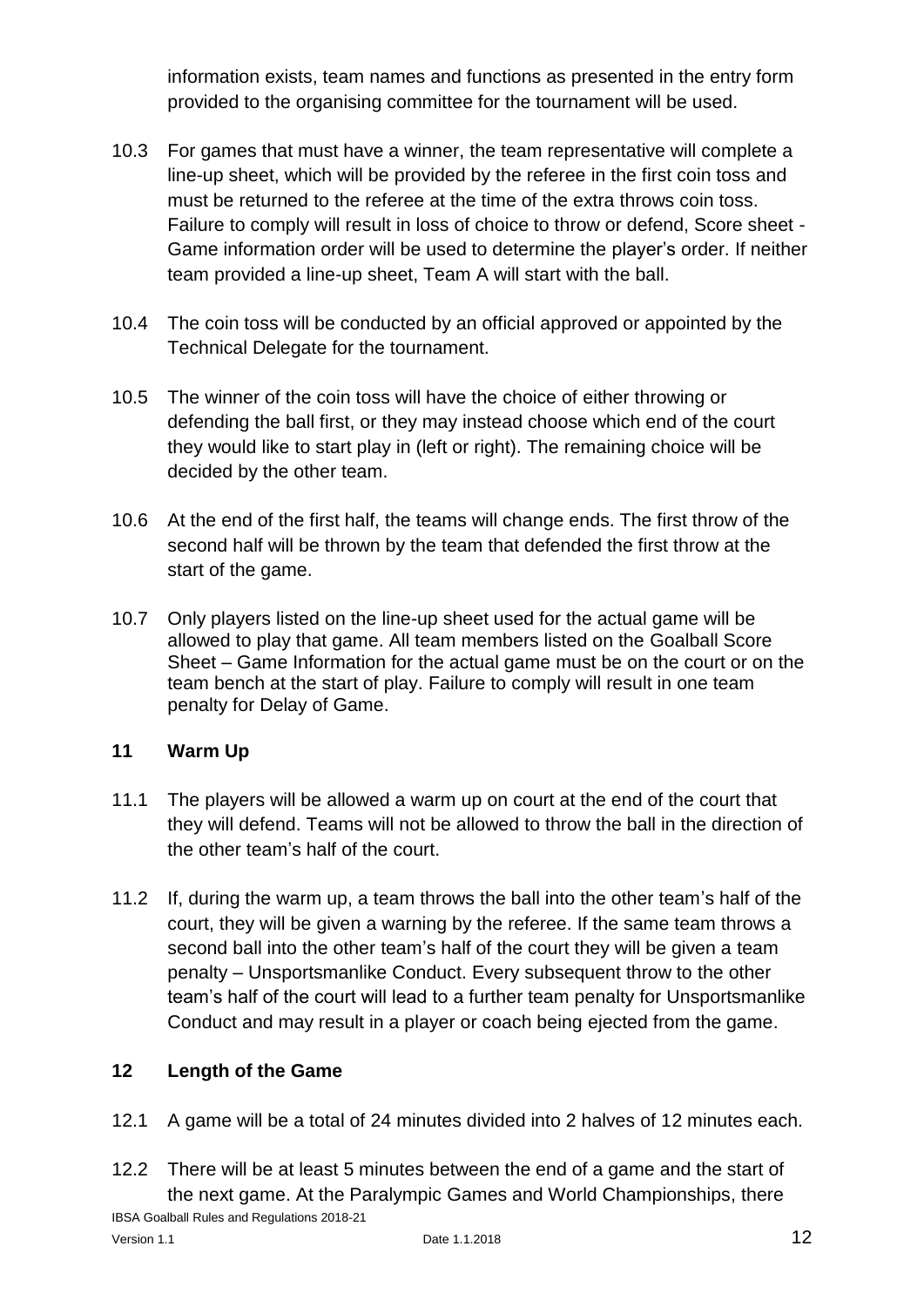will be a minimum of 15 minutes between the end of a game and the start of the next game.

- 12.3 An audible signal will be given 5 minutes before the start of the game. There will also be a second audible signal 90 seconds before the start of each half.
- 12.4 Players who are going to start any half must be on court, facing their own goal and ready for eyeshade check by the referees, 90 seconds before the start of each half – Failure to comply will result in a Team or Personal Penalty for Delay of Game.
- 12.5 Half time will be 3 minutes in duration.
- 12.6 All teams and players should be ready to start when the table official calls "time" or where there is an audible signal - Failure to comply will result in a Team or Personal Penalty for Delay of Game.
- 12.7 Any half will be considered complete at the end of time.

# **SECTION C – DURING THE GAME**

### **13 Game Protocol**

- 13.1 The referee starts the game by asking everyone to switch off mobile phones and remain quiet while the ball is in play. The referee will call "quiet please" before calling "centre", and throwing the ball to the team who is to throw first. The referee will throw the ball to the player who is closest to the centre position. The referee will then blow their whistle three times and call "play".
- 13.2 The main clock and the ten second clock will start on the call "play".
- 13.3 The referee will complete any half by whistling once and calling "half time", "game", "overtime", "extra throws" or "sudden death extra throws". This is a signal that players may touch their eyeshades and is to ensure that a penalty situation did not occur before the end of the half. During extra throws and between extra-throws and sudden-death extra throws players are not allowed to touch their eyeshades.
- 13.4 The game clock and the ten second clock will be stopped whenever the referee blows their whistle and started again on the call "play" except during a penalty situation. The game clock is stopped during a penalty situation.
- 13.5 At a time the ball needs to be put back into play it will be dropped by a referee or goal judge at the side line 1.5 m in front of the goal post closest to the side it exited the court. The referee will then call "quiet please", blow their whistle once and call "play". The game and ten second clock will restart on the call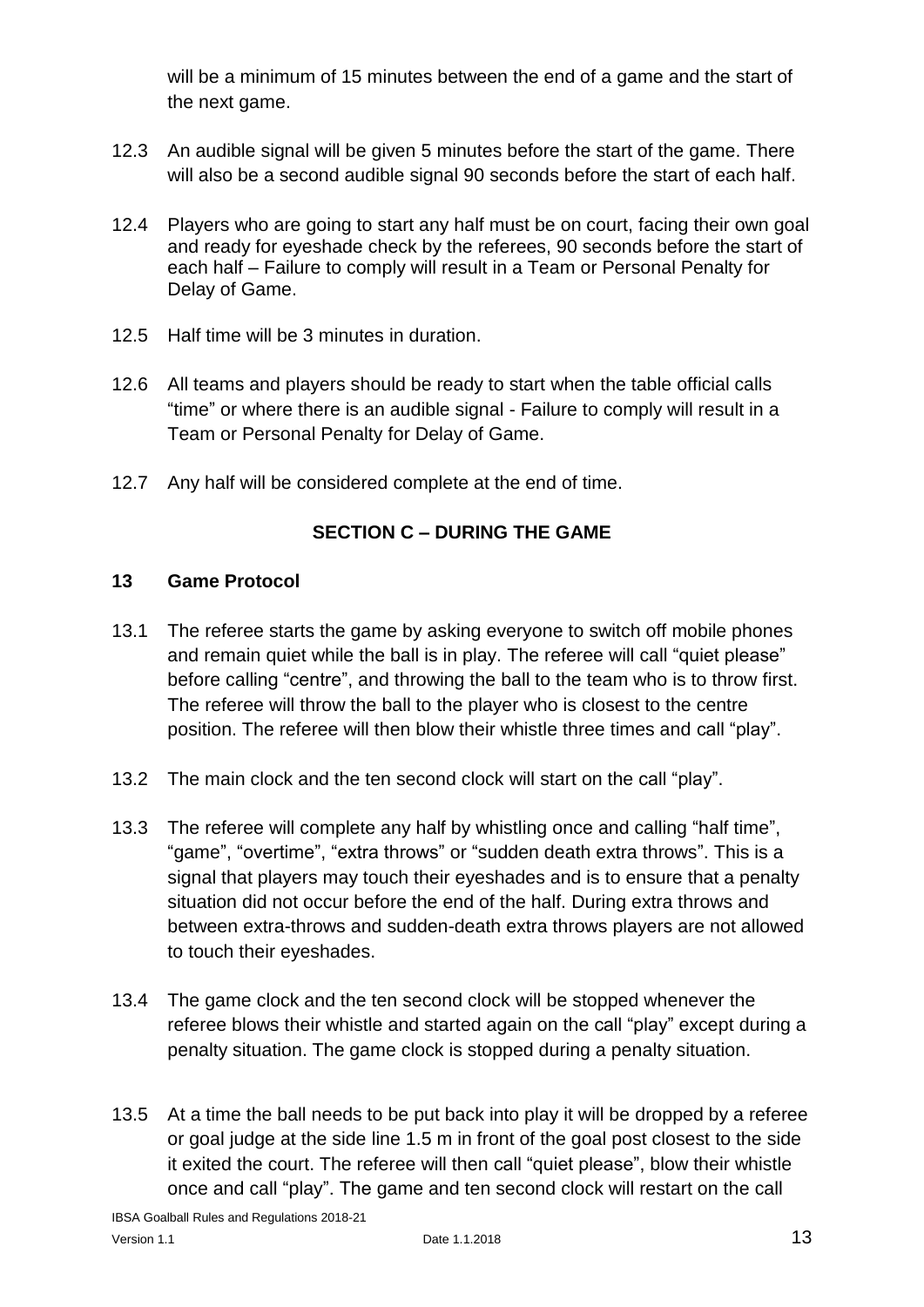"play". In case of the ball goes over the centre line and after the goal the team can keep the ball.

- 13.6 If, in the act of throwing, a ball is thrown out over the side line without touching the defending team, the referee will blow their whistle once and call "out". The game clock will stop. The ten second clock will also be stopped and reset. Any time the ball needs to be put back into play it will be dropped by a referee or goal judge (See rule 13.5). The referee will say "quiet please", whistle and say "play". The game clock and the ten second clock will both restart on the call "play".
- 13.7 If a ball is blocked out over the side line within the Team Area, the referee will blow their whistle once and call "blocked out". The game clock and the ten second clock will stop. Any time the ball needs to be put back into play it will be dropped by a referee or goal judge (See rule 13.5). The referee will say "quiet please", whistle and say "play". The game clock and the ten second clock will both restart on the call "play".
- 13.8 Any time the game clock is stopped and the ball is dropped back into play by a referee or goal judge at the 1.5m line in front of the goal post, the referee will call "quiet please", blow their whistle once and call "play" even if no team member is attempting to pick up the ball.
- 13.9 No additional orientation aids are permitted on court. Failure to comply will result in personal penalty – Delay of Game.
- 13.10 Following a penalty situation, players may be re-orientated to the goal post by a referee or goal judge. If at any other time a referee must re-orientate a player, a personal Delay of Game penalty will be called.
- 13.11 When a thrown ball comes to rest in the Team Area of the defending team, without a defending player touching it, this will be called a 'Dead Ball'. The referee will blow the whistle and call "dead ball." The ball will be given to the defending team by an official as per rule 13.5. A "dead ball" will also be called if the thrown ball hits the goal post/crossbar without touching a defending player and comes to rest in either the Team Area or first half of the Neutral Area. The whistle will not be blown until the ball has completely stopped its motion.
- 13.12 A team member will only be allowed to leave the field of play (FOP), regardless of the reason (i.e., medical attention or equipment adjustment), during an official stoppage in play after receiving permission from the referee. That team member may not return until the end of that half of the game. Failure to comply will result in a team penalty – Delay of Game.
- 13.13 To ensure the game flow smoothly, an official time-out to wipe the floor will only be taken when the referee determines that the safety of the players may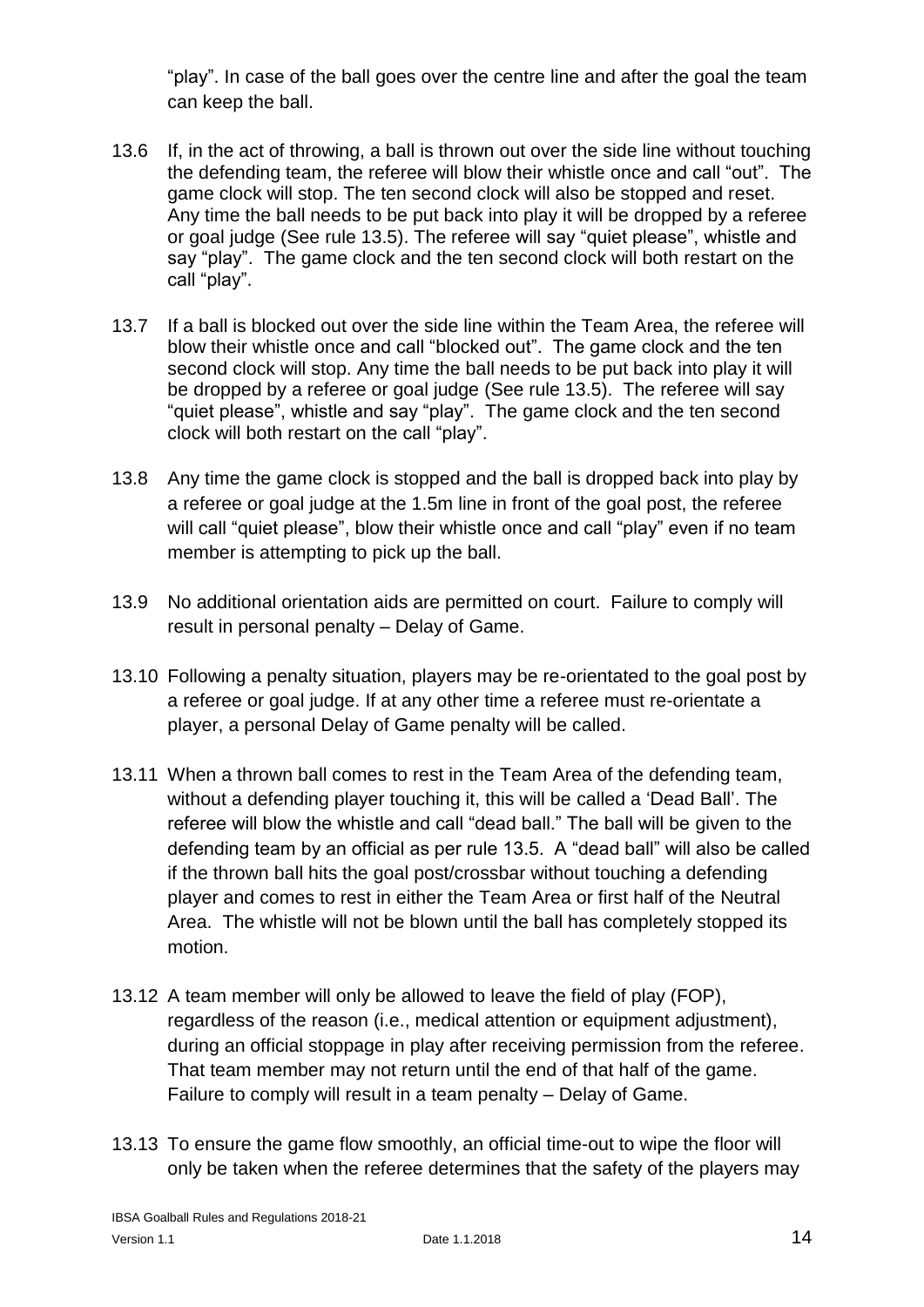be compromised. Floor wiping will only take place during an official stoppage in play.

# 14 **Scoring**

- 14.1 At any time where the game clock is running and the ball is in play and completely crosses a goal line, (see Appendix 1), a goal is scored. The referee will whistle two times and announce the goal. The game clock will stop on the referee's first whistle. A goal cannot be scored by an official passing the ball into play.
- 14.2 If a defending player's eyeshades are moved or come off when hit by a thrown ball, the play will be allowed to continue until the ball is controlled, the ball is blocked out or the ball scores.
- 14.3 The team with the most goals at the end of regulation time will be the winner.
- 14.4 The game will end immediately once one team leads the other team by 10 goals.

### **15 Team Time-Out**

- 15.1 Each team will be allowed four (4) time-outs of 45 seconds during the game. At least one of these time-outs must be taken during the first half or this timeout will be lost. Once one of the teams has called a time-out both teams may use the time-out.
- 15.2 Each team will be allowed one time-out during the entire overtime. All timeouts not used at the end of regulation time will be lost.
- 15.3 The team that has control of the ball may request a time-out. Either team may request a time out when there is a whistle stoppage in play.
- 15.4 A time-out may be indicated to the referee by any member of the team, using the "time-out" hand signal (see Appendix 1) and / or by saying "time-out". Any member of the team can ask for the time-out by hand signal before their team has control of the ball but must wait for the ball to be controlled before requesting the time-out verbally. Failure to comply will result in a team penalty – Illegal coaching.
- 15.5 The time-out starts when the referee announces it and the requesting team by name. Any person in the team bench area is then allowed to enter the court.
- 15.6 A ten second timer will record the 45 second time-out, giving an audible signal 15 seconds before the time-out is finished and again when the time-out expires. At the expiration of the time-out all team members must be in the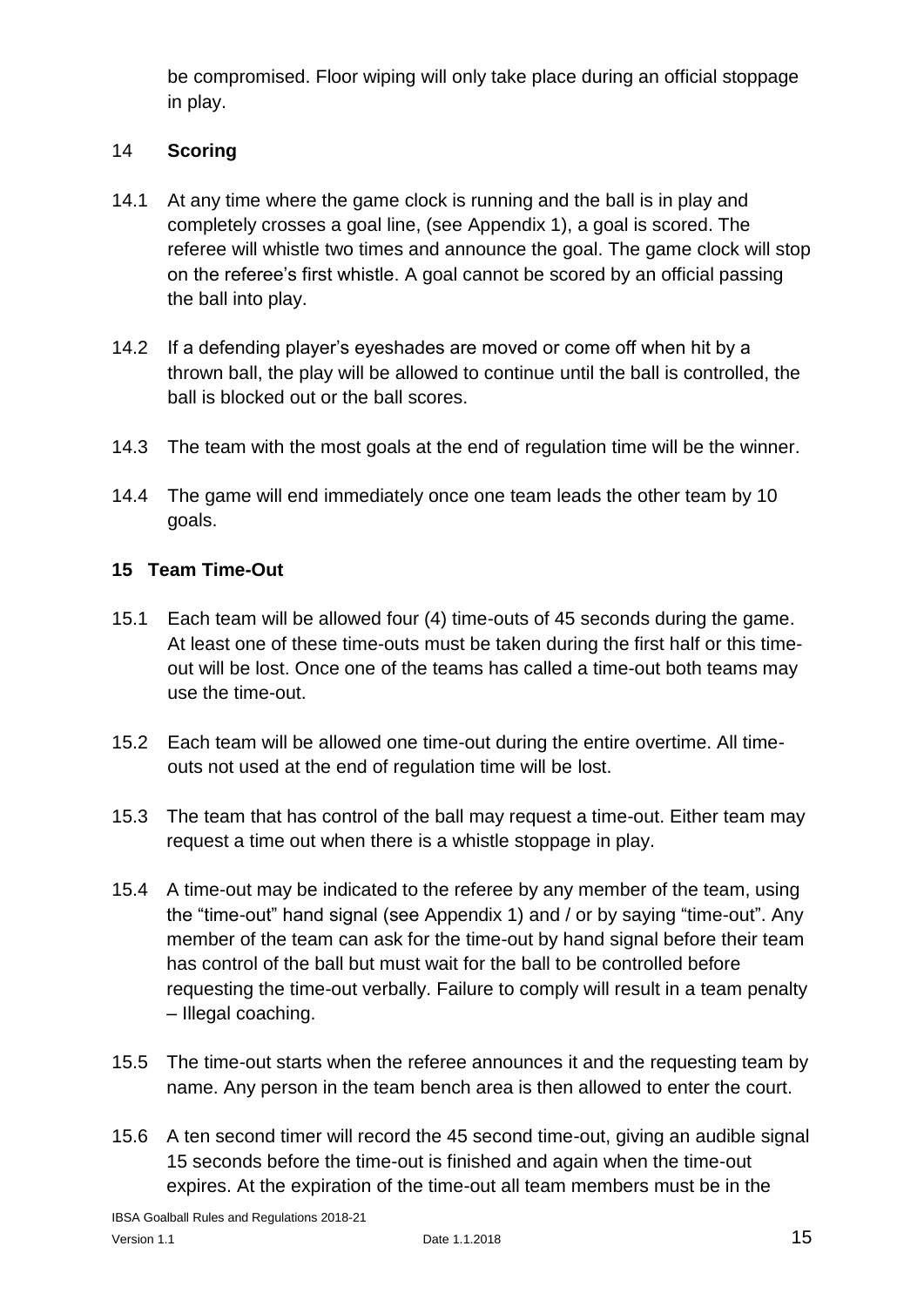team bench area. Failure to comply will result in a team penalty – Delay of game

- 15.7 When the 15 second audible signal sounds, the referees will call out "15 seconds".
- 15.8 A substitution may be called before the end of a time-out by the team that requested the time out. If the team that requested the time out signals for a substitution before the end of the time-out, that team will be charged with both a time-out and a substitution. At the end of the 45-second time-out, the referee will call the substitution and the substitution will then be processed. If the team that requested the time out signals for a substitution after the end of the time-out, that team will be charged with a Team Penalty – Delay of Game.
- 15.9 After a team calls a time-out at least one throw must take place before the same team can call another time-out or a substitution.
- 15.10 If a team takes more than four (4) time-outs during regulation time or more than three (3) time-outs during the second half or more than one (1) time-out during overtime, the request will be rejected and an immediate team penalty for Delay of Game will be called.
- 15.11 When the referee says "quiet please" all coaching from the bench must stop or a Team Penalty – Illegal Coaching will be called.
- 15.12 Any team will be allowed to use one of their allotted time-outs before the start of any half of the game. Any time-out used before the game will count as a time-out.

# **16 Official's Time-Out**

- 16.1 A referee may call an official's time-out at any time.
- 16.2 If a referee has whistled for an official's time-out as the result of the actions of the team in possession of the ball, the ball will be controlled by the goal judge. At the end of the official's time-out the goal judge will drop the ball 1.5 meters in front of the goal post (as per Rule 13.5).
- 16.3 There is no time limit on an official time-out.
- 16.4 During an "official's time-out", any member of the team on the bench may coach the players on the court until the referee calls "quiet please". All coaching from the bench must then stop. Failure for a team to become quiet will result in a Team Penalty as per Rule 15.11.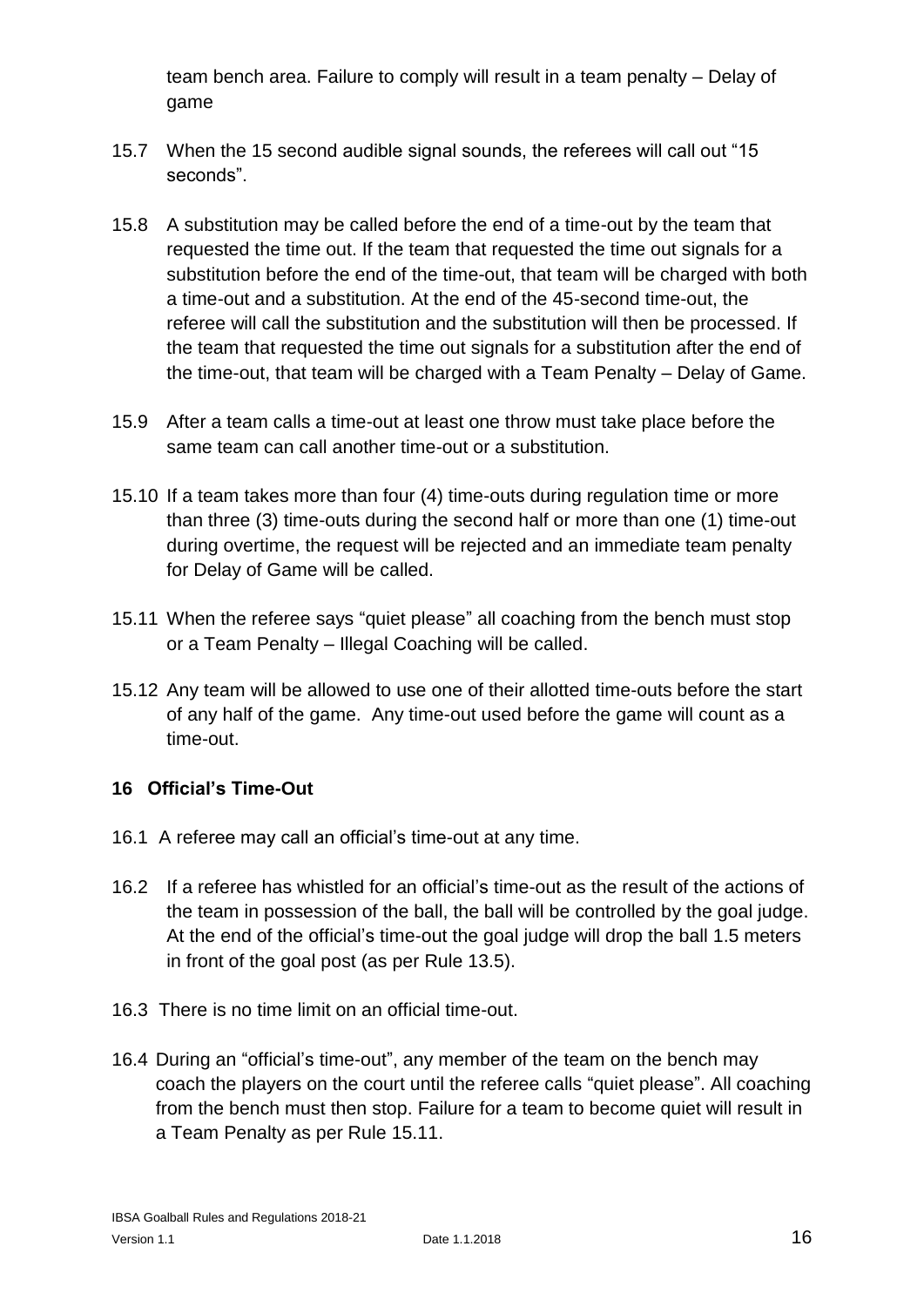# **17 Medical Time-Out**

- 17.1 Medical time-out is a maximum of forty-five (45) seconds. In the event of an injury or illness a "medical time-out" may be called by a referee. The referee will consult and determine whether the player is able to continue to play at the conclusion of forty-five (45) seconds.
- 17.2 The ten second timer who is not presently timing the 10 seconds will time the 45 second medical time-out.
- 17.3 An audible signal will be given 15 seconds before the medical time-out is due to expire and also when the medical time-out expires.
- 17.4 If the referee determines that the injured player is not ready to play at the end of the medical time-out they must be medically substituted but may return if the coach uses a regular substitution to return the player to the game.
- 17.5 No more than one person from the team bench area is allowed to enter the court during a medical time-out. That person must be in their team bench area by the end of the medical time-out. A 15 second signal will be provided. If more than one person from the team bench area enters the court or if the person who entered the court is not in their team bench area by the end of the medical timeout, a team delay of game penalty will be assessed. If more than one person from the team bench area enters the court, team delay of game penalty is given immediately and the team is not allowed to use the whole 45 seconds of the medical time-out. In case the injured player is not able to continue the player must be medically substituted before conducting the penalty throw and in this case the player cannot be selected by the opposing coach to defend the penalty.

# **18 Blood Rule**

- 18.1 If a player receives an injury where blood is observed by the referee, a medical time-out will be called. The player will be removed from the court and may not return to the court until bleeding has stopped, the wound is covered, and if necessary, the uniform changed. If the bleeding has not stopped, the wound is not covered and the uniform hasn't been changed within the medical time out period, a medical substitution is required.
- 18.2 If the injured player is substituted because of a blood issue, this will be considered a "medical substitution". The player may return if the coach uses a regular substitution and only if the referee determines that the player has met the requirements of rule 18.1.
- 18.3 All contaminated surfaces must be appropriately cleaned before play restarts.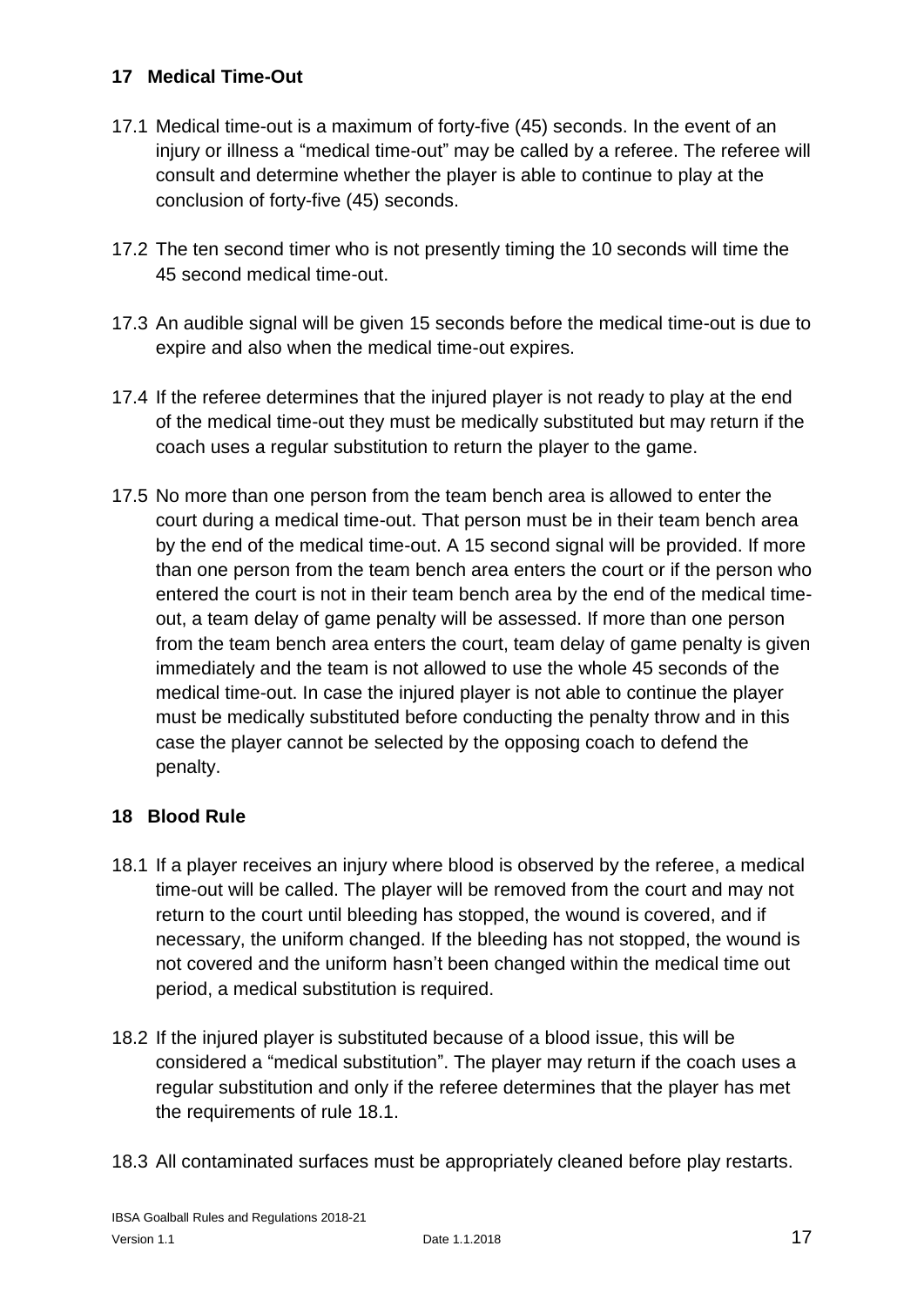18.4 If the player does not have an additional game shirt with the same number as their original one, they will be allowed to wear a shirt with a different number (not already in use by the team) as long as this is indicated to the referee who will announce the change.

# **19 Team Substitution**

- 19.1 Each team will be allowed four (4) substitutions during a game. At least one substitution must be taken during the first half of the game or this substitution will be lost.
- 19.2 Each team will be allowed one (1) substitution during the entire overtime. All substitutions not used at the end of regulation time will be lost.
- 19.3 The same player may be substituted more than once.
- 19.4 A team that has control of the ball may request a substitution. Either team may request a substitution when the game clock is stopped.
- 19.5 A substitution may be indicated to the referee by any member of the team, using the "substitution" hand signal (See Appendix 1) and / or by saying "substitution". Any member of the team can ask for the substitution by hand signal before their team has control of the ball but must wait for the ball to be controlled before requesting the substitution verbally. Failure to comply will result in a team penalty – Illegal coaching.
- 19.6 The substitution starts when the referee announces it and the requesting team by name.
- 19.7 Once the substitution has been announced by the referee, the requesting team will hold up the substitution boards with the number of the player first-to come off the court followed by number of the player to go on the court. Failure to comply will result in a team penalty – Delay of game.
- 19.8 In a tournament requiring patching, the player to be substituted into the game must be patched and ready for eyeshade inspection when the referee announces the substitution. Any delay caused by a coach or a player to be substituted will result in a penalty. Team Penalty – Delay of Game.
- 19.9 A time-out may be called before the end of the substitution. If the team that requested the substitution signals for a time-out before the end of the substitution, the team will be charged with both a substitution and a time-out.
- 19.10 A team may have more than one substitution at the same time however after a team completes a substitution, at least one throw must take place before the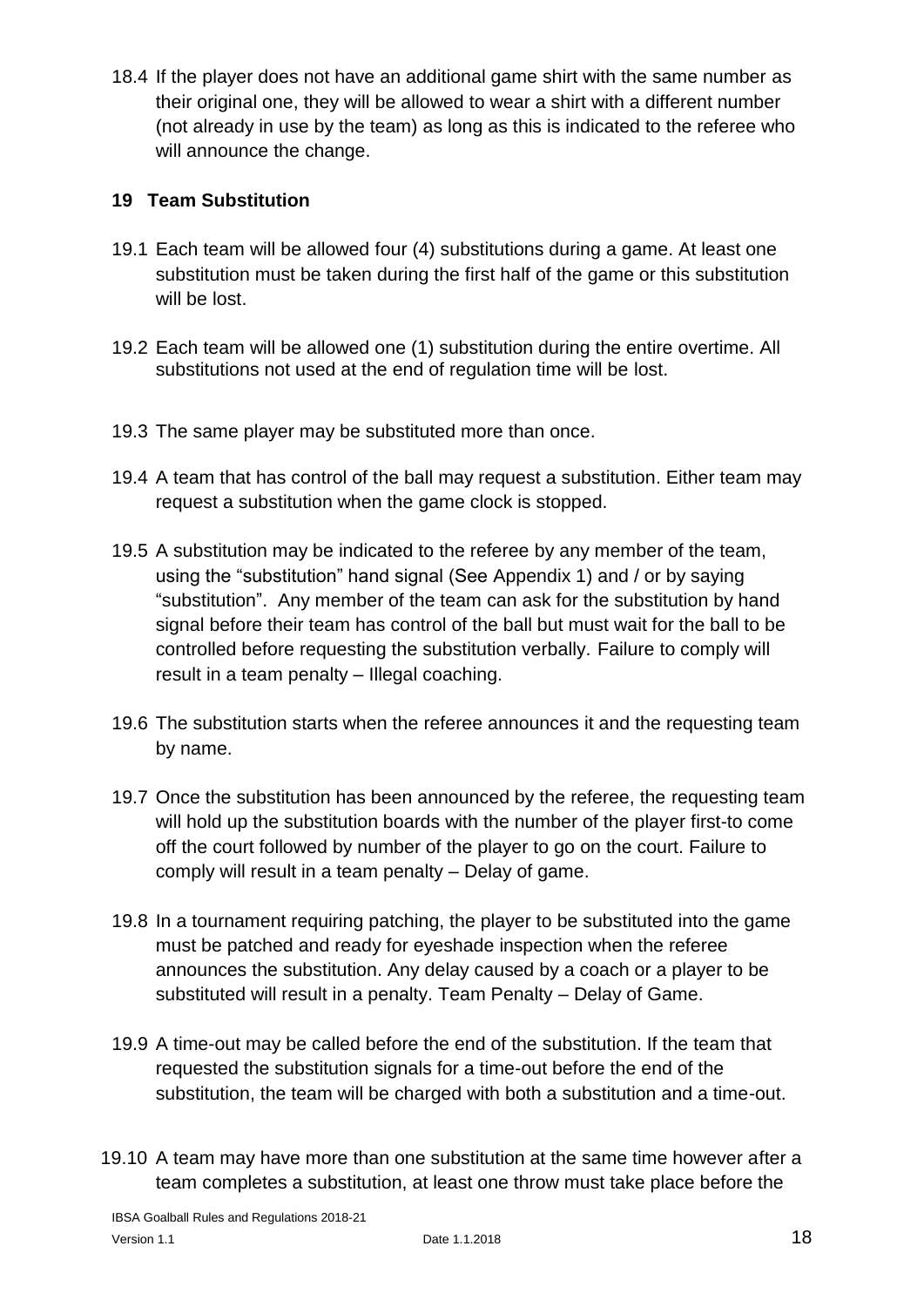same team can call another substitution or time-out. A substitution is considered completed, when the player steps on court. Failure to comply will result in a team penalty – Delay of game.

- 19.11 As soon as the referee has announced the team name and the number of the outgoing player, the outgoing player is then allowed to remove their eyeshades, eye patches and go to the team bench area. The goal judge shall be available to help the outgoing player off the court and then take the incoming player to the goal post nearest the team bench area. If the outgoing player touches their eyeshades before their team name and number has been announced by the referee, they will be assessed an eyeshade penalty.
- 19.12 During a penalty situation, substitutions will be allowed, except for the penalised player.
- 19.13 Coaching from the bench of either team is allowed during a substitution until the referee says "quiet please". If a team continues to coach after the call for 'quiet please', that team will be given a Team Penalty – Illegal Coaching.
- 19.14 Any player substitutions during half time, between regulation and overtime and half time during overtime will not count as one of the team's potential remaining substitutions. During the half times, teams must indicate any substitutions to the scorer. Table side referee will then announce the substitution(s) at the beginning of the next period of play. If a team fails to inform the scorer of their substitution before the expiration of the half, that team will be charged with a Team Penalty – Delay of Game.
	- 19.15 If a team requests more than four (4) substitutions during regulation time or more than three (3) substitutions during the second half or more than one (1) substitution during overtime, the request will be rejected and a team penalty for Delay of Game will be called.

# **20 Medical Substitution**

- 20.1 A medical substitution will not count as one of the four (4) substitutions allowed during regulation time or the one (1) substitution allowed during overtime.
- 20.2 Two medical time-outs called during regulation time and overtime for the same player will, at the decision of the referee, result in that player's removal from the court for the remainder of that half of the game. Any new medical stoppage for the same player in any remaining half will result in an immediate medical substitution and that player will not be able to return for the remainder of that half of the game.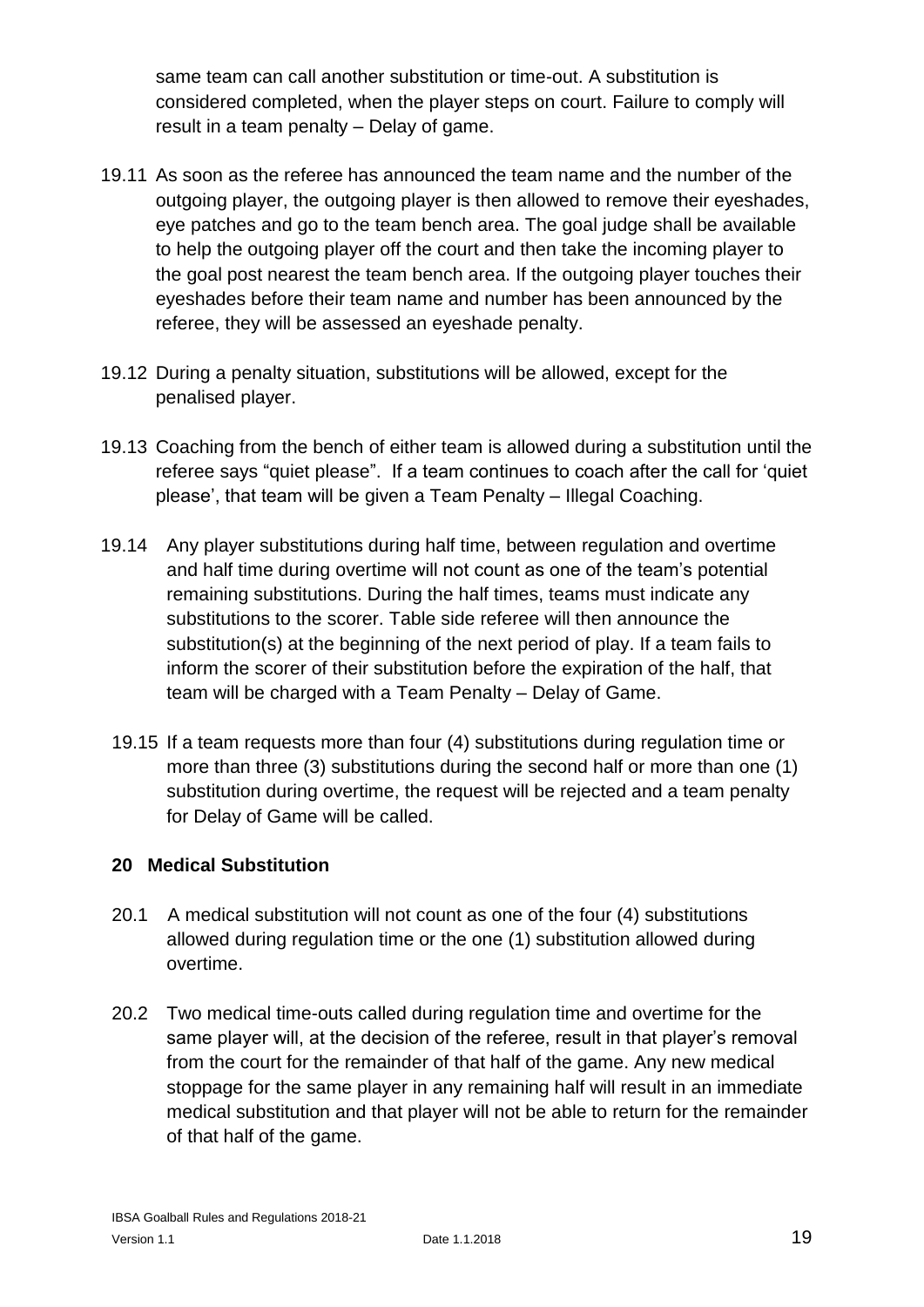- 20.3 After a medical time out has been announced, the referee will determine whether the player is able to continue to play. At the conclusion of forty five (45) seconds, if the referee determines the player cannot continue, the player must be substituted but may return if the coach uses a regular substitution to return the player to the game.
- 20.4 The team may communicate with the players on court during a medical substitution until the referee says "quiet please". Failure to comply will result in a Team Penalty for illegal coaching.

# **SECTION D – INFRACTIONS**

When an infraction occurs the referee will blow the whistle, if necessary, and name the infraction. The ball will be given to the team that did not commit the infraction.

#### **21 Premature Throw**

21.1 A Premature Throw occurs if a player throws the ball before the referee has given the "play" command.

#### **22 Ball Over**

- 22.1 If a ball is blocked by a defending player and the ball rebounds; (a) over the centre line or (b) over the side line in the neutral area, the referee will whistle and call "ball over". The ball will then be dropped back into play and to the opposing Team Area from which it was blocked out. See rule 13.5. The referee will then call "quiet please" and blow their whistle and say "play".
- 22.2 If the ball hits a goal post or cross bar and rolls back over the centre line or over the side line in the neutral area, the referee will whistle once and call "ball over".
- 22.3 If the ball hits an object above the court, the referee will whistle once and call "ball over".
- 22.4 If a player carries the ball completely over the centre line the referee will whistle once and call "ball over"
- 22.5 This rule does not apply to extra throws and penalty throws.

# **SECTION E - PERSONAL PENALTIES**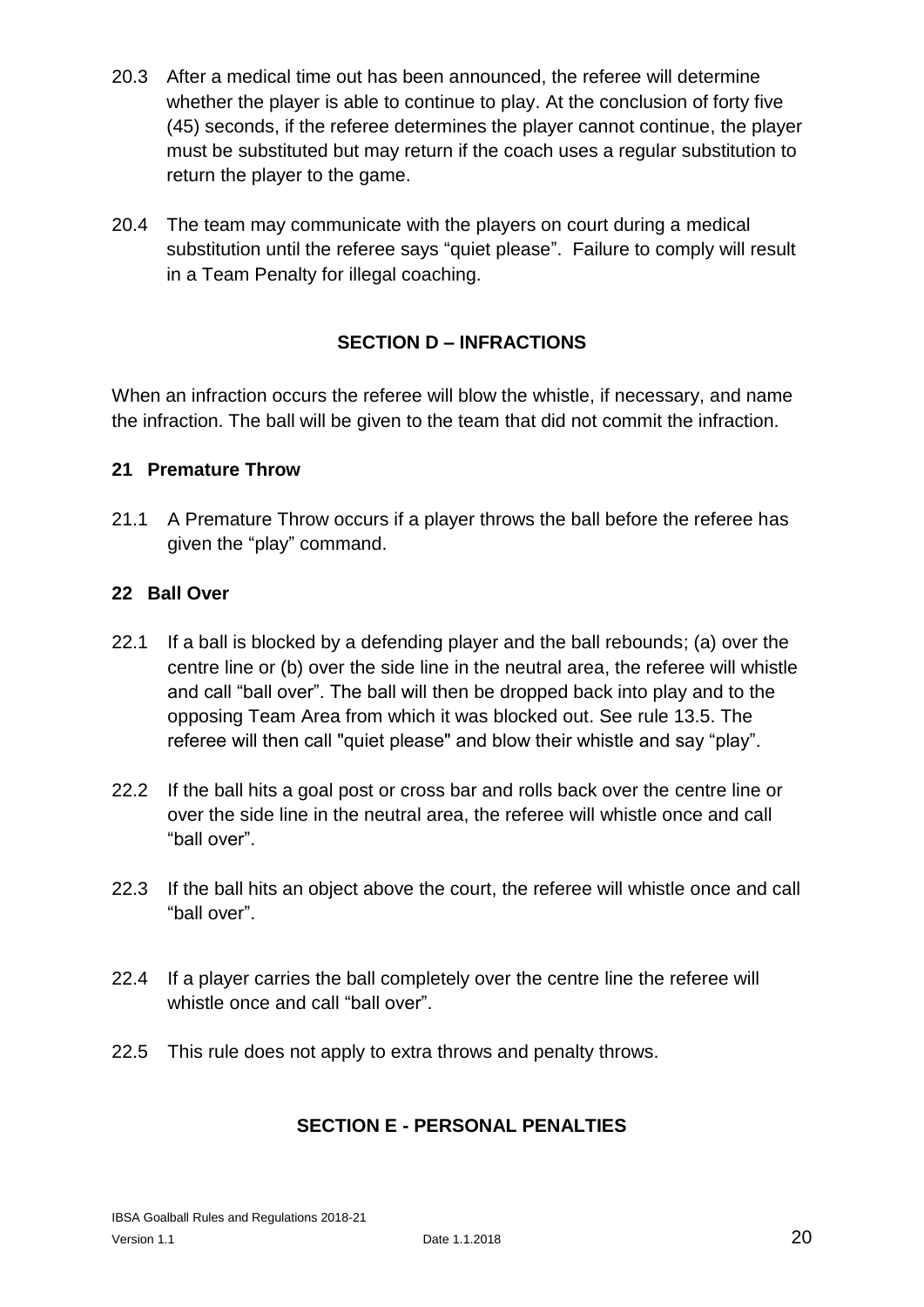In the case of a "Personal Penalty" the referee will blow the whistle, name the penalty, the number of the player and the team. The penalised player will defend the penalty shot. If, due to injury, the penalised player is unable to defend the penalty, the throwing team will select the defending player from the remaining players on court. The rules of the game apply to all penalty throws being that if a penalty occurs on the thrower, the throw cannot score and the throwing team will be charged with a personal or team penalty. If a defensive penalty occurs then the throw will be repeated unless that throw scored. If during the act of throwing, the ball finishes in to the thrower's own goal it will not be counted as a score but as a loss of possession of the ball. If another penalty is awarded during a personal penalty situation, the first penalty will be completed before the second penalty is played. If the team awarded the penalty shot decides to decline the penalty throw, they should indicate by using the hand signal (see Appendix 1) and/or by saying "penalty declined". The team declining the penalty will have possession of the ball when play starts again. The game clock is stopped during all penalty situations.

### **23 Short Ball**

23.1 Any time a thrown ball stays on the court but forward motion of the ball stops before the defending team's Team Area, the player who threw the ball will receive a short ball penalty.

### **24 High Ball**

24.1 If the ball does not touch the court at least once on or before the High Ball (6 meter) Line at the front of the thrower's Team Area when the ball is released from the thrower's hand, the thrower will receive a high ball penalty.

# **25 Long Ball**

25.1 Notwithstanding the rule in paragraph 24, during the throw, the ball must also touch the floor at least once in the Neutral Area or the thrower will receive a long ball penalty.

#### **26 Eyeshades**

- 26.1 During the game any player on the court who intentionally touches their eyeshades or the eyeshades of any other player without the referee's permission will receive an eyeshades penalty.
- 26.2 A player removed from the court during a penalty situation may not touch their eyeshades or they will receive an eyeshades penalty.
- 26.3 If a substituted player leaving the court touches or removes their eyeshade and/or eye patches before the referee has announced the substitution by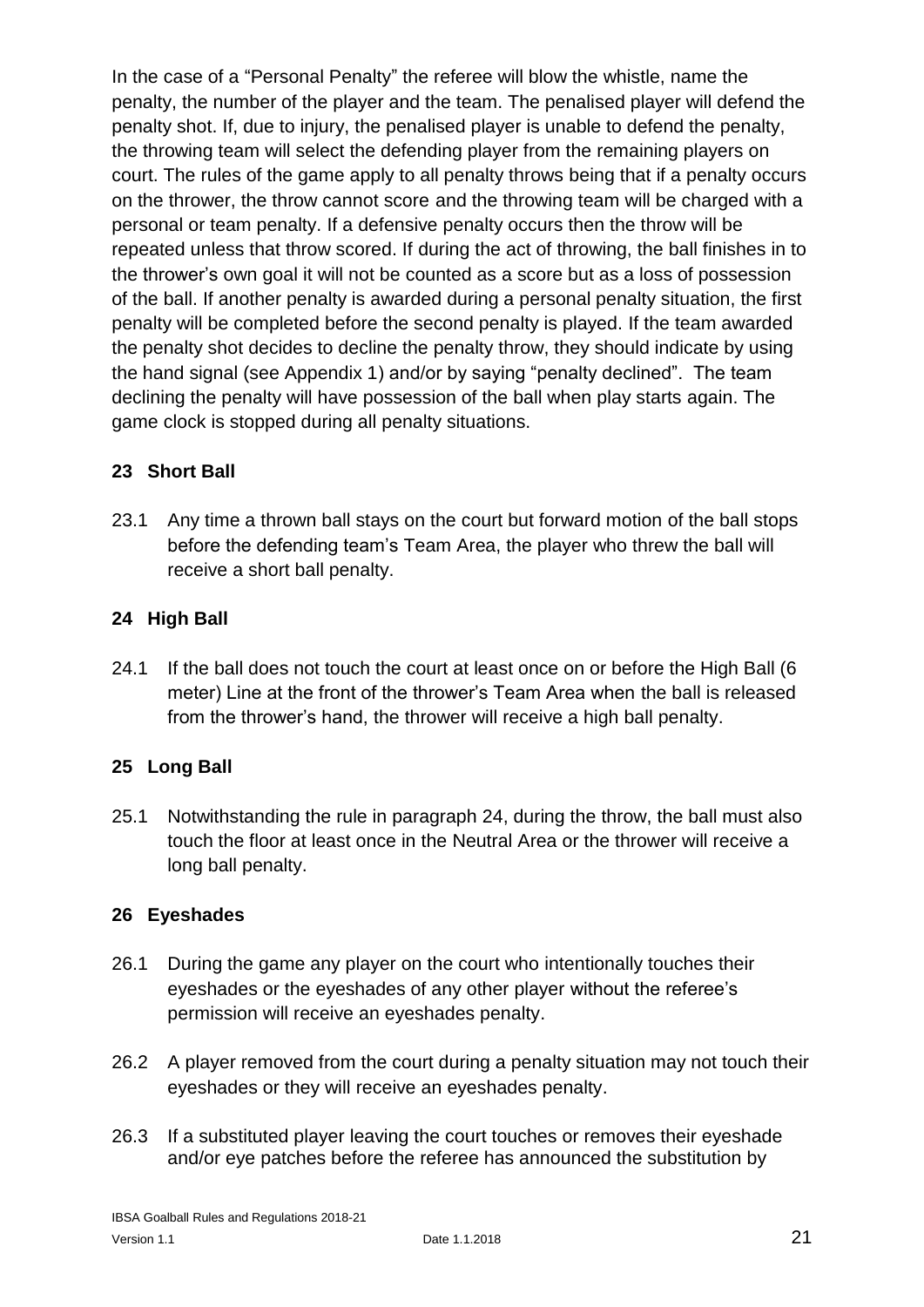team name and outgoing player number. They will receive an eyeshades penalty.

26.4 The Eyeshades penalty may be called by either referee or can be drawn to the referees' attention by ten second timer. If called by the latter, the ten second timer will signal the referee by using the sound used to indicate a ten second penalty. The table referee will confirm the details of the Eyeshades penalty with the ten second timer before checking the eyeshades and/or eye patches concerned and taking the appropriate action.

#### **27 Illegal Defence**

- 27.1 The first defensive contact with the ball must be made by a player who has at least any part of their body in the Team Area (Orientation and Landing Areas).
- 27.2 When a defending player has committed an illegal defence, play will be allowed to continue until the ball is controlled, blocked out or scores. If the ball scores, the penalty will not be called.

#### **28 Personal Delay of Game**

- 28.1 Players must be prepared to play at the start of any half, on the referee's command.
- 28.2 Players must not be re-orientated by anyone other than an on-court team member unless they are being assisted by the referee or goal judge after a penalty situation (as per rule 13.11).
- 28.3 Any action taken by a player in the opinion of the referee to deliberately delay the game will receive a delay of game penalty.

#### **29 Personal Unsportsmanlike Conduct**

- 29.1 If the referee determines that a player is not behaving in a sportsmanlike manner, the player will be given a personal unsportsmanlike conduct penalty. Any personal unsportsmanlike penalty received by a single player during a game may result in ejection from that game. Any player ejected from a game as the result of an unsportsmanlike conduct penalty will receive an automatic suspension from their next game in the same tournament. Any further unsportsmanlike conduct may result in ejection from the venue or tournament.
- 29.2 If a player is ejected, the referee must report this action to the Technical Delegate. The Technical Delegate, together with Protest Committee will then, without delay, decide if a player will be suspended from further competition in that tournament. This incident and the Protest Committee's decision must be documented by the Technical Delegate in a written report submitted to the IBSA Goalball Subcommittee before the conclusion of that tournament. If the Protest Committee is unable to convene and make a decision on this matter,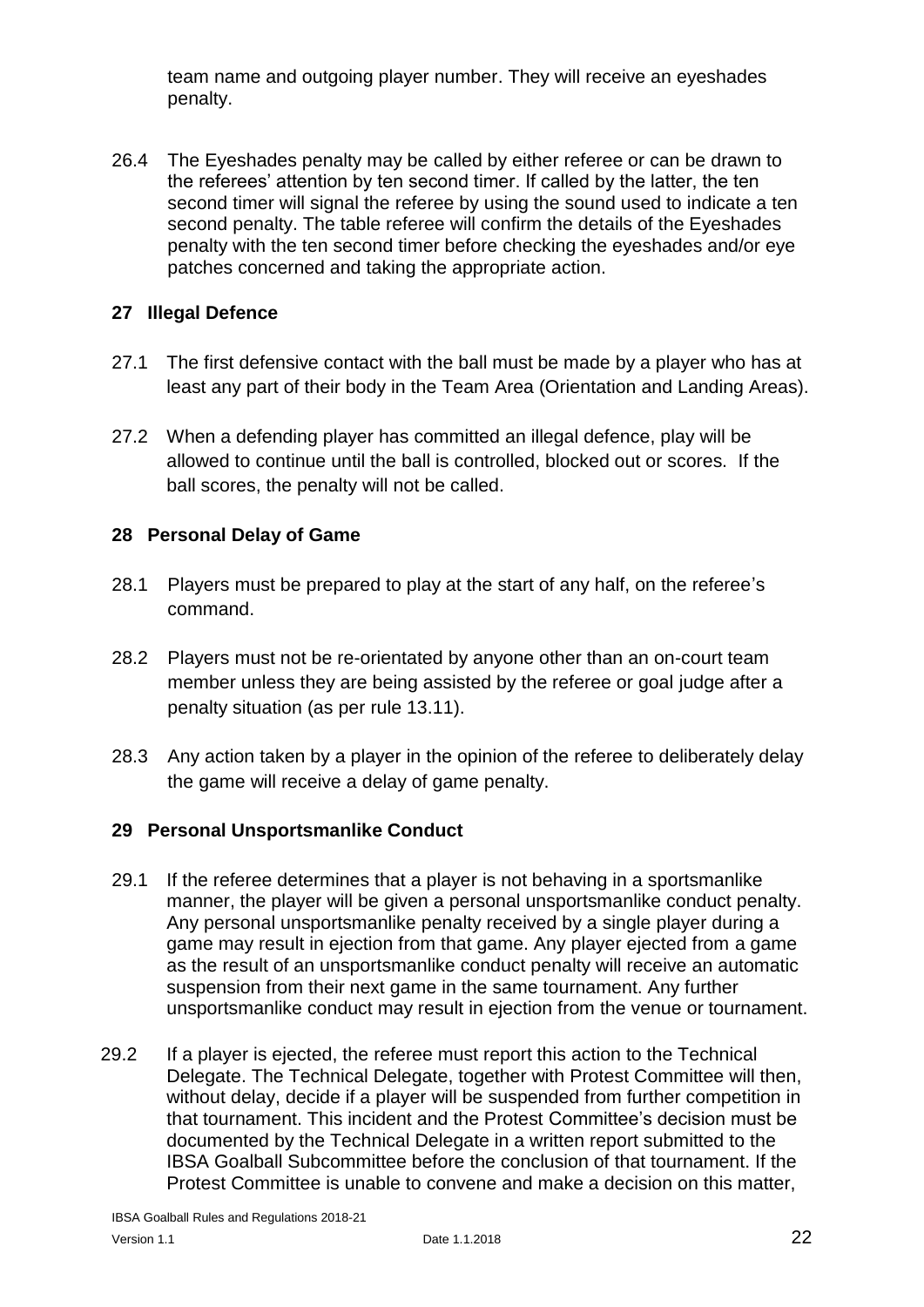the player in question will not be able to participate in any further games in that tournament until that decision is made by the Protest Committee..

- 29.3 A player ejected from the game for personal unsportsmanlike conduct can be substituted. This substitution will count as one of the allowable substitutions.
- 29.4 Before or during a game, any intentional physical contact with an official, caused by a player or any other member on the team's line-up sheet, will result in immediate ejection of that person from the game and the field of play. The team to throw the penalty will choose the defending player from the remaining players on court. If the penalty is awarded before the game has commenced, the throwing team will be able to choose any player from the score sheet to defend the penalty.
- 29.5 The ball must be round immediately after leaving the thrower's hand or an unsportsmanlike conduct penalty will be called.
- 29.6 No foreign substance will be allowed as an enhancement aid in the sport of Goalball. The use of resin/"stick'em", perspiration or any other foreign substance that increases or decreases the adhesion of the surface of the ball to that of a player will be strictly prohibited. Such conduct will result in a personal unsportsmanlike conduct penalty.
- 29.7 Any player intentionally making the ball wet by rubbing it on any surface will be given a penalty for unsportsmanlike conduct.
- 29.8 After first contact any intentional kicking of the ball in standing position will be given a personal unsportsmanlike conduct penalty.
- 29.9 Any throwing of the ball out of play, if referee determines, that ball thrown off the court could harm anyone, a personal unsportsmanlike conduct penalty will be given to the thrower.
- 29.10 A player may not intentionally interfere with the eye patches under their eyeshades in any way. Otherwise, that player will be given an unsportsmanlike conduct penalty and removed from the rest of the game. That player can be substituted. This substitution will count as one of the allowable substitutions.

#### **30 Noise**

- 30.1 Any unnecessary noise made by a player during their act of throwing until the ball touches the defensive team, will be penalised.
- 30.2 Any unnecessary noise will be defined as animal noises, excessive stomping (with the feet), excessive punching or slapping on the court by hand, excessive clapping, whistling, singing, continuous excessive or unrelated conversation and unnecessary shouting.

#### **SECTION F - TEAM PENALTIES**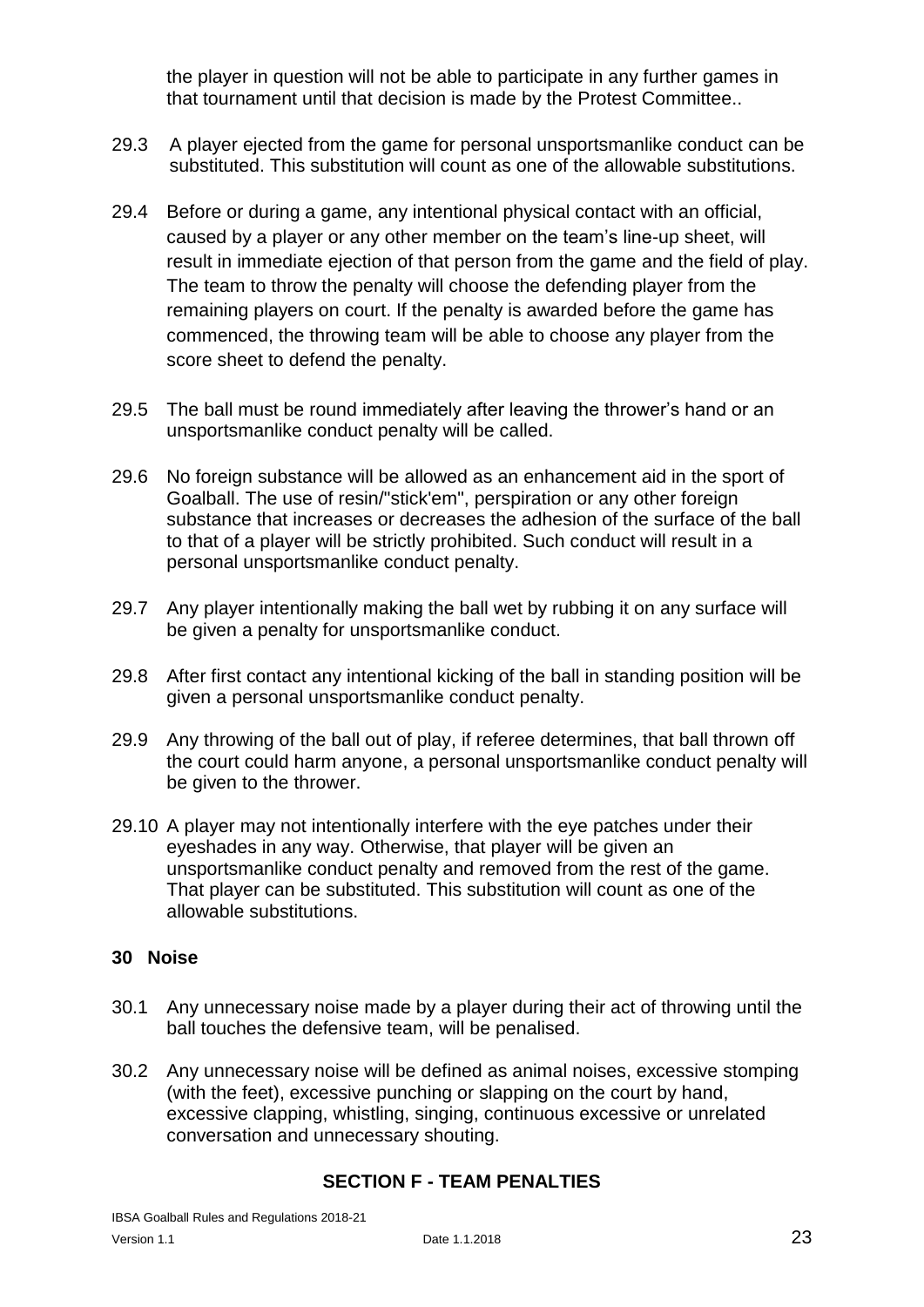In the case of a Team Penalty the referee will blow the whistle, announce 'team penalty', announce the penalty and announce the team. The team awarded the penalty throw will choose the player that will defend the penalty throw from among the on-court players. If the Team Penalty is awarded before the start of the game, the team awarded the penalty throw will choose the player that will defend the penalty throw from any player listed on the Score sheet - Game Information. The rules of the game apply to all penalty throws, and if a penalty occurs on the thrower, the throw cannot score and a Personal or Team Penalty will be charged to the throwing team. If a defensive penalty occurs, the throw will be repeated unless that throw scored. If the throwing player puts the ball into their own goal it will not be counted as a score but as a loss of possession of the ball. If the team awarded the penalty shot decides to decline the penalty throw, they should indicate declination of the penalty by using the hand signal (see Appendix 1) and/or by saying "penalty declined". The team declining the penalty will have possession of the ball when play starts again.

# **31 Ten Seconds**

- 31.1 A team has 10 seconds to ensure the ball crosses the court centre line or side line from their first defensive contact with the ball.
- 31.2 If a time out, substitution or blocked-out occurs after defensive contact is made, and the team has the ball under control (in a player's physical possession or the ball is clearly being passed between players) the 10 seconds clock will be stopped/paused on the referee's whistle and be restarted when the referee calls "play". The team will have the remaining time left on the clock to ensure the ball crosses the court centre line or side-line.
- 31.3 When a defensive contact is followed by a whistle and a "blocked out" call, the 10 second clock will be stopped. After returning the ball to the court the referee will call "quiet please", blow the whistle and call "play". The 10 second clock will restart from the call "play".
- 31.4 The 10 seconds clock will be reset if an "official's time out" is called.
- 31.5 The 10 seconds clock will be reset after a goal.
- 31.6 The 10 seconds clock will be reset at the end of any half.
- 31.7 The 10 seconds clock will be reset in penalty situations.
- 31.8 The 10 seconds clock will start from first defensive contact regardless of whether or not the team has control of the ball.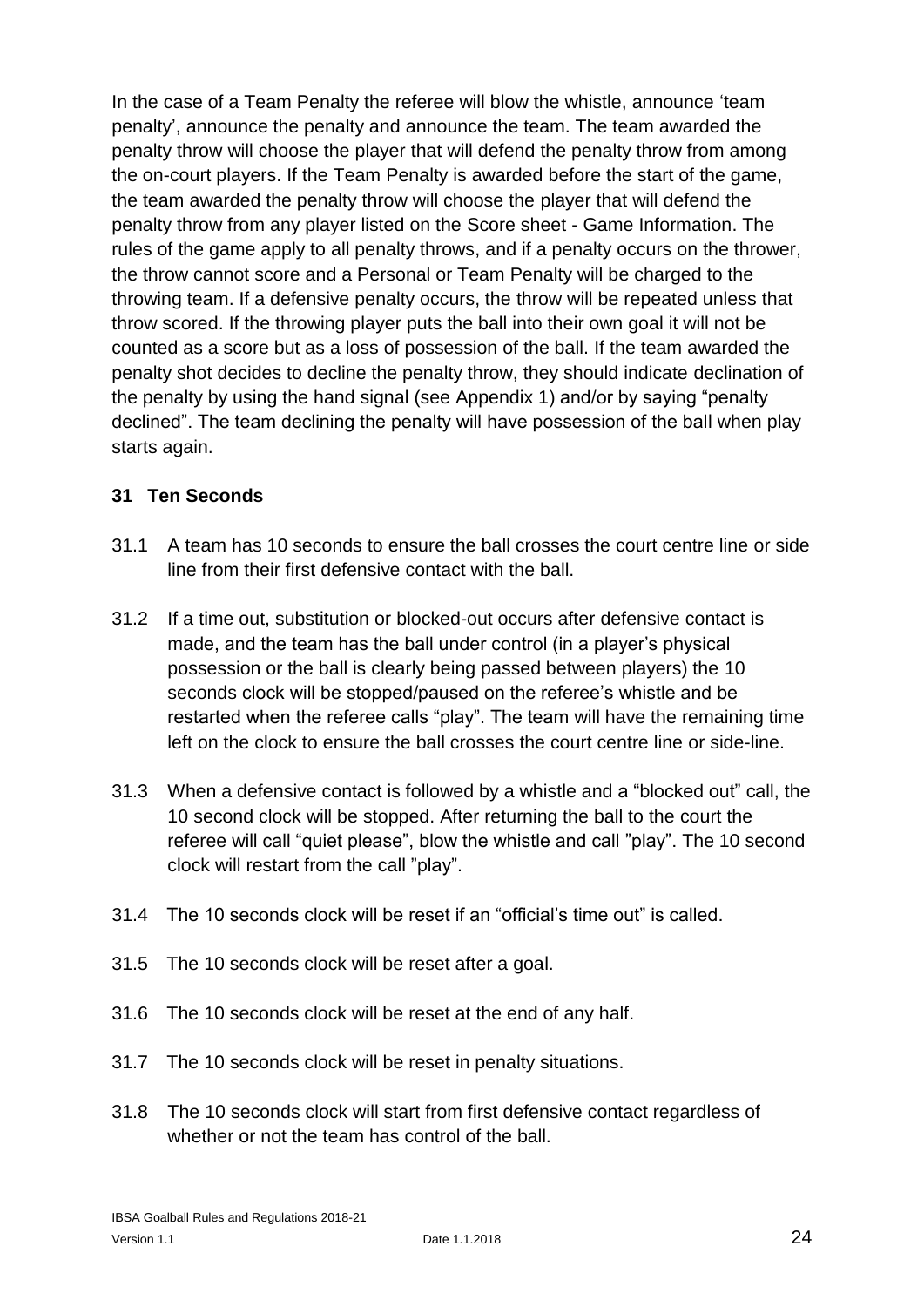31.9 The 10 seconds timer at the table will indicate to the referee when the clock reaches 10 seconds and the team is still in possession of the ball from first contact or before the ball has crossed the court centre line or side-line from that team's half of the court.

# **32 Team Delay of Game**

- 32.1 The team must be ready to start play at the start of any half on the instruction of the referee.
- 32.2 Any action of a team preventing the continuation of the game.
- 32.3 The scorer must be notified before the completion of half time or the period between the end of the game and overtime, of any substitution(s) that are made during those periods.
- 32.4 A team may not request more than four (4) time-outs during regulation time or more than three (3) time-outs during the second half or more than one timeout during overtime.
- 32.5 A team may not request more than four substitutions during regulation time, or more than three (3) substitutions during the second half or more than one substitution during overtime.
- 32.6 When acknowledged by the referee, the coach must be ready to show the substitution boards in a proper sequence. When announced, player to be substituted must be ready for eye patches and eye shade checking.

# **33 Team Unsportsmanlike Conduct**

- 33.1 Any violation of warm-up protocol (See rule 11.2).
- 33.2 All members of the team and its delegation that are present at the game must behave in a sportsmanlike manner.
- 33.3 Any further unsportsmanlike conduct may result in elimination from the game or the premises and/or further participation in the tournament if a referee feels the situation deserves it. The referee has to report the incident to the Technical Delegate for further decision. If the Technical Delegate feels it is necessary, a team may be ejected from further games in the tournament. The Technical Delegate has to send a written report to IBSA Goalball Subcommittee.

# **34 Illegal Coaching**

34.1 The illegal coaching penalty may be called by either referee or can be drawn to the referees' attention by either ten second timer. If called by the latter, the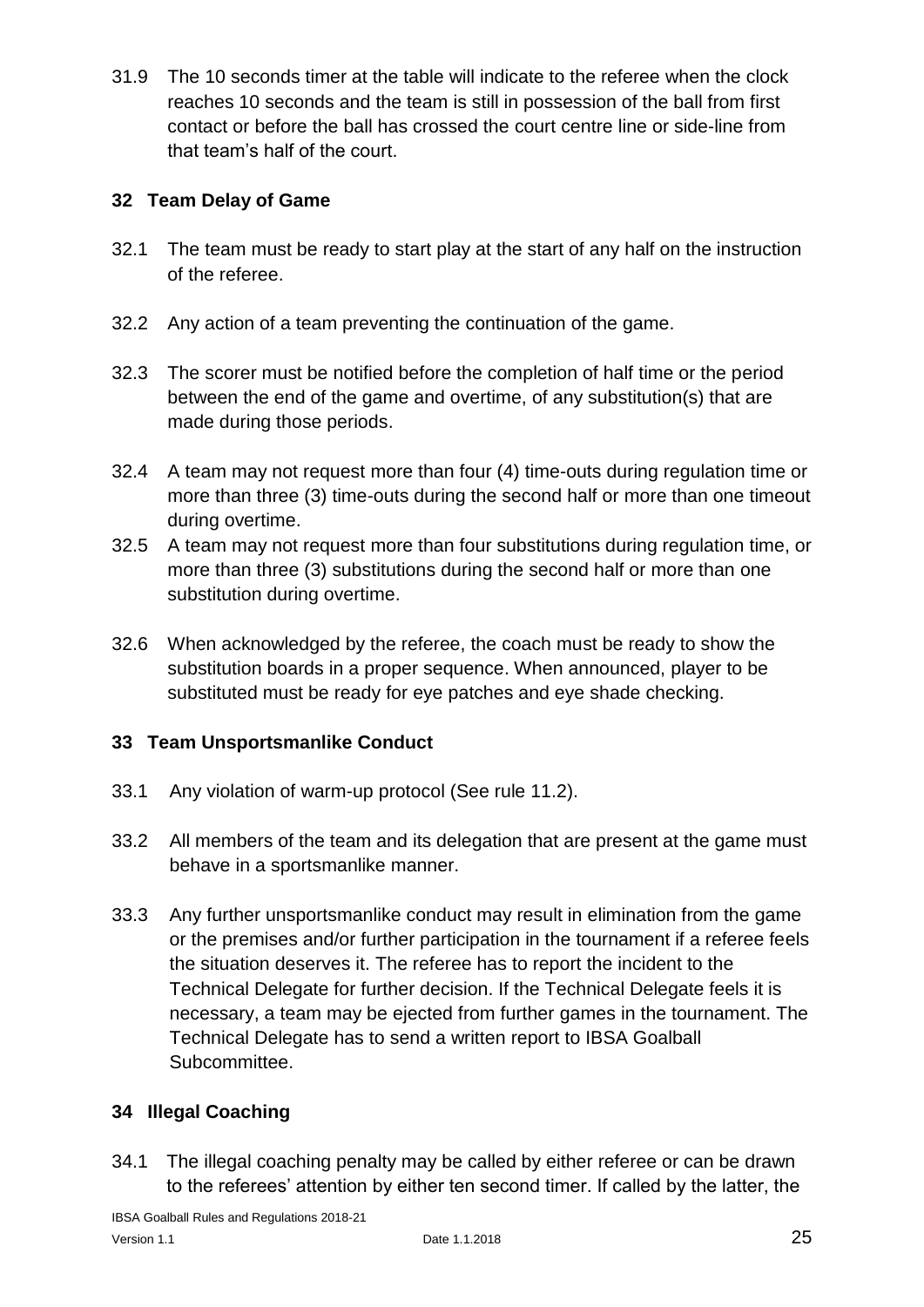ten second timer will signal to the referee by using the sound used to indicate a ten second penalty. The table referee will check the details of the Illegal coaching penalty with the ten second timer before confirming the penalty has been made and taking the appropriate action.

- 34.2 Members of the team listed on the line-up sheet and not on court may only communicate with the players on the court during an official break in play (whistle stoppage), and only until the referee says 'quiet please'. If a team is still communicating after 'quiet please' is called the team will receive an illegal coaching team penalty.
- 34.3 Coaches, team members and non-playing players may not communicate with on-court players during extra throws.
- 34.4 If there is a second incident of illegal coaching during the same game, that person will be removed from the field of play (FOP) and a team penalty will be given.
- 34.5 E-coaching by the use of any electronic devices is allowed from the 'spectators' area to members on team bench. Players cannot use any hearing devices as in rule 6.7. If an E-coaching device is making any sound or noise that will disturb the game, a team penalty will be called for illegal coaching and the device(s) will be switched off, removed from the bench area and given to table official.

#### **35 Noise**

- 35.1 Any unnecessary noise made by any member of the throwing team during the act of throwing until the ball touches the defensive team, will be penalised.
- 35.2 Any unnecessary noise will be defined as animal noises, excessive stomping (with the feet), excessive punching or slapping on the court by hand, excessive clapping, whistling, continuous excessive or unrelated conversation and unnecessary shouting.

# **SECTION G - END OF THE GAME**

#### **36 Overtime**

- 36.1 If a winner is needed in the case of a tied score at the end of regulation play, the teams will play two (2) additional three (3) minute halves if needed.
- 36.2 There will be a three (3) minute break between the end of regulation time and the first overtime half. During this time, there will be a coin toss to determine which team throws and defends and which end the teams will start play.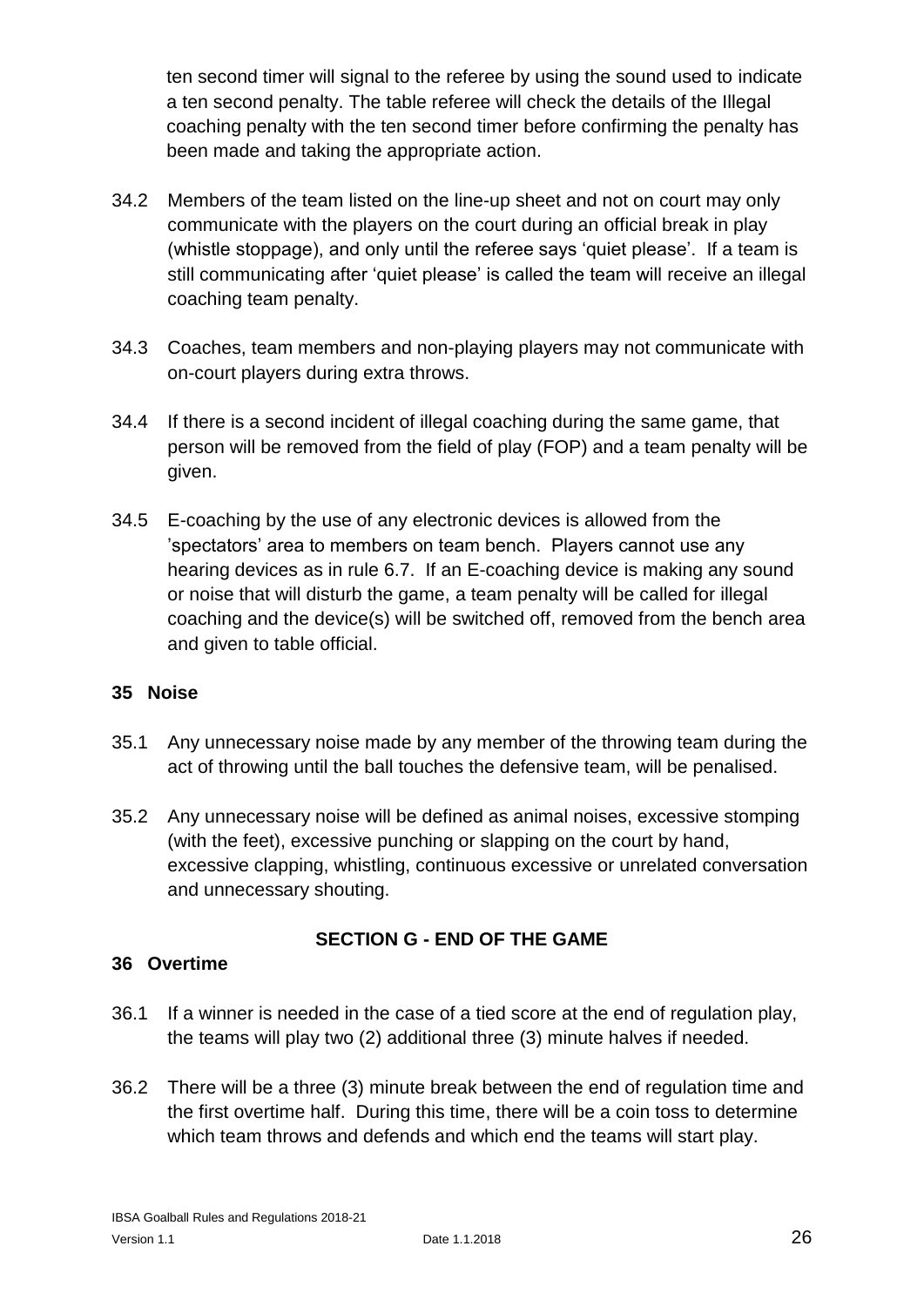- 36.3 The first team to score a goal is the winner.
- 36.4 If a second overtime half is required, the teams will change ends and bench areas during the three minutes' break between overtime halves.

### **37 Extra Throws**

- 37.1 If the score is still tied at the end of overtime, extra throws will decide the winner. The rules of the game apply to all extra throws.
- 37.2 When the winner of a game needs to be determined, the coach will be provided with a line up sheet for extra throws at the coin toss before the game. The line-up sheet must include all players on the information score sheet.
- 37.3 The number of extra throws per team will be determined by the minimum number of players listed on either line up sheet.
- 37.4 There will be a coin toss at the beginning of extra throws to determine which team throws first. At this coin toss, the coach must submit the line-up sheet that was provided to them at the first coin toss. Players will throw and defend in the order submitted on the line up sheet.
- 37.5 All players will wear eyeshades and they will remain in the team bench area until taken on to the court by a referee. Eyeshades will remain on until all extra throws have been concluded.
- 37.6 The first person on the line-up sheet from each team will enter the court assisted by a referee to be placed at back centre, and each player will throw once. The referee will present the player by team name and number and state which thrower will throw first.
- 37.7 Any players injured during extra throws will be deleted from the line up sheet, the remaining players will move up in order of line up sheet and the extra player of the opposite team will be removed from the bottom of the sequence.
- 37.8 The team winning the coin toss will choose to either throw or defend in the first pair or throws. The order will be reversed in the second pair of throws and this procedure will continue until a winner has been decided.
- 37.9 If a Personal or Team penalty occurs on the throwing team, the throw counts but cannot score and that throw will not result in a further penalty. If a Personal or Team penalty occurs on the defending team then the throw will be repeated unless that throw scored.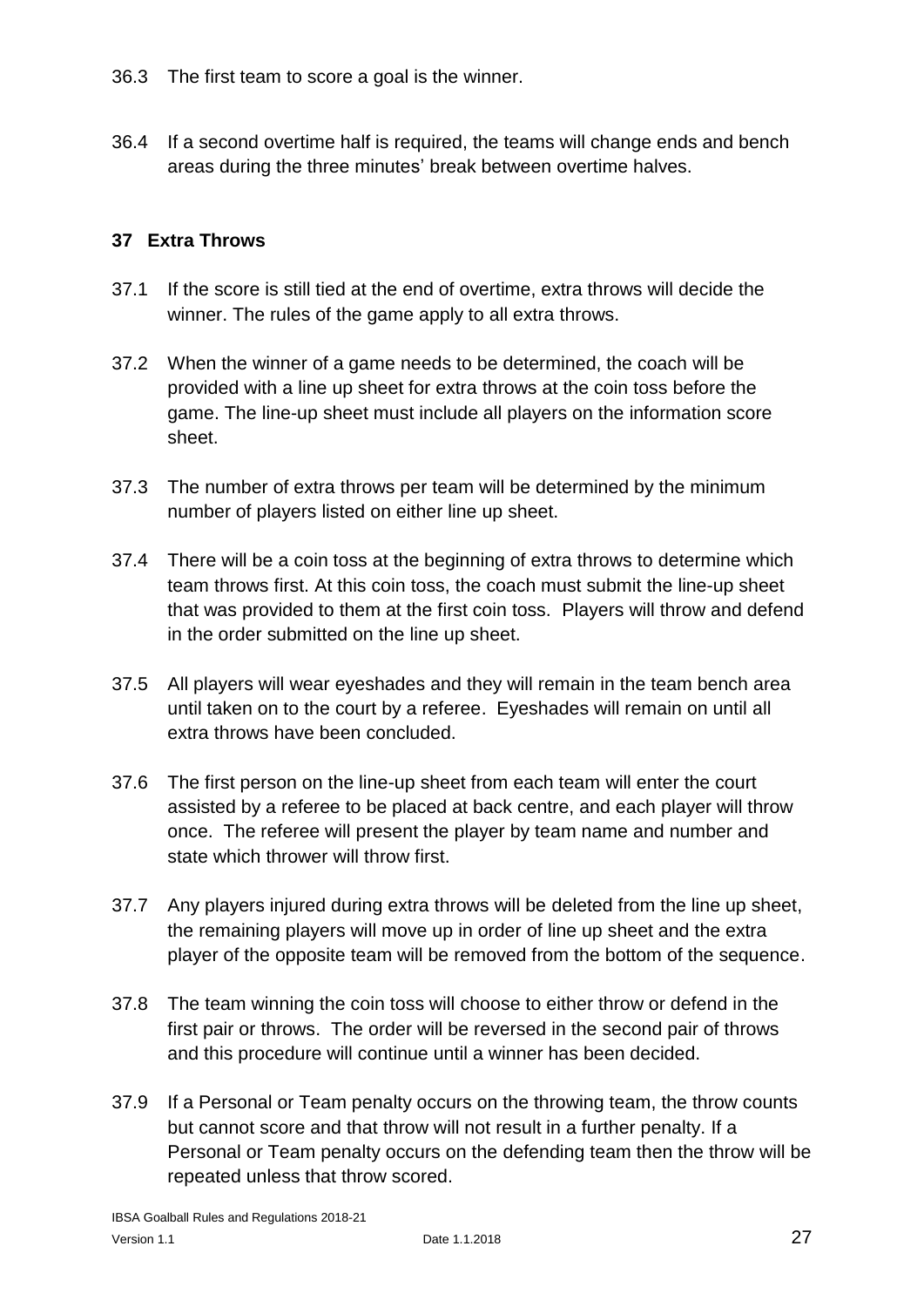- 37.10 The sequence is repeated until the minimum number of players has had a chance to throw and defend. A winner will be declared when one team is ahead by more goals than there are throws remaining.
- 37.11 The team with the greatest number of goals will be declared the winner.

### **38 Sudden Death Extra Throws**

- 38.1 If the score is still tied at the end of extra throws, sudden death extra throws will decide the winner. The rules of the game apply to all sudden death extra throws.
- 38.2 The players that took part in extra throws will also take part in sudden death extra throws as per the line-up sheet for extra throws.
- 38.3 There will be a coin toss at the beginning of sudden death extra throws to determine which team throws first.
- 38.4 The first person on the line up sheet from each team will enter the court assisted by a referee to be placed at back centre, and each player will throw once. The referee will present the player by team name and number and state which thrower will throw first.
- 38.5 The team winning the coin toss will choose to either throw or defend in the first pair of throws. The order will be reversed in the second pair of throws and this procedure will continue until a winner has been decided.
- 38.6 The sequence is repeated until a winner has been declared. A winner will declared when one team is ahead at the conclusion of any pair of throws.
- 38.7 If injury occurs (See rule 37.8)
- 38.8 If a Personal or Team penalty occurs on the throwing team, the throw counts but cannot score and that throw will not result in a further penalty. If a defensive penalty occurs then the throw will be repeated unless that throw scored.

# **39 Signing the Score Sheet and Protest Procedures**

39.1 Immediately after the game a coach of each team, both referees and the scorer will sign the score sheet at the table. If a coach does not sign the score sheet immediately after the end of the game, the coach cannot protest the results of that game.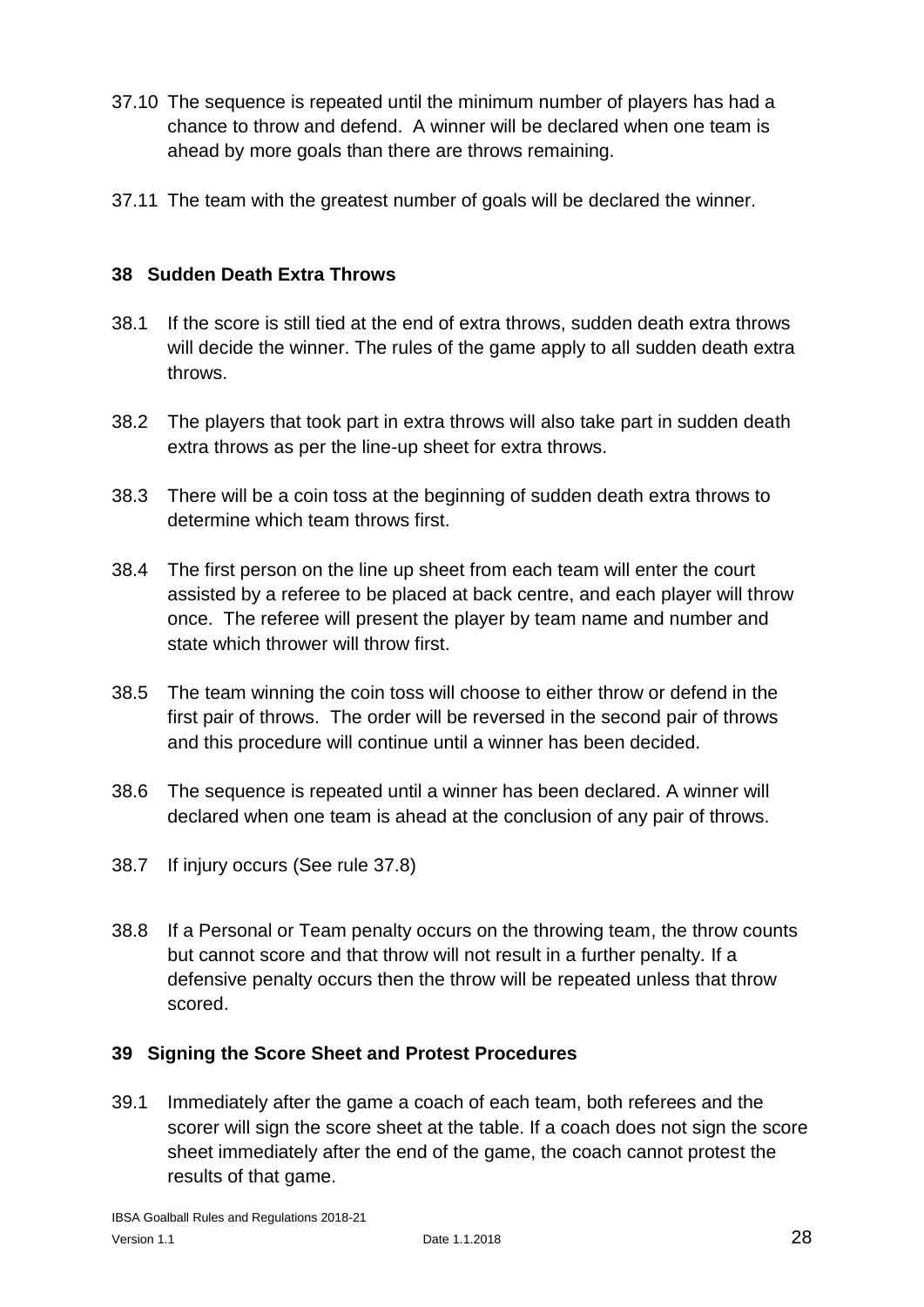- 39.2 The coaches are required to indicate whether or not they will protest the game. Any protest must be submitted in writing to the IBSA Technical Delegate or their representative, within 30 minutes after the end of the game that is being protested and the protest fee will be due at that time. The protest fee will be decided by the Organising committee, but must not be less than one hundred (100) Euro or the equivalent.
- 39.3 Protests must be submitted on IBSA protest forms and written in English. The protest forms must list the rule number(s) protested. The protest must specifically involve the incorrect use of a rule and cannot be about playing venues and the appointment of referees.
- 39.4 The Technical Delegate, tournament director, or designated representative will inform the protestor of the time and place where the protest committee will review the protest. All participants will be given time for a short presentation with arguments for the protest that are relevant and supplement the written protest. Any information to support the protest must be provided at the time the protest form is submitted. Video or other digital recordings can be accepted, but only when recorded by the Organising Committee's equipment.
- 39.5 The protest committee's decision is final. Both teams must be informed of the committee's decision in writing no later than 30 minutes after the protest committee meeting concludes. All parties mentioned in the protest will receive written notification. The written decision shall include rationale for the committee's decision. All results of the protested game will be put on hold until a determination is made by the protest committee.
- 39.6 If a protest is upheld, the protest fee will be returned to the protestor. If the protest is dismissed the protest fee will be credited to (a) IBSA, if the tournament was sanctioned by IBSA or (b) the tournament organising committee, if the tournament was not sanctioned by IBSA.

# **SECTION H - REFEREES' AUTHORITY AND ABUSE OF OFFICIALS**

#### **40 Referees' Authority**

- 40.1 In all matters of safety, the rules, procedures and play, the final decision will be made by the referee.
- 40.2 If there is a dispute between a team and an official only the head coach may speak to the referee. The discussion will only occur at an official break in play and only after the referee has acknowledged the request of the coach.
- 40.3 The referee will explain the issue to the head coach.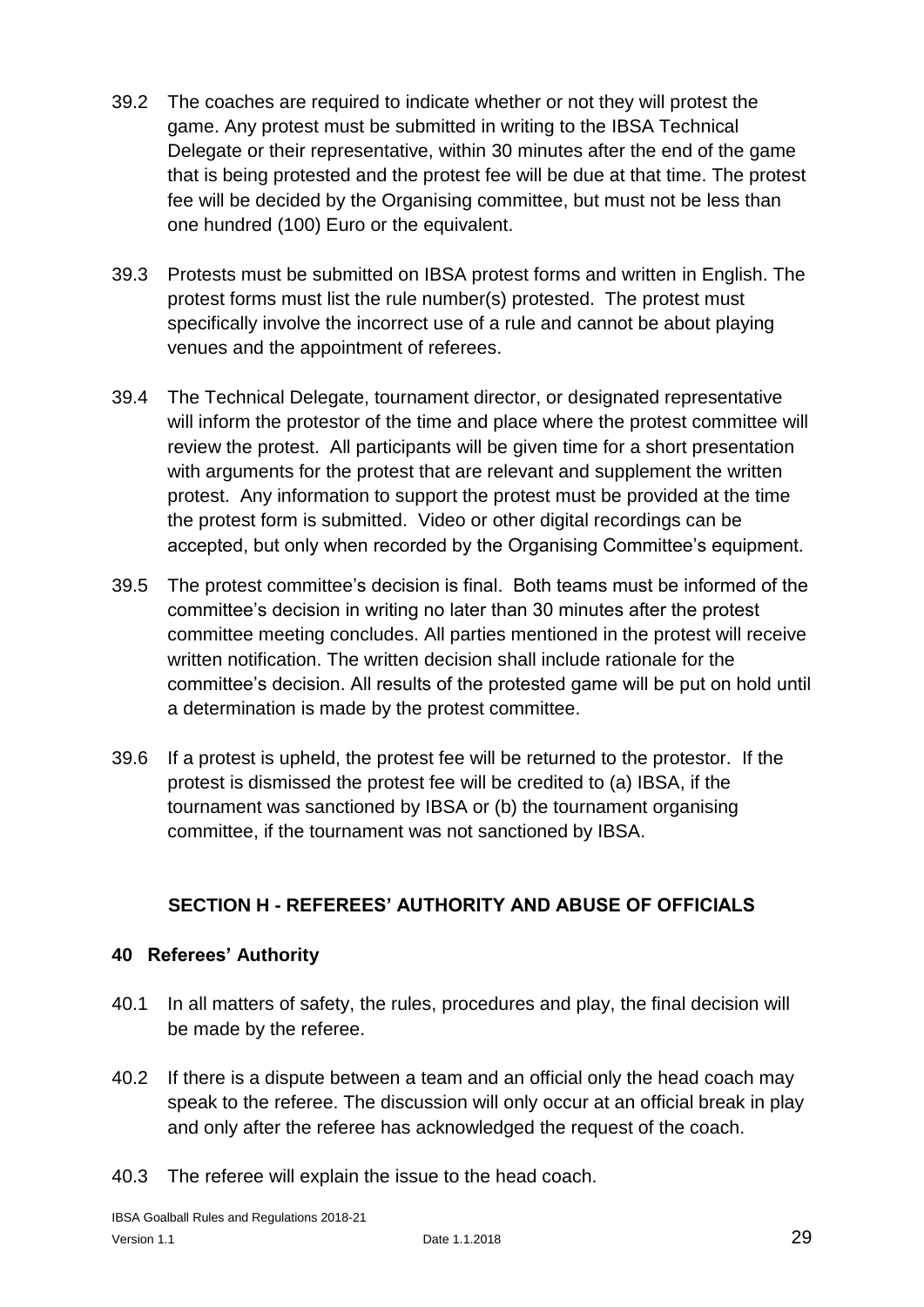- 40.4 If the coach does not agree with the explanation, the game will be completed and the coach may protest the game after it is completed on the IBSA Protest form provided by the organising committee.
- 40.5 If a coach continues to argue the matter with the referee after the first explanation has been given, a penalty will be awarded. Team Penalty – Unsportsmanlike Conduct.

# **41 Abuse of Officials**

41.1 Any action by a participant in a game, that is reported by an IBSA official, in writing, to the IBSA Goalball Subcommittee, will be dealt with at the next Subcommittee meeting. Sanctions against that participant(s) will be decided by the Subcommittee as per paragraph 52.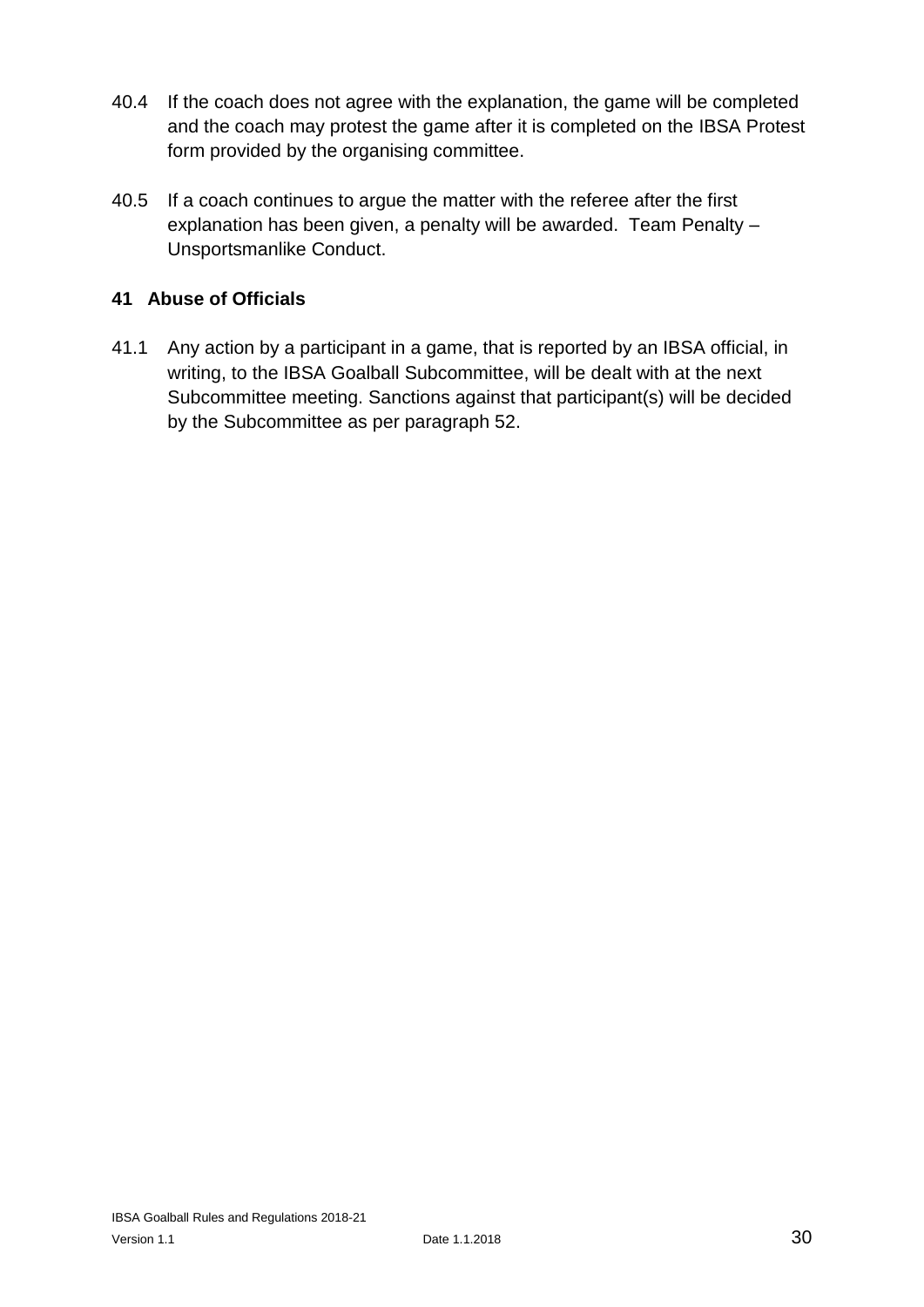# **PART B – TOURNAMENT REGULATIONS**

### **42 IBSA Sanctioned Events or Paralympic Games**

The IBSA Goalball Subcommittee reserves the right to change or modify tournament regulations as needed, provided they present 60 days written notice on the Goalball Subcommittee website: [www.ibsasport.org/sports/goalball.](http://www.ibsasport.org/sports/goalball) The rules, regulations and appendices to this document take effect 1 January 2018.

42.1 IBSA Sanctioned Events or Paralympic Games:

- 42.1.1 Paralympic Games Qualification Tournaments
	- IBSA Goalball World Championships
	- IBSA Regional Championships IBSA Paralympic Goalball Qualification tournament
- 42.1.2 IBSA Goalball World Championships Qualification Tournaments
	- IBSA Goalball Regional Championships
	- Any other tournament specifically designated by the IBSA Goalball **Subcommittee**
- 42.1.3 Other IBSA Sanctioned Events
	- IBSA Goalball Youth World Championships
	- IBSA Goalball Youth Regional Championships
	- Any other Goalball competitions formally sanctioned by IBSA
- 42.2 Sanctioning of Events General

International Goalball Tournaments in which four or more countries participate will require the completion, submission and approval of an IBSA Sanction Application Form to be considered for approval as an IBSA sanctioned tournament. The IBSA Sanction Application Form can be found on the IBSA website under "IBSA Documents - Requests". Competitions with less than four countries may be considered on a caseby-case basis.

- 42.3 Information Required in Sanction Request can be found in the IBSA Sanction Application Form.
- 42.4 Sanction Penalties

If a sanctioned tournament deviates on essential points from those agreed, the organising country may be penalised to a maximum of €10,000.00 (ten thousand euros) and may be subject to being barred from applying for future tournament sanctioning for a maximum period of five (5) years.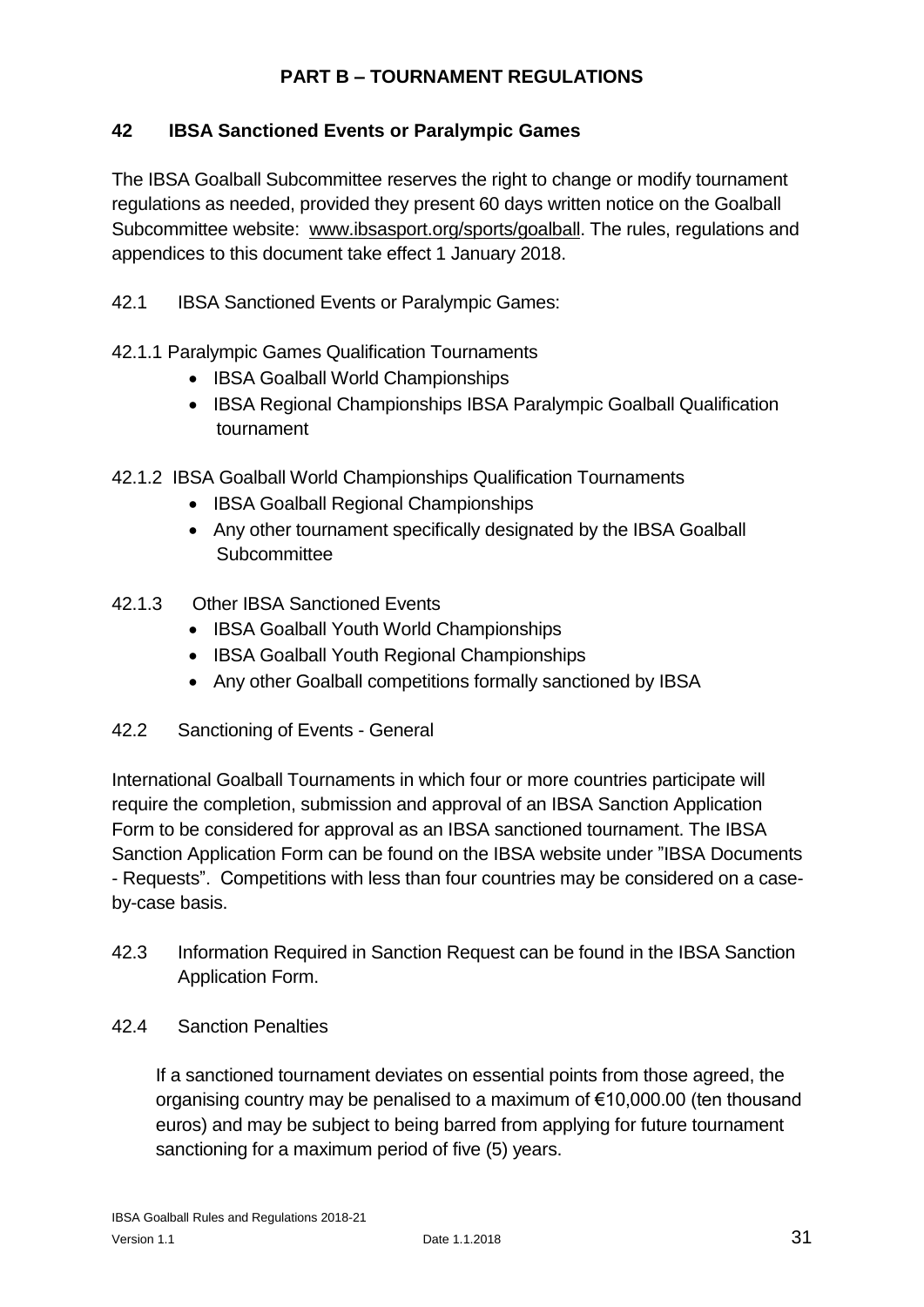### 42.5 Procedure for Reviewing Sanction Penalties

The procedure for reviewing sanction penalties is as follows:

The technical delegate for the tournament or member organisation (plaintiff) will, within 28 days from the completion of the tournament, lodge a complaint in writing to the Secretary of the IBSA Goalball Subcommittee (Secretary) which will include the following details.

- $\circ$  The name and contact details of the plaintiff
- $\circ$  The name of the tournament
- o The date of the tournament
- o Details to the nature of the complaint
- o Name and contact details of any other person or organisation (if any) who support the complaint

The Secretary will immediately inform the IBSA Goalball Subcommittee (Committee) of the complaint. The Secretary will also refer the complaint to the organising committee for the tournament (defendant).

The defendant will have a further 28 days from the day the Secretary referred the complaint, to respond in writing to the allegations. The response will include details such as:

- o how the agreed essential points were carried out
- o reasons why the agreed essential points were not carried out
- $\circ$  any circumstances that did not allow the defendant to carry out the agreed essential points

A lack of response from the defendant will be treated by the Subcommittee as if there are no grounds to protest the complaint.

Having received all the information, the Subcommittee will decide the penalty(ies) (if any) at their next meeting.

The Secretary will then inform the plaintiff and the defendant in writing of the result of the complaint.

# **43 Facilities and Equipment**

43.1 Playing Venue (Sports Hall)

The venue will be acoustically suitable for Goalball. Air conditioning or heating will be quiet so as not to impact on the games if it is to be used during the tournament. Open air venues that permit outside noise shall be avoided.

#### 43.2 Goalball Field of Play Dimensions

The Field of Play for a Goalball competition must have minimum floor dimensions of 20.0 X 30.0 metres, and a minimum height of 5.0 metres.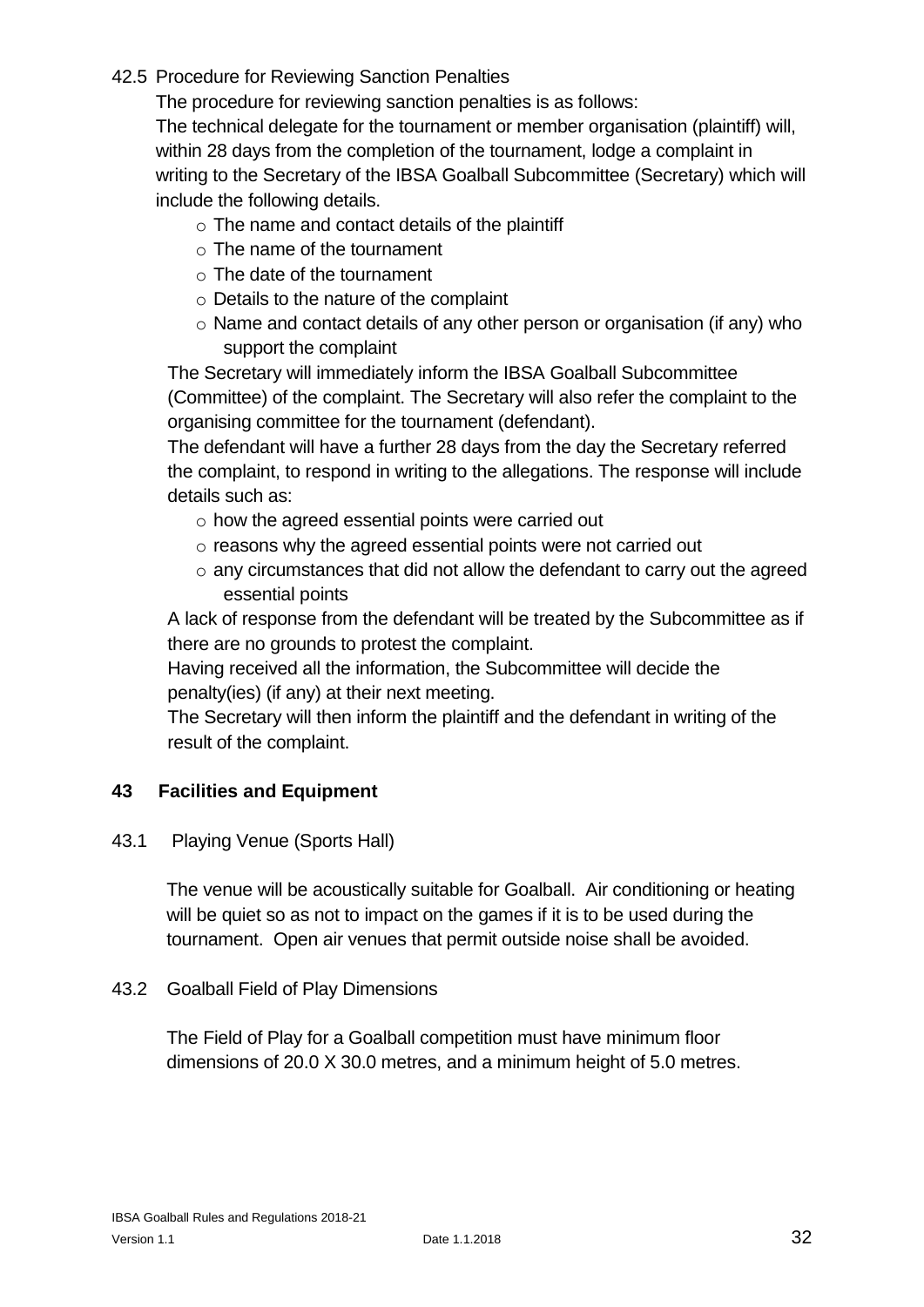#### 43.3 Floor

- 43.3.1 The floor of the court must have a smooth surface, and be approved by the IBSA Technical Delegate. For Paralympic Games, World Championships and Regional Championships, synthetic, wood or plastic floors must be used.
- 43.3.2 The organizing committee must announce the type of floor one year before the start of the tournament or as soon as practical after the tournament has been announced.

#### 43.4 Spectator Area

Spectators must be restricted to an area no closer than 4.0 metres from any part of the court. This area will be clearly tactile marked or fenced so that spectators do not encroach on or near the playing area.

#### 43.5 Equipment

All equipment will meet the criteria established in the Rules of the Game and be approved by the IBSA Technical Delegate.

#### 43.6 Score Board

For the benefit of spectators and coaches, a visual scoring system must be maintained. The scoreboard must be visible at all times from the team bench area.

#### 43.7 Clocks

There will be three clocks. The first clock is the official time/game clock and must be visible at all times from the team bench area. The second clock is a backup clock, which is not official unless required by the referee who can then designate it as official.

For the Paralympics and World Championships the main clock shall be a basketball type clock with a  $10<sup>th</sup>$  of a second count down during the last minute.

A third clock must be placed in the coin toss area and will be the official clock used for coin tosses.

# 43.8 Official Game Sheets

The following official game sheets will be used:

- Score Sheet-Game Information
- Score Sheet-Regulation time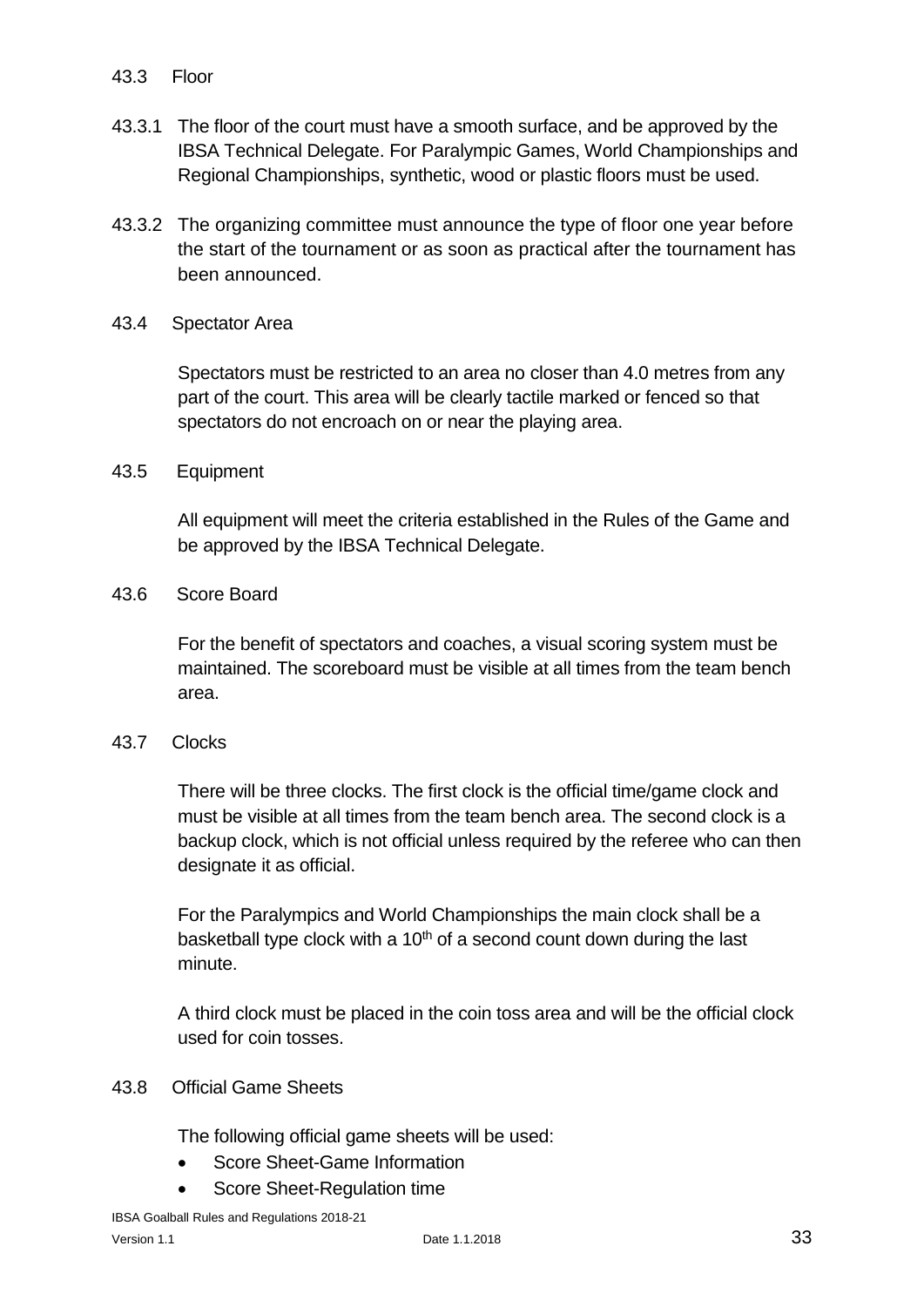- Score Sheet-Overtime and Extra throws
- $Line up$  Sheets
- Protest Form
- Protest Decision Form

All sheets must be of the type included in the IBSA ITO Manual. The Information for the IBSA ITO Manual can be found at [www.ibsasports.org/sports/goalball.](http://www.ibsasports.org/sports/goalball)

# 43.9 Substitution Boards

Substitution boards must be used by the coach for any player substitution indicating the number of the incoming player and the number of the outgoing player. Numbers must be at least 15 cm tall.

#### 43.10 Balls

- 43.10.1The organizing committee must select and announce the game balls twelve (12) months before the start of any IBSA sanctioned tournament or as soon as practical after the tournament has been announced. The Organising Committee will inform all participating teams, the type of balls that will be used in that tournament. Failure to comply will compel the IBSA Goalball Sub-Committee to select the manufacturer of the balls.
	- 43.10.2 For all IBSA World Championships and Paralympics, the balls used will be new and not previously used. Balls will be replaced after being used for three games. Competition balls and warm up balls will be from the same manufacturer. For other IBSA sanctioned events decision is under discretion of Technical Delegate.

#### 43.11 Practice on the Competition Court

For all Paralympic, World and Regional Championships, all teams must have access to the competition playing court for at least a one (1) hour practice prior to the start of the competition.

#### 43.12 Eyeshades

At Paralympic, World and Regional Championships, the eyeshades must not let in any light and they shall be of a size and form so that it is not possible to see. Eyeshades may be provided by the Organising Committee, however, only equipment approved by the Technical Delegate for the tournament must be used.

# 43.13 Approval of Equipment and Facilities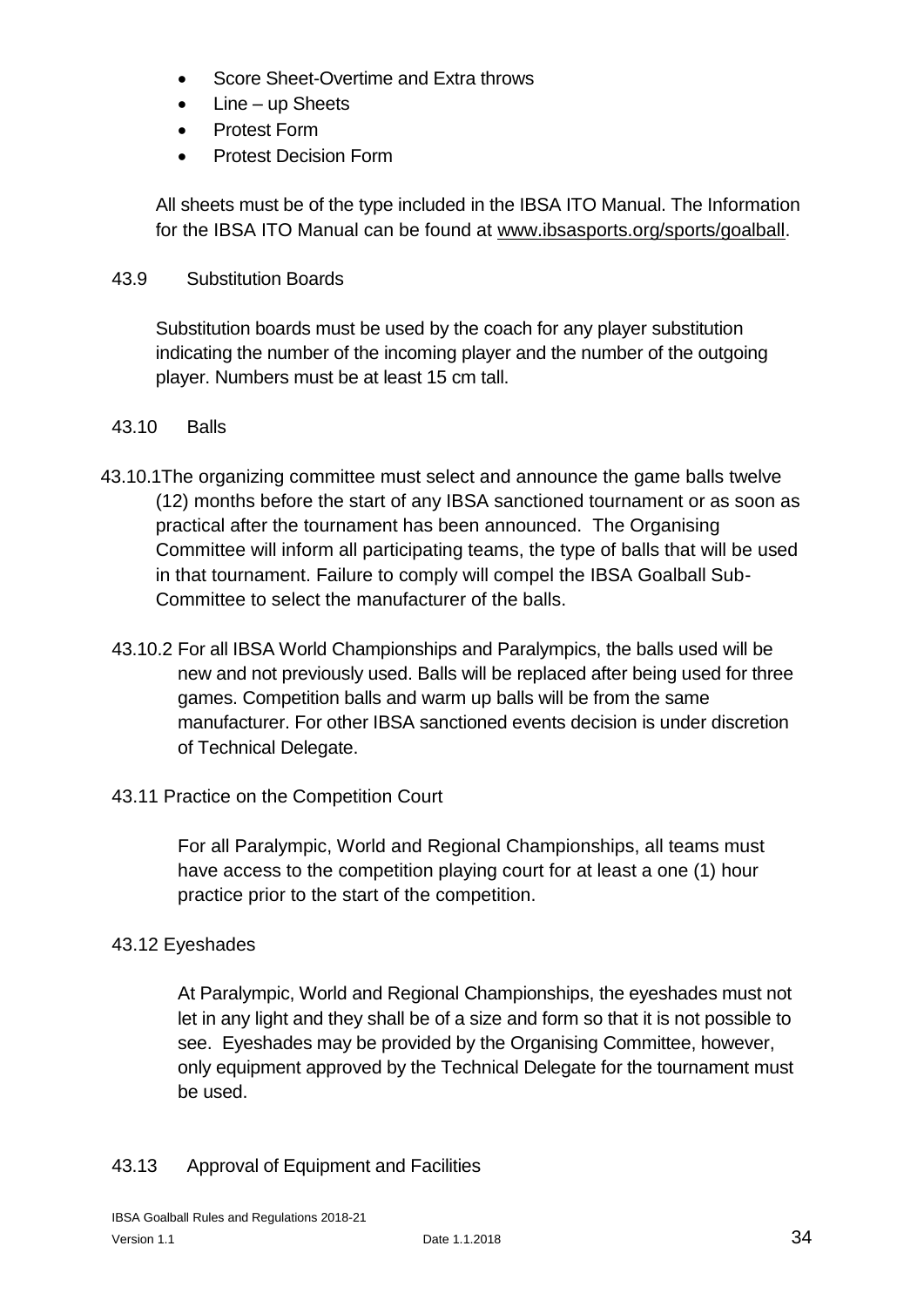All equipment and playing facilities to be used for any IBSA sanctioned international competition must be approved by the IBSA Goalball Subcommittee or a representative designated by the IBSA Goalball Sub-committee.

### **44 Accommodations**

#### 44.1 Housing

At Paralympic Games, World Championships and any tournament sanctioned by IBSA, housing of the teams must be of a standard that will not have any negative influence on the players and their performance during competition. If possible, players will be housed in rooms that do not accommodate more than two (2) individuals.

#### 44.2 Catering

Food and water must be provided with consideration to the players, and be of a standard that permits optimal performance. The needs of special diets will be taken into account.

#### 44.3 Transportation

Residential accommodation is to be reasonably near to playing venues and adequate transportation between the two sites will be made available.

#### **45 Officials**

#### 45.1 Referees

#### 45.1.1 Number of Required Referees

Goalball competition requires a minimum of six (6) referees per venue. For the Paralympic Games, a minimum of twelve (12) referees are required unless otherwise negotiated by the Technical Delegate. Regional and World Championship requirements are to be determined by the Technical Delegate in consultation with the Organising Committee.

#### 45.1.2 Appointment of Referees

- 45.1.2.1 For Paralympic Games, World Championships, Regional Championships and other IBSA sanctioned events, referees will be appointed subject to approval by the IBSA Goalball Subcommittee.
- 45.1.2.2 No more than two referees from any country may be selected to referee at any Paralympic Games or World Championships. No more than three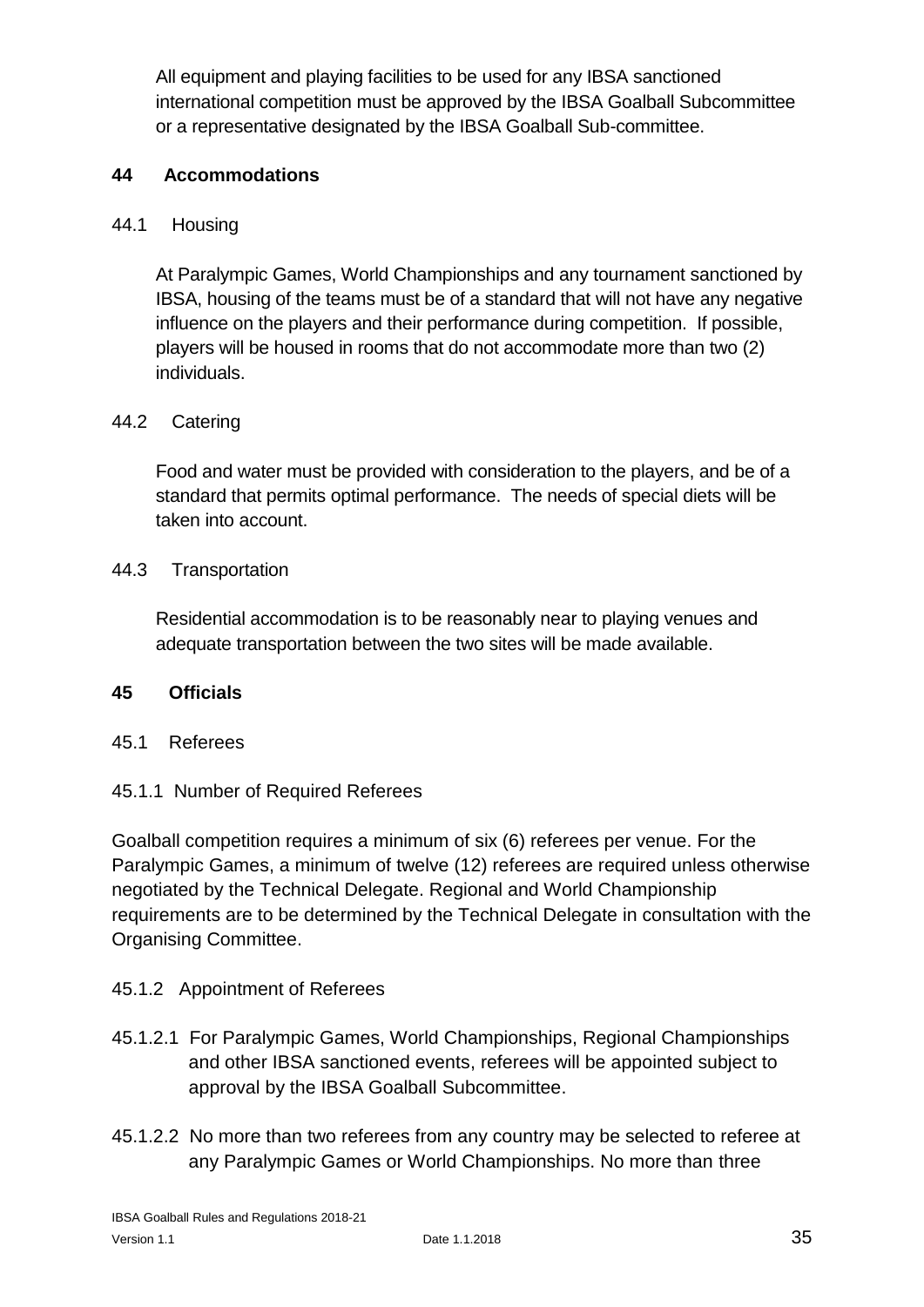referees from any country will be appointed to referee any Regional Championships.

45.1.2.3 No referee will officiate a game in which their own nation is taking part.

45.1.3 Certification of Referees

At IBSA International sanctioned events, all referees must have the appropriate IBSA certification. For Paralympic Games and World Championships, all referees must have Level three (3) certification. For Regional Championships all referees must have Level two (2) certification. For all other IBSA sanctioned events, all referees must have Level one (1) certification.

#### 45.2 Ten (10) Seconds Timers

In IBSA sanctioned event, ten second timers must have the same level certification as per the referees for the same event.

#### 45.3 Table Officials

Table officials at the IBSA Sanction events have to be IBSA certified.

#### 45.4 Goal Judges

The organizing committee and Technical Delegate are responsible to select and train the goal judges in any IBSA sanctioned tournaments

#### 45.5 Technical Delegate

All sanctioned tournaments must have an IBSA Technical Delegate appointed by the IBSA Goalball Subcommittee or its Chairman.

The Technical Delegate will be responsible for liaising with the tournament organisers prior to the event and will be responsible for ensuring the necessary standards in all technical matters at the tournament including:

- the court and its marking;
- the conduct of the tournament;
- scheduling;
- management of technical officials;
- ratification of score sheets and approval of official results:
- approval and maintenance of equipment and their correct use;
- management of protests.

#### 45.6 Commissioner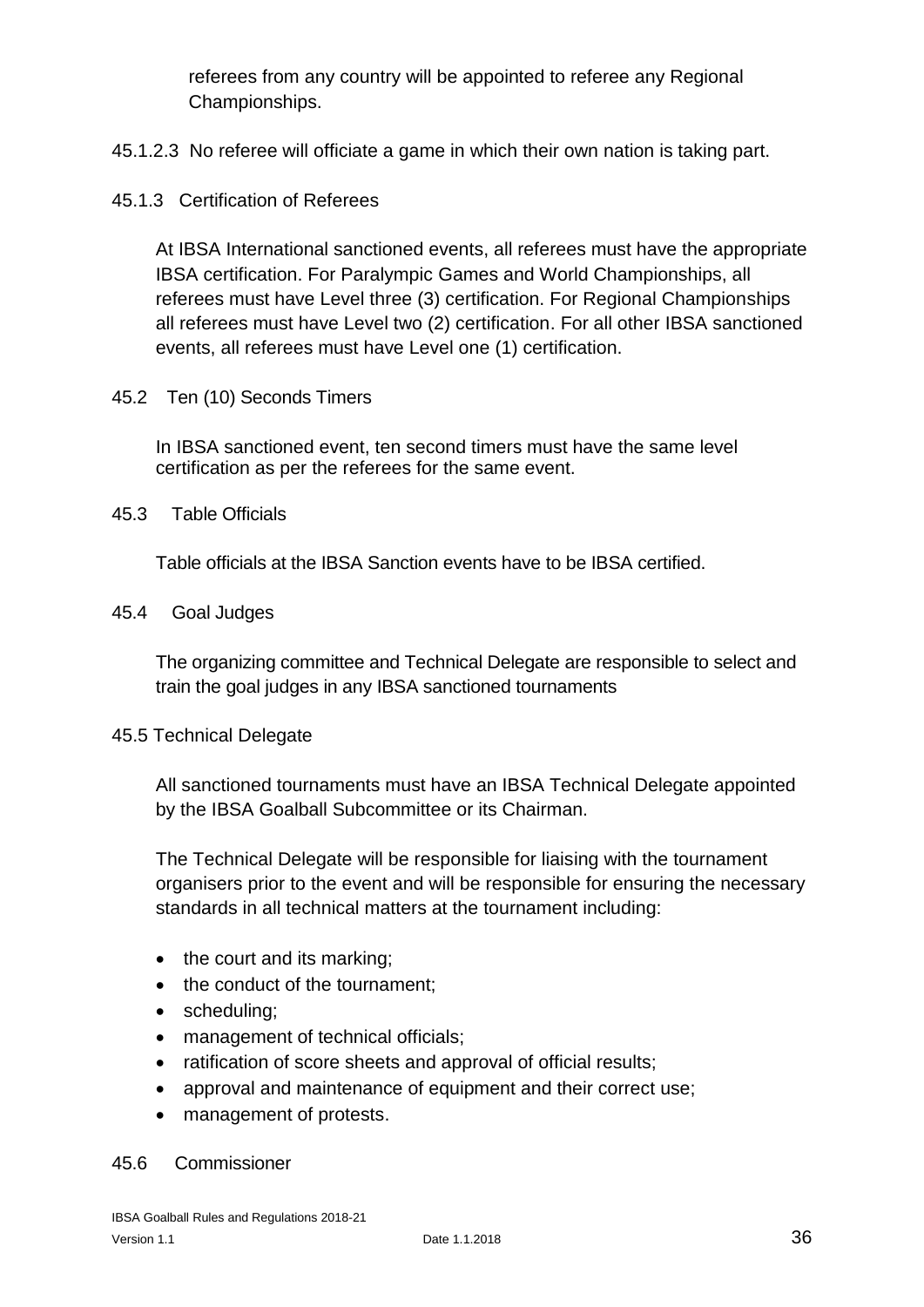- 45.6.1 The main duties of the Commissioner are to:
	- Observe referees during IBSA World Championships, Paralympic Games, Regional championships and other IBSA sanctioned events.
	- Assist Technical Delegate in selecting the best performing referees after the round robins (TD has the final choice)
	- Serve as chairman of the Protest Committee
	- Assist the Technical Delegate to give referees immediate performance feedback at major tournaments to with the intent of assuring better consistency among referees
- 45.6.2 The Commissioner and TD will be nominated by the IBSA Goalball Subcommittee or its chairman.
- 45.6.3 An individual will not referee at a tournament while serving as Commissioner for that tournament.

# **46 Organisation (Non-Paralympic Events)**

46.1 Participants

The following items are the responsibility of participants:

- Delegation travel to and from the competition site.
- All expenses for health and accident insurance. The organiser cannot be held responsible for accidents or illness, unless caused by negligence.
- Payment of Entry Fees to the organising committee prior to competition.
- 46.2 Organisers

The following items are the responsibility of organisers:

- Facilities and equipment needed for competition (as per paragraph 45).
- Accommodation for the competing teams.
- Catering for competing teams and officials during competition times.
- All board, lodging, travel expenses and per diem for referees, IBSA Technical Delegate, classifiers, commissioner and any necessary IBSA ITOs.
- Medals and Awards.

# **47 Qualifying Standards**

The following criteria are in place for the Paralympic Games and the World Goalball Championships. The four competition regions are Africa, America, Asia/Pacific and Europe Regional Championships will be held in the alternate years between the Paralympic Games and the World Goalball Championships. All Regional Championships must be approved by the IBSA Goalball Subcommittee and must be open to all member nations within the region.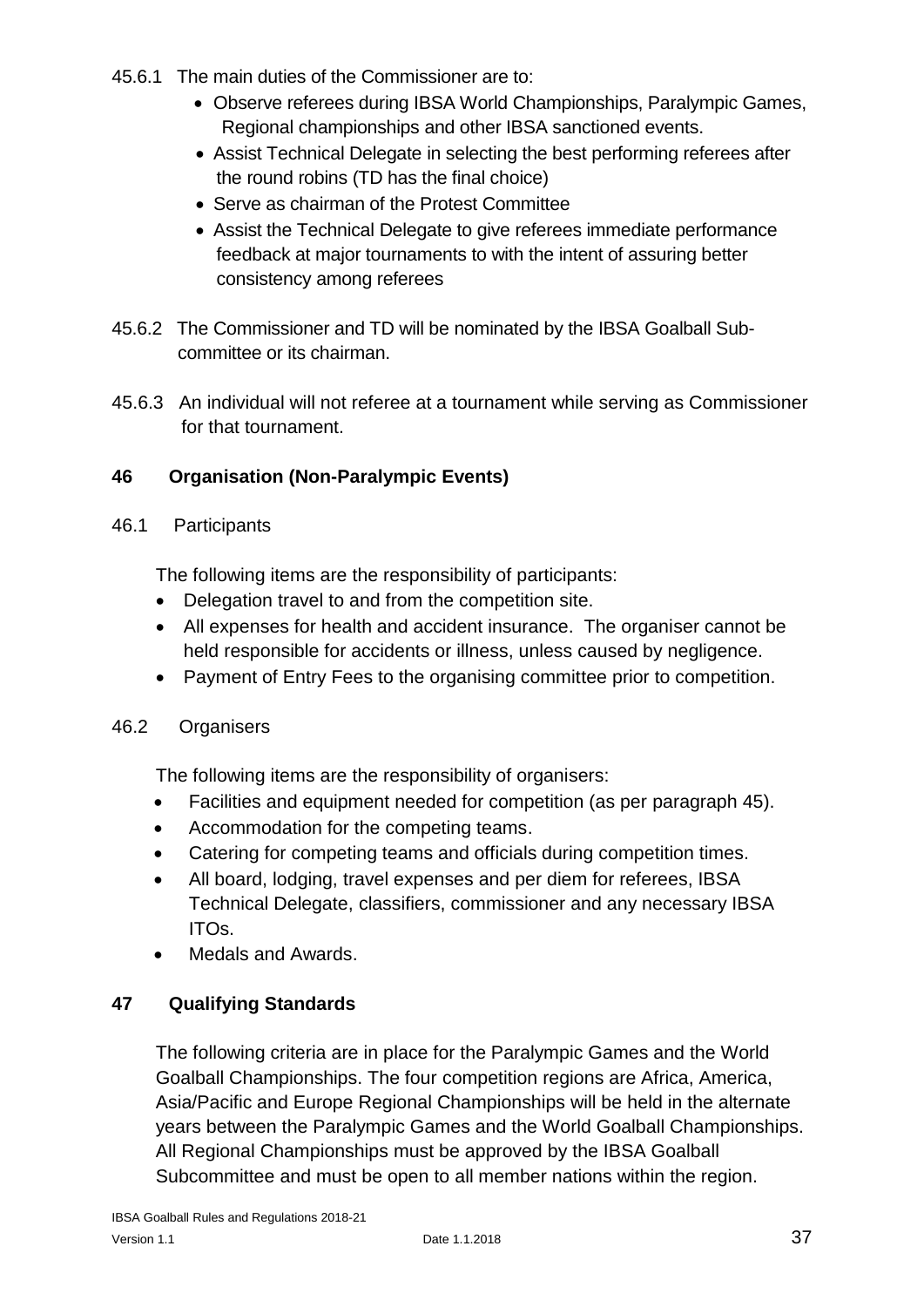Tournaments must have a minimum of four participating countries to qualify as a Regional Championship tournament with a Technical Delegate and Commissioner appointed by the IBSA Goalball Subcommittee. IBSA Level II referees or higher must officiate regional tournaments.

IBSA Regional Championships or Pre-Paralympic Regional Championships should be held between six (6) and eighteen (18) months prior to the World Goalball Championships or Paralympic Games.

If a Pre-Paralympic Regional Championships is not held prior to the Paralympic Games, the Paralympic qualification slot for that region will be lost and a slot will be allotted to the IBSA Paralympic Goalball Ranking Tournament. If there is no IBSA Regional Championship held prior to World Goalball Championships, all regional qualifying slots for that region will be lost and allotted to the Ratio Formula.

- 47.1 World Championships
- 47.1.1 Qualifying Criteria Men's and Women's Competition

At World Championships, there will be a maximum number of sixteen (16) participating men's and sixteen (16) participating women's teams:

- Host Country
- Paralympics Champion
- Paralympics 2nd Place
- Paralympics 3rd Place
- Regional Champion (from IBSA Regional Championships)
- Regional Champion (from IBSA Regional Championships)
- Regional Champion (from IBSA Regional Championships)
- Regional Champion (from IBSA Regional Championships)
- Regional Runner Up
- Regional Runner Up
- Regional Runner Up
- Regional Runner Up
- Ratio formula
- Ratio formula
- Ratio formula
- Ratio formula

Regional Champion for this process is defined as the highest available team within that Region that has not already qualified (Host Country or Paralympic Medalists).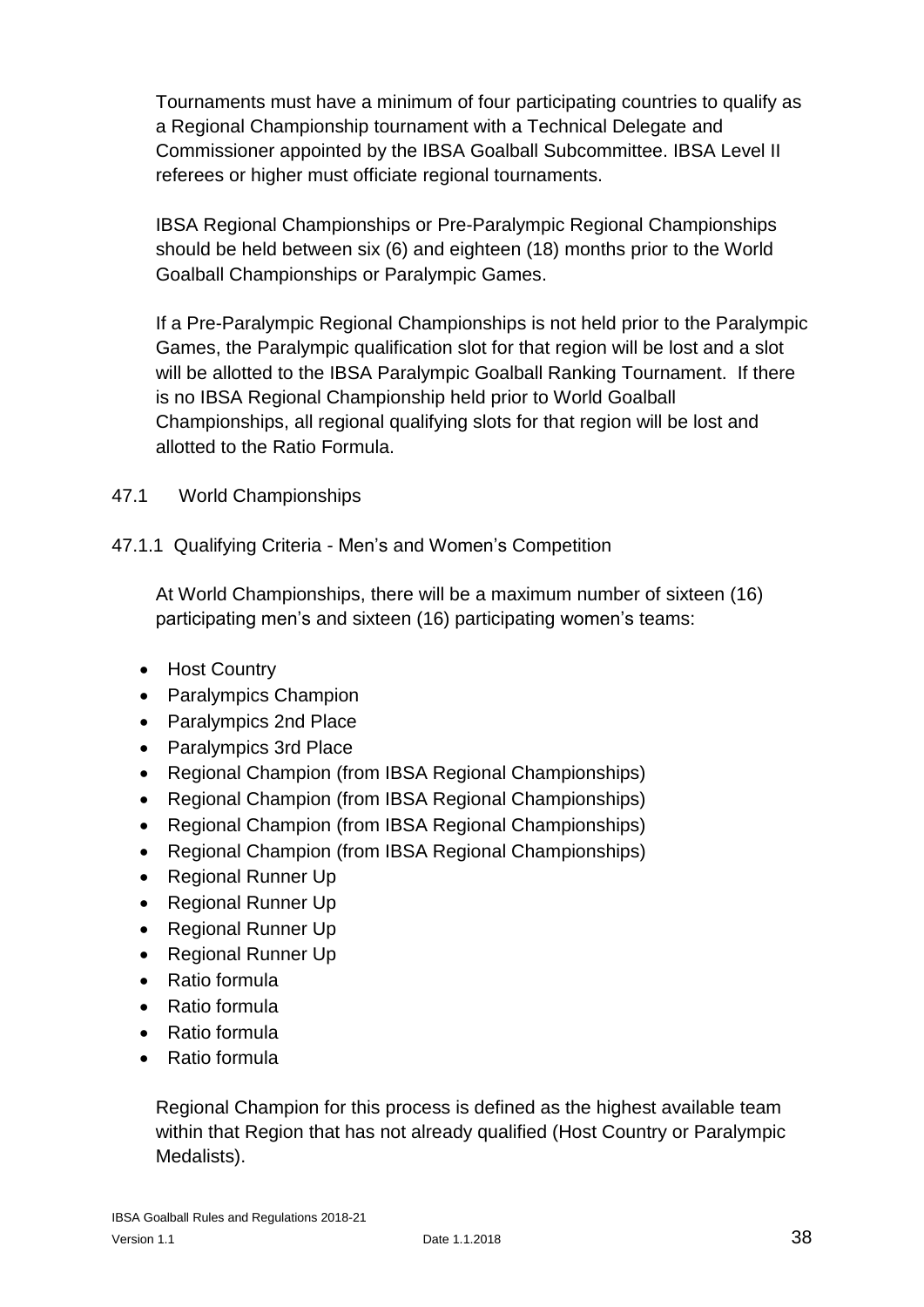#### 47.2 Ratio Formula

Each place available for the Ratio Formula will be filled by a team from the IBSA Goalball Region with the highest score using the following principle:

The total number of competing countries in the previous two years' IBSA Regional Championships divided by the number of competing countries from that region already qualified for the World Goalball Championships. This formula will be recalculated for every spot available under the Ratio Formula.

A region will only be able to obtain a maximum of half the available places from the ratio formula. Once a region has obtained half the places or more, that region will be removed from any further calculations.

If there are four places allocated to the Ratio Formula, any region may only be allocated a maximum of two places under the formula. If there are five places allocated to the Ratio Formula, any region may only be allocated a maximum of three places under the formula.

If the ratio formula calculation is the same for two or more regions, the slot will be given to the region with more IBSA World Ranking teams.

#### 47.3 Paralympic Games

Qualifying criteria and procedures will be posted a minimum of 24 months prior to the Paralympic Games

47.3.1 Qualifying Criteria - Men's Competition

At the Paralympic Games, there will be a maximum of ten (10) participating men's teams:

- Host Country
- World Championships 1st Place
- World Championships 2nd Place
- World Championships 3rd Place
- Regional Champion (from Pre-Paralympic Regional Championships)
- Regional Champion (from Pre-Paralympic Regional Championships)
- Regional Champion (from Pre-Paralympic Regional Championships)
- Regional Champion (from Pre-Paralympic Regional Championships)
- IBSA Paralympic Goalball Ranking Tournament 1st Place
- IBSA Paralympic Goalball Ranking Tournament 2nd Place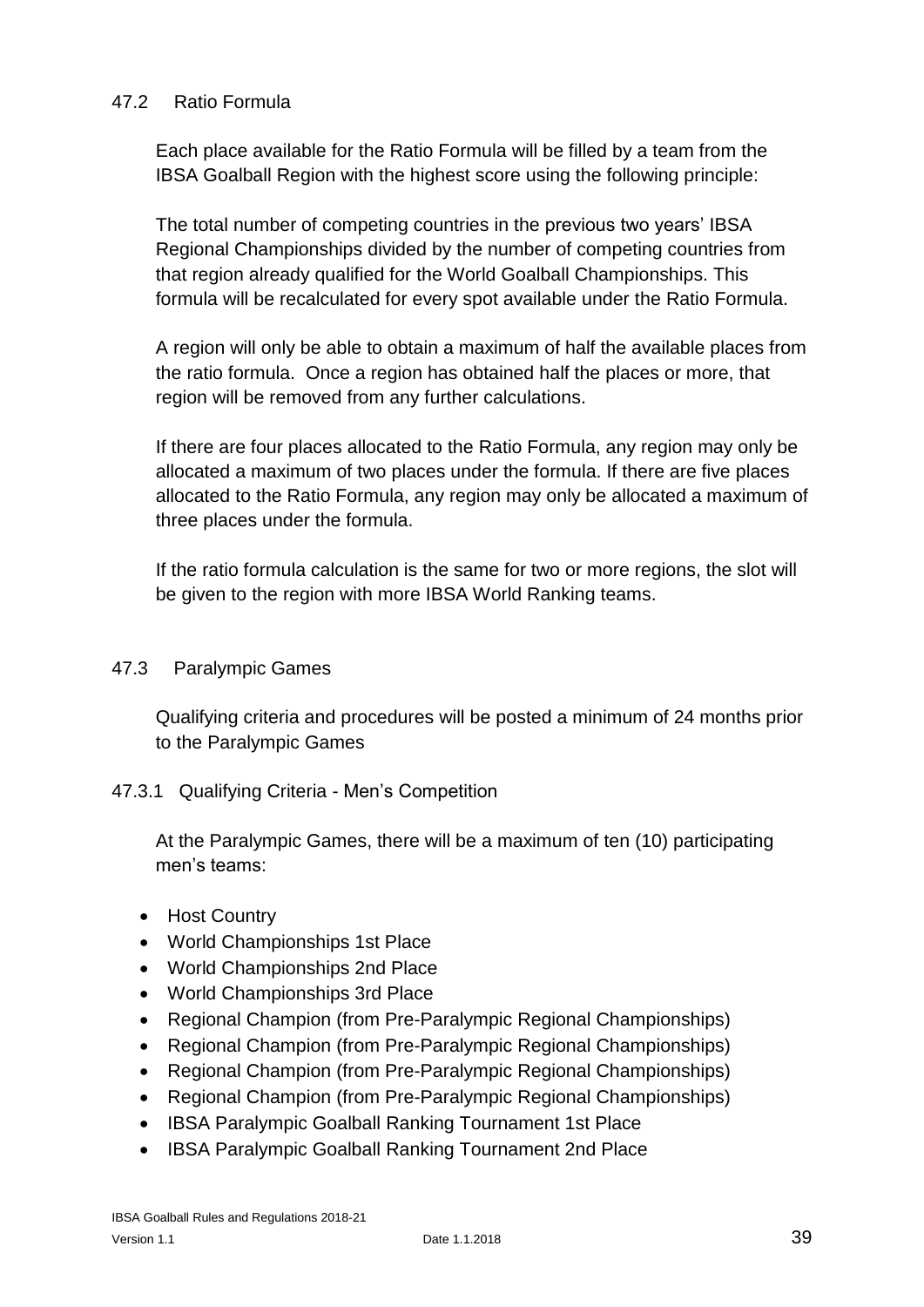Regional Champion for this process is defined as the highest available team within that Region that has not already qualified (Host Country or World Goalball Championship Medalist). IBSA Paralympic Goalball Ranking Tournament place for this process is defined as the highest available team that has not already qualified (Host Country, World/Regional Goalball Championship).

# 47.3.2 Qualifying Criteria - Women's Competition

At the Paralympic games, there will be a maximum of ten (10) participating women's teams:

- Host Country
- World Championships 1st Place
- World Championships 2nd Place
- World Championships 3rd Place
- Regional Champion (from Pre-Paralympic Regional Championships)
- Regional Champion (from Pre-Paralympic Regional Championships)
- Regional Champion (from Pre-Paralympic Regional Championships)
- Regional Champion (from Pre-Paralympic Regional Championships)
- IBSA Paralympic Goalball Ranking Tournament 1st Place
- IBSA Paralympic Goalball Ranking Tournament 2nd Place

Regional Champion for this process is defined as the highest available team within that Region that has not already qualified (Host Country or World Goalball Championship Medalist). IBSA Paralympic Goalball Ranking Tournament place for this process is defined as the highest available team that has not already qualified (Host Country, World/Regional Goalball Championship).

- 47.4 IBSA Paralympic Goalball Ranking Tournament
- 47.4.1 The IBSA Paralympic Goalball Ranking Tournament may be held prior to all Pre-Paralympic Regional Championships. The Pre-Paralympic Regional Championships should be completed between six (6) and eighteen (18) months prior to the Paralympic Games.
- 47.4.2 A maximum of sixteen (16) men's teams and sixteen (16) women's teams will be selected by the IBSA Goalball Subcommittee to participate in the IBSA Paralympic Goalball Ranking Tournament.

The IBSA Goalball Sub-Committee's selection will be based on team performance at the previous IBSA World Goalball Championships followed by the ranking of teams within their regional qualification tournaments preceding the previous IBSA Goalball World Championships.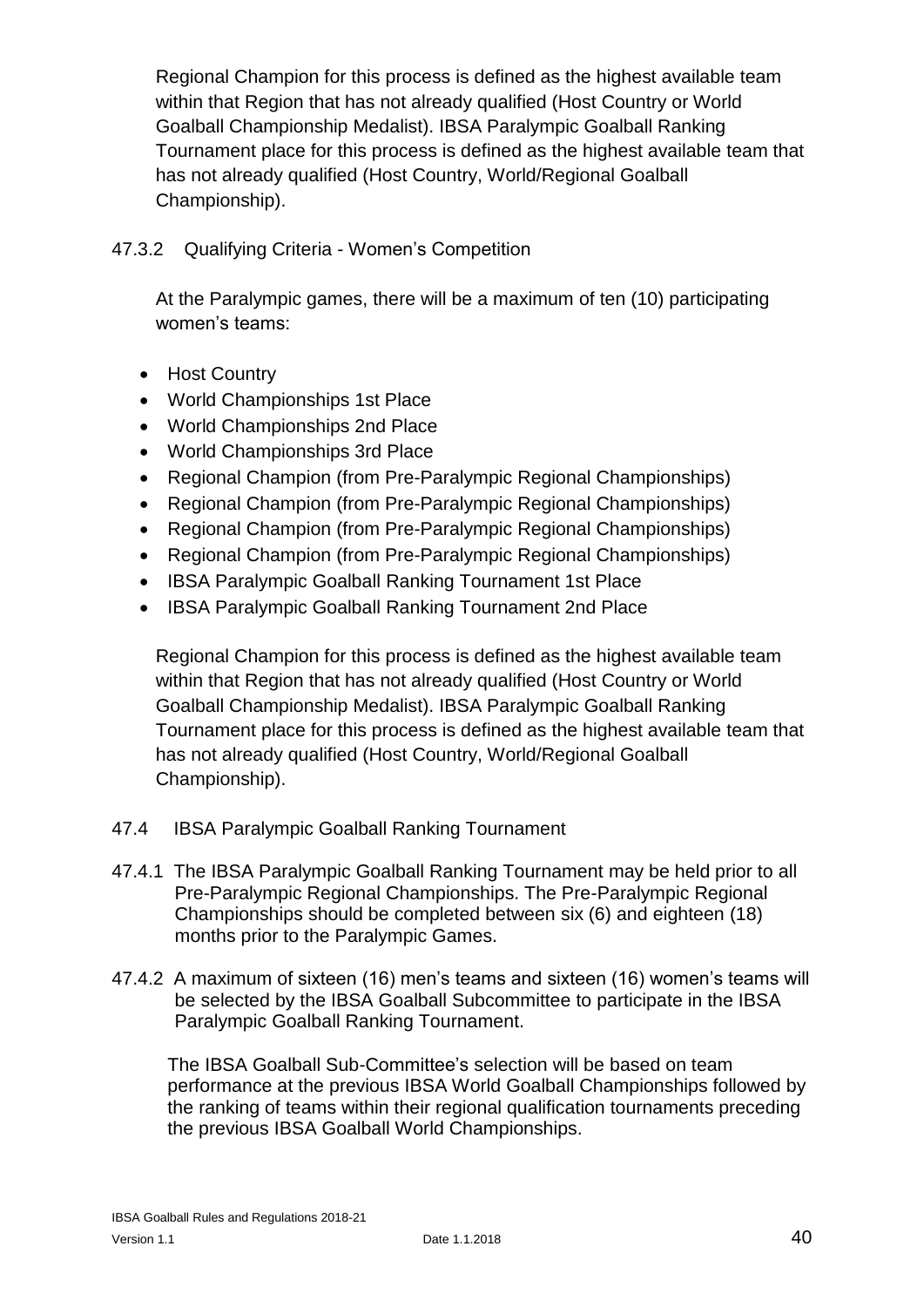47.4.3 Places for the men's and women's tournament will be allocated to regions as set out in this sub section. If a region is not able to occupy their full allocation, those spots left unoccupied will be allocated to teams by IBSA Goalball Sub-Committee depending on when their application to participate in the tournament was received by the organizing. This list will be published on the IBSA Goalball website each month from the first application and will continue to be published up to final applications are received. A region may not be allocated more than half the available tournament slots.

- 1 Host Country 1 Host Country
- 2 Europe 1st 2 Europe 1st
- 
- 
- 
- 
- 
- 8 Asia Pacific 1st 8 Asia Pacific 1st
- 9 Asia Pacific 2nd 9 Asia Pacific 2nd
- 
- 11 Asia Pacific 4th 11 Asia Pacific 4th
- 12 Americas 1st 12 Americas 1st
- 13 Americas 2nd 13 Americas 2nd
- 14 Americas 3rd 14 Americas 3rd
- 
- 16 Africa 2nd 16 Africa 2nd

# **Men's Competition Women's Competition**

- 
- 
- 3 Europe 2nd 3 Europe 2nd
- 4 Europe 3rd **4 Europe 3rd**
- 5 Europe 4th 5 Europe 4th
- 6 Europe 5th 6 Europe 5th
- 7 Europe 6th 7 Europe 6th
	-
	-
- 10 Asia Pacific 3rd 10 Asia Pacific 3rd
	-
	-
	-
	-
- 15 Africa 1st 15 Africa 1st
	-
- 47.4.4 At the end of the IBSA Paralympic Goalball Ranking Tournament, teams will be placed in rank order for each competition based on tournament finish. The ranking of teams finishing outside the quarter-finals and medal games (9<sup>th</sup> to 16<sup>th</sup>) will be determined by their total points and goal difference (as per Rule 49) from the round robin. Losers of quarter-finals have to play for 5<sup>th</sup> - 8th places according to their total points and goal difference (as per Rule 49) from the round robin (teams 1-4, 2-3). Winners play for  $5<sup>th</sup>$  and  $6<sup>th</sup>$ , losers for  $7<sup>th</sup>$ and 8<sup>th</sup>.
- 47.4.5 After all Pre-Paralympic Qualification Tournaments are completed, the remaining Paralympic Games qualification slots will be filled using the results from the IBSA Paralympic Goalball Ranking Tournament, selecting teams in the order of finish.
- 47.4.6 Only teams that have not already qualified through Pre-Paralympic Regional Championships (does not include any regional championships conducted for the purpose of qualification for World Championships) will be considered for a qualification slot.

## **48 Conduct of Tournaments**

48.1 Drawing and Seeding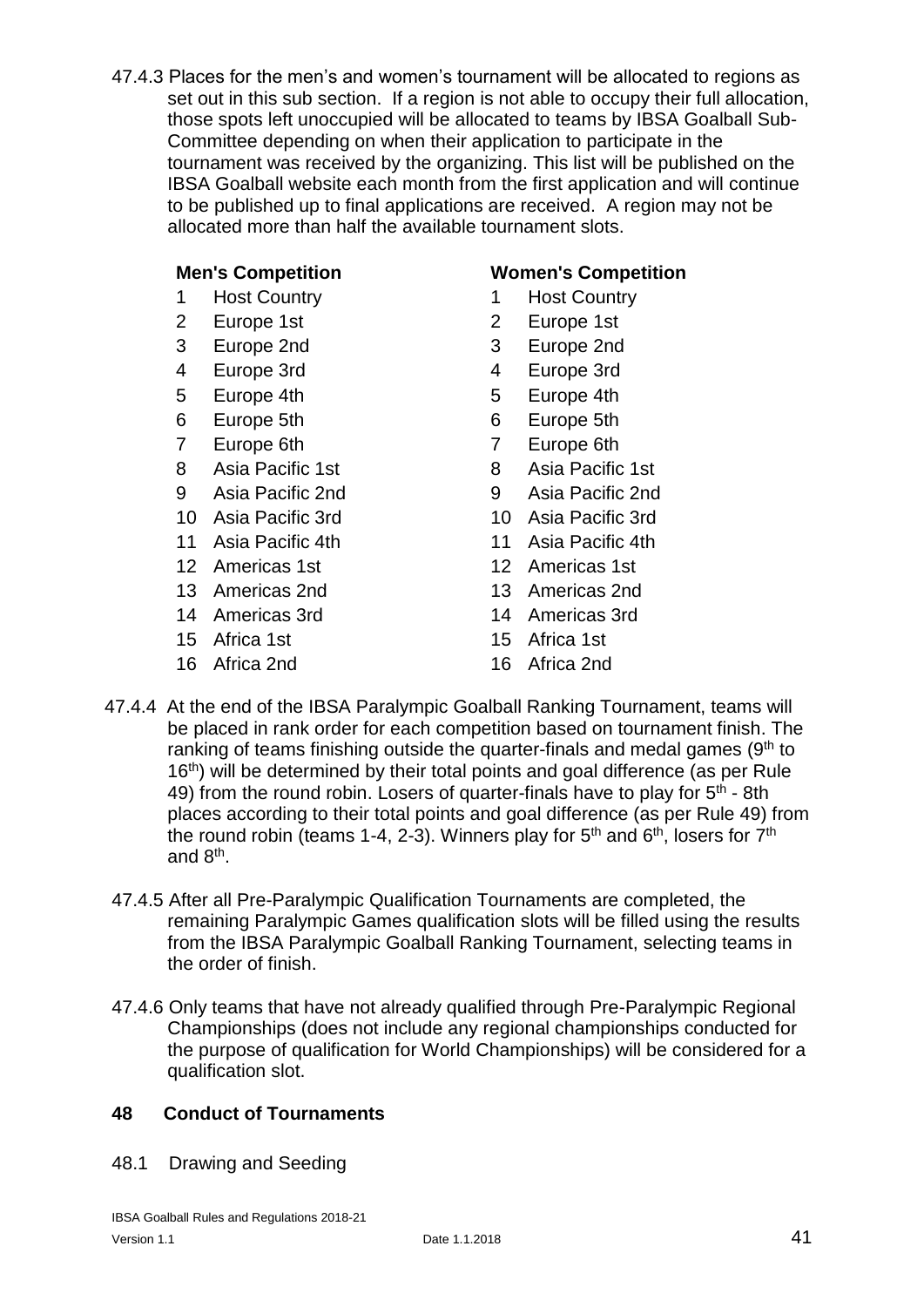At the World Championships and Paralympic Games, teams will be divided into two pools.

To ensure equal weighting in each pool, seeding will be conducted according to the following schemes.

# 48.1.1 Paralympic Games

Those teams that are not automatically seeded  $(1<sup>st</sup>$  to  $3<sup>rd</sup>$  at previous World Championships) will be allocated to their pools in two separate draws. The first draw will only contain the teams allocated from the four Regional tournaments. The second draw will contain the teams that qualified via the Paralympic Ranking Tournament as well as the host country.

- Pool A
	- o 1<sup>st</sup> at last World Championships
	- o 1<sup>st</sup> drawn Regional Champion (first draw)
	- o 3<sup>rd</sup> drawn Regional Champion (first draw)
	- o 1<sup>st</sup> drawn Paralympic Ranking Tournament or Host Country (second draw)
	- o 3<sup>rd</sup> drawn Paralympic Ranking Tournament or Host Country (second draw)
- Pool B
	- o 2<sup>nd</sup> at last World Championships
	- $\circ$  3<sup>rd</sup> at last World Championships
	- o 2<sup>nd</sup> drawn Regional Champion (first draw)
	- $\circ$  4<sup>th</sup> drawn Regional Champion (first draw)
	- o 2<sup>nd</sup> drawn Paralympic Ranking Tournament or Host Country (second draw)

# 48.1.2 World Championships

Those teams that are not automatically seeded  $(1<sup>st</sup>$  to  $3<sup>rd</sup>$  at previous Paralympic Games) will be drawn from a hat in three separate draws. The first draw will only contain the first four highest ranking teams allocated from the four Regional tournaments. The second draw will only contain the second four highest ranking teams allocated from the four Regional tournaments. The third draw will contain the teams that qualified via the Ratio Formula as well as the host country.

Teams that qualified through the same Regional tournament cannot be placed in the same pool.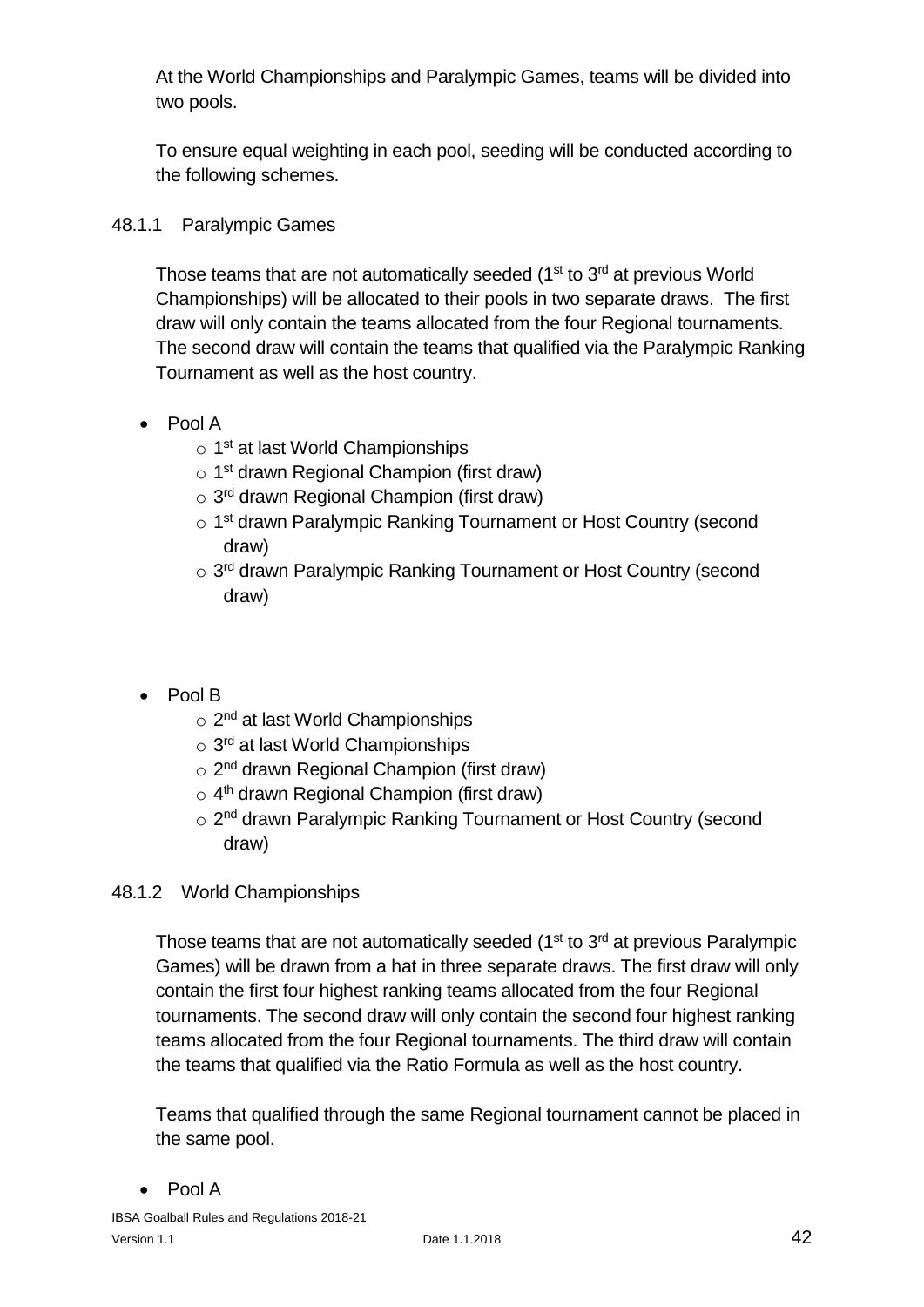- o 1<sup>st</sup> at last Paralympic Games
- o 1<sup>st</sup> drawn Regional Champion (first draw)
- o 3<sup>rd</sup> drawn Regional Champion (first draw)
- o 2<sup>nd</sup> drawn Regional Runner Up (second draw) (Men only)
- $\circ$  4<sup>th</sup> drawn Regional Runner Up (second draw) (Men only)
- o 1<sup>st</sup> drawn Ratio Formula or Host Country (third draw)
- $\circ$  3<sup>rd</sup> drawn Ratio Formula or Host Country (third draw)
- $\circ$  5<sup>th</sup> drawn Ratio Formula or Host Country (third draw)
- Pool B
	- o 2<sup>nd</sup> at last Paralympic Games
	- o 3<sup>rd</sup> at last Paralympic Games
	- o 2<sup>nd</sup> drawn Regional Champion (first draw)
	- $\circ$  4<sup>th</sup> drawn Regional Champion (first draw)
	- o 1<sup>st</sup> drawn Regional Runner Up (second draw) (Men only)
	- $\circ$  3<sup>rd</sup> drawn Regional Runner Up (second draw) (Men only)
	- o 2<sup>nd</sup> drawn Ratio Formula or Host Country (third draw)
	- o 4<sup>th</sup> drawn Ratio Formula or Host Country (third draw)

#### 48.1.3 Dual Qualification

Should a country qualify for Paralympic Games or World Championships as both the Host Country or through one of the qualification spots from the previous Paralympic Games or World Championships, that country's Host Nation spot will be allocated to either the Paralympic Ranking Tournament for Paralympic Games or to the ratio formula for World Championships.

#### 48.2 Type of Tournament

The type of tournament utilised for all international championships, with the exception of World Championships and Paralympics will be as follows.

- 48.2.1 In the event, there are no more than four (4) teams, a double round robin system will be used. After this double round robin, the top team will progress directly to the final. The second and third place teams will play against each other in a single elimination type semi-final. The first-place finisher after the round robin will then play the winner of the semi-final for the championship.
- 48.2.2 In the event there are more than four (4) but no more than seven (7) teams, a single round robin system will be used. After this round robin, the top four (4) teams will play against each other in a single elimination type competition. The first-place finisher will play the fourth-place finisher in semi-final 1. The second-place finisher will play the third-place finisher in semi-final 2. The winners of the two in semi-finals will play for the championship. The losers of the two in semi-finals will play for third and fourth place respectively.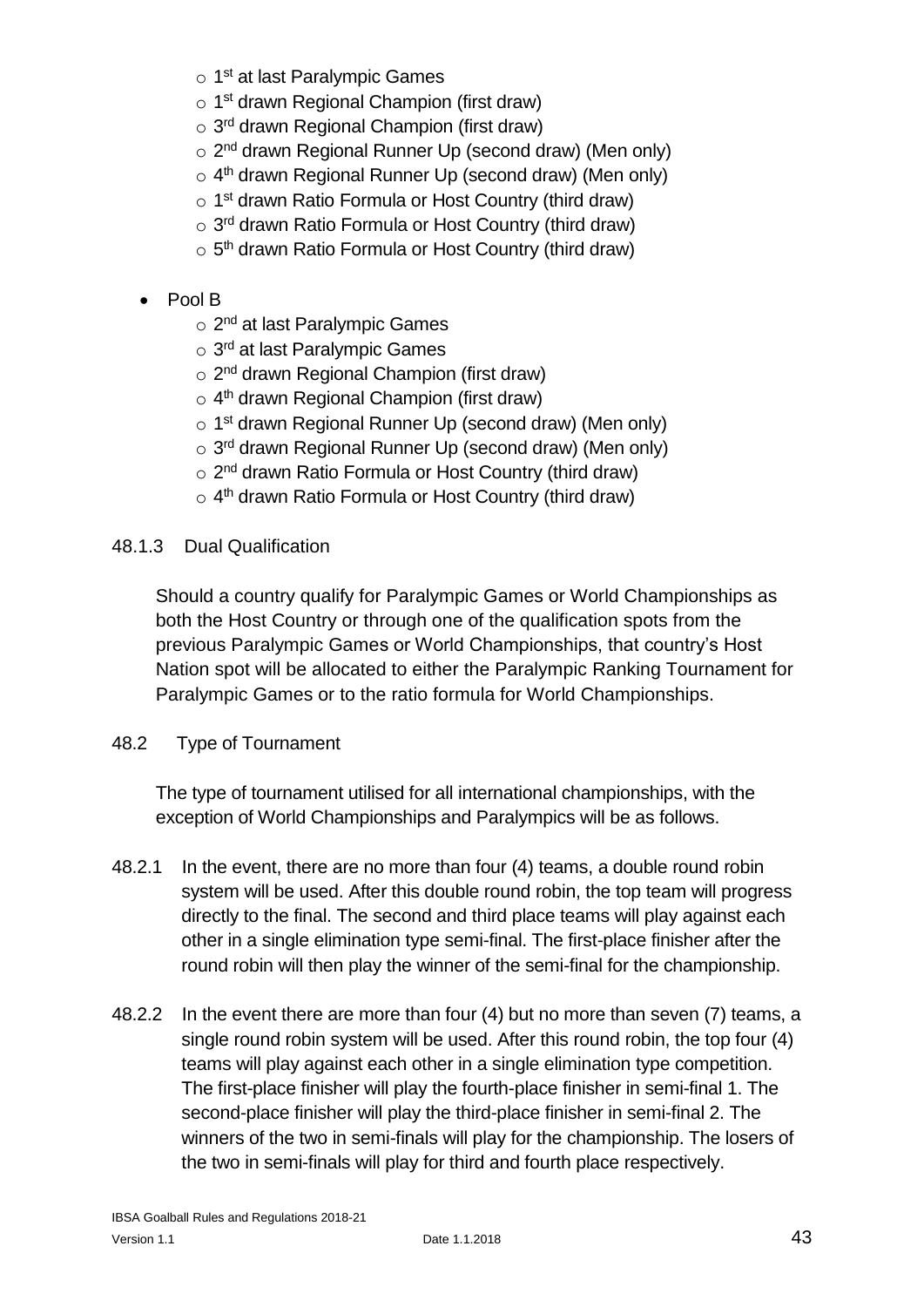48.2.3 In the event there are more than seven (7) but no more than sixteen (16) teams, teams will be equally divided into two pools. In each pool, a single round robin system will be used. If there are an odd number of teams the size of the two pools will only differ in size by one team. In the event that there are two uneven pools, the results of the games that involved the bottom placed team in the larger pool will be removed before using the method in Rule 49 to rank teams from the two pools.

> At the end of the round robins, the top four teams from each pool will play against each other in a single elimination format, A1 vs. B4, B2 vs. A3 (winners to semi-final 1), B1 vs. A4, A2 vs. B3 (winners to semi-final 2). The losers will be ejected from the competition. The winners of the two semi-finals will play for the championship. The losers of the two semi-finals will play for third and fourth place respectively.

48.2.4 In the event there are more than sixteen (16) teams, teams will be equally divided into a divisional competition with no fewer than eight teams in each division. The divisions will run in conjunction with each other and will be subject to a promotion and relegation system.

> Competition will be conducted either in a single round robin format amongst all teams or teams can be split in to two equal pools. In the case of a single round robin, the top four teams will compete in the finals (as per 48.2.2). In the case of two equal pools (as per 48.6 & 48.7). The remaining teams will be seeded as they finished on the points table. Teams on equal points will be separated using the method in Rule 49. In the event that there are two uneven pools, the results of the games that involved the bottom placed team in the larger pool will be removed before using the method in Rule 49 to rank teams from the two pools.

The groups will be called Group A, Group B, Group C. Group A being considered the premier group. At the conclusion of all competitions, the bottom three (3) teams in each group will be relegated to the group immediately below it (Group A to Group B). Alternately, the top three (3) teams in each group will be promoted to the group immediately above it (Group B to Group A).

#### 48.3 Seeding of Teams

To ensure equal weighting of pools at regional championships, seeding will be based on placement at the previous Regional Championships. If a team did not compete in the previous regional championships they would be placed at the bottom of the list. If the event there is more than one team that did not compete in the previous regional championships, those teams would be seeded by draw and placed at the bottom of the list. For example:

.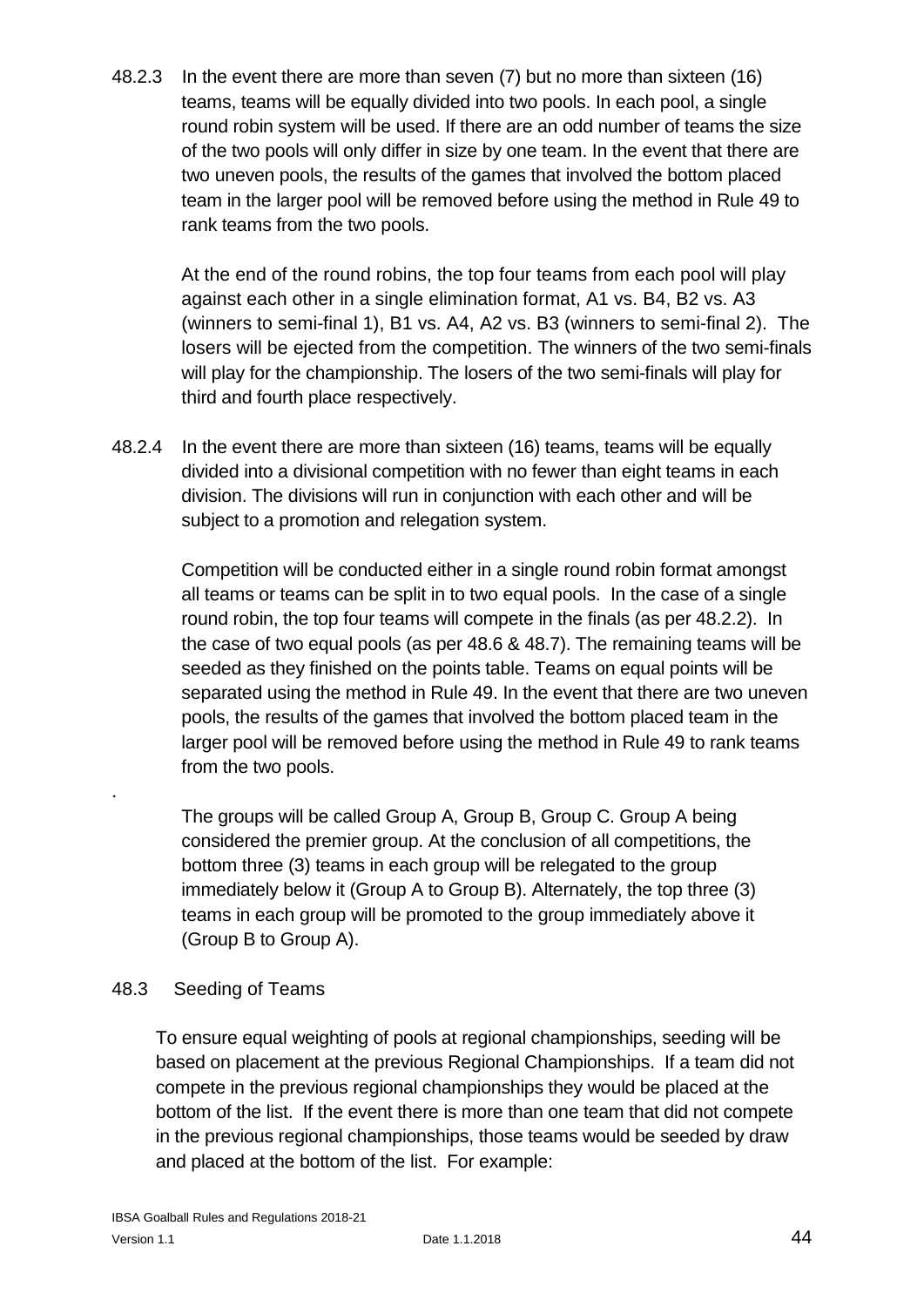- Pool A
	- o 1st at previous Regional Championships
	- o 4th at previous Regional Championships
	- o 5th at previous Regional Championships
	- o 1st team drawn that did not compete at previous Regional Championships
	- o 3rd team drawn that did not compete at previous Regional Championships
- Pool B
	- o 2nd at previous Regional Championships
	- o 3rd at previous Regional Championships
	- o 6th at previous Regional Championships
	- o 7th at previous Regional Championships
	- o 2nd team drawn that did not compete at previous Regional Championships
- 48.4 Format for Men's Competition at World Championships

Teams will be equally divided into two pools. In each pool, a single round robin system will be used.

At the conclusion of the round robin, the top four teams from each pool will play against each other in a single elimination format. A1 vs. B4, B2 vs. A3 (winners to semi-final 1), B1 vs. A4, A2 vs. B3 (winners to semi-final 2). The losers will be ejected from the competition. The winners of the two semi-finals will play for the championship. The losers of the two semi-finals will play for third and fourth place respectively.

48.5 Format for Women's Competition at World Championships

Teams will be equally divided into two pools. In each pool, a single round robin system will be used.

At the conclusion of the round robin, the top four teams from each pool will play against each other in a single elimination format. A1 vs. B4, B2 vs. A3 (winners to semi-final 1), B1 vs. A4, A2 vs. B3 (winners to semi-final 2). The losers will be ejected from the competition. The winners of the two semi-finals will play for the championship. The losers of the two semi-finals will play for third and fourth place respectively.

# 48.6 Format for Men's Paralympic Competition

Teams will be equally divided into two pools. In each pool, a single round robin system will be used.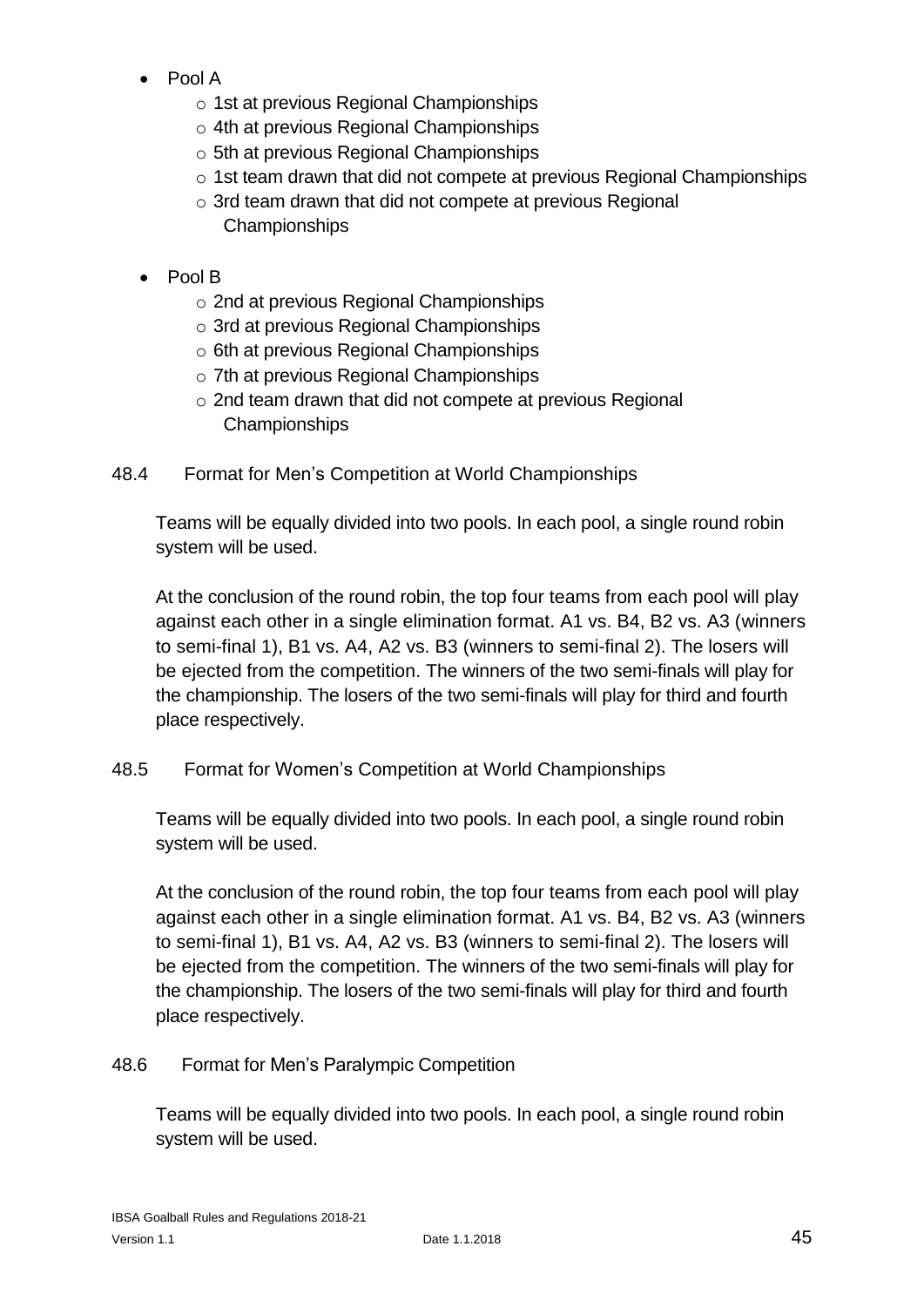At the conclusion of the round robin, the top four teams from each pool will play against each other in a single elimination format. A1 vs. B4, B2 vs. A3 (winners to semi-final 1), B1 vs. A4, A2 vs. B3 (winners to semi-final 2). The losers will be ejected from the competition. The winners of the two semi-finals will play for the championship. The losers of the two semi-finals will play for third and fourth place respectively.

#### 48.7 Format for Women's Paralympic Competition

Teams will be equally divided into two pools. In each pool, a single round robin system will be used.

At the conclusion of the round robin, the top four teams from each pool will play against each other in a single elimination format. C1 vs. D4, D2 vs. C3 (winners to semi-final 1), D1 vs. C4, C2 vs. D3, (winners to semi-final 2). The losers will be ejected from the competition. The winners of the two semi-finals will play for the championship. The losers of the two semi-finals will play for third and fourth place respectively.

### **49 Ranking of Teams in a Round Robin**

The final ranking of teams at the conclusion of a round robin will be determined by the number of points earned. Each team will earn three (3) points for every win, one (1) point for every tie score, and zero (0) points for every loss. If two or more teams have the same number of points at the end of the round robin, the teams will be separated by using the following methods in this order:

- Goal Difference subtracting a team's goals scored against from their goals scored in the total round robin
- Number of Wins teams will be assessed on the number of wins in the round robin. Teams with the most wins will be given the higher ranking.
- Goals Against- the team with the lowest goals against-in the overall competition will be given the higher ranking.
- Goal Difference The same procedure shall be used again, but this time only the games in the round robin between the teams that have to be separated shall be included.

In the event that a tie occurs between more than two teams, the above criteria will be used, in order, until one team has been separated. The above criteria will then be used again, from the beginning and order (and will continue to do so), until all teams have been separated and ranking has been decided. In case of tie, draw will apply.

#### **50 Forfeits**

A forfeit counts as a loss with the winning team earns three (3) points and a ten (10) goal score. If a team leaves the competition for any reason, all teams earn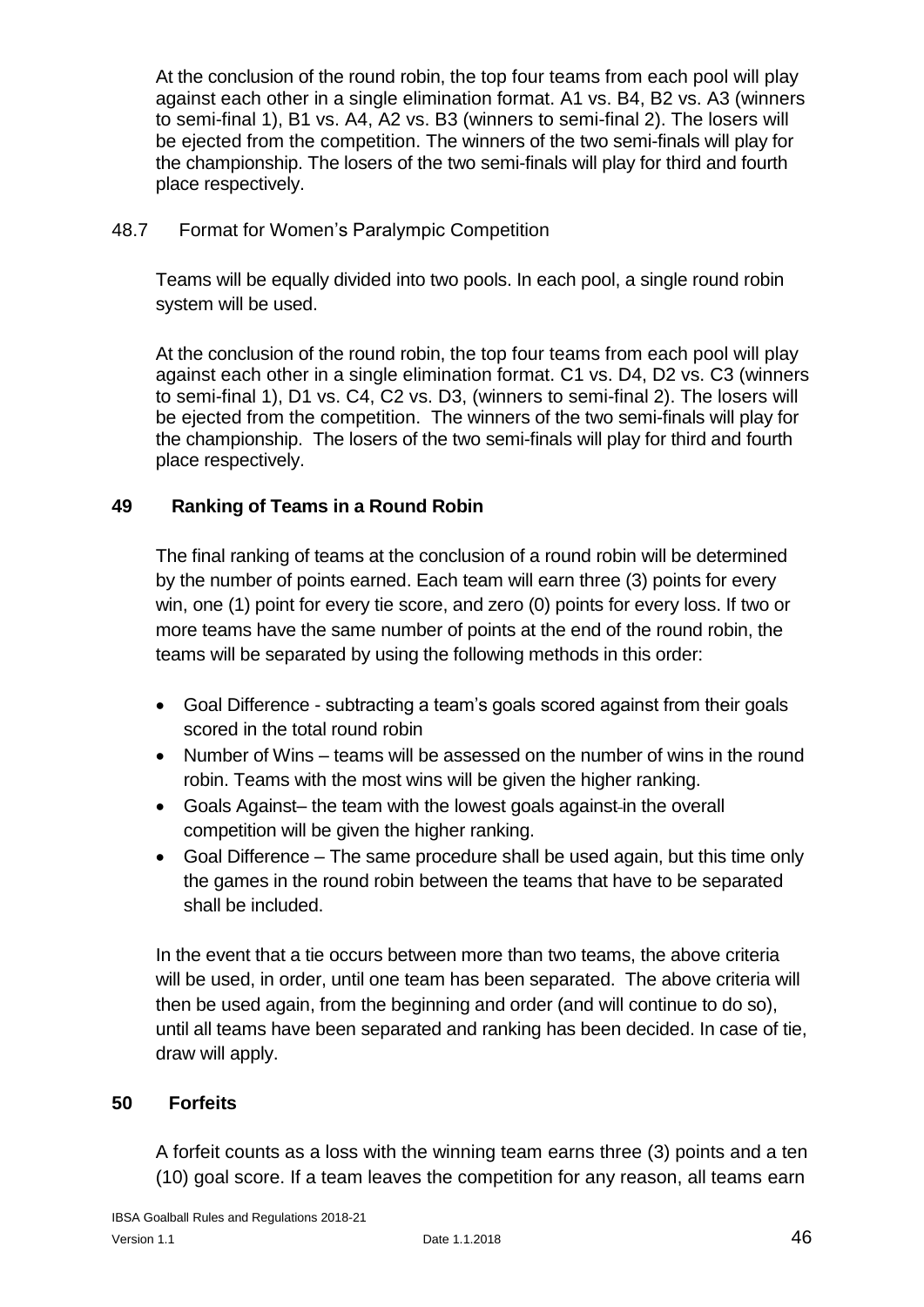three (3) win points and zero (0) goals difference. Previous results are automatically cancelled. This rule may be waived by the Technical Delegate or their assistant based on circumstances beyond control of the team or caused by the Organising Committee. Rescheduling of the game can be permitted.

## **51 Maximum Number of Games per Team per Day**

There will never be more than three (3) games per team per day.

#### **52 Gross Misconduct**

- 52.1 Any team, player, coach, escort, delegation member, referee or official found, in the lead up to or during a tournament, to be behaving in a manner that is contrary to the spirit of the game will be duly penalized. Behaving in a manner that is contrary to the spirit of the game may include but is not limited to the following actions
	- unsporting behaviour
	- dissent by word or action
	- persistent infringement of the rules of the game
	- violent conduct
	- spitting at any other person
	- using offensive, insulting or abusive language and/or gestures
	- not attending a game without valid reason prior permission
- 52.2 In the event of any issue regarding Gross Misconduct at a tournament, the Technical Delegate, in consultation with the protest committee, will sanction that person and/or their team. Such sanctions may include but will not be limited to disqualification of the individual and/or team from the tournament
	- disqualification of the individual and/or team from future tournaments
- 52.3 Any event of Gross Misconduct will be reported to the IBSA Goalball Subcommittee. The report can be sent by the Technical Delegate or any other interested party and should be in writing. It will contain details of the defendant(s) and of the details regarding the Gross Misconduct that occurred. The report may include any supporting material such as eye witness accounts, medical reports, video and/or audio evidence.
- 52.4 Upon receipt of a report regarding Gross Misconduct by any individual or team, the IBSA Goalball Subcommittee will advise the defendant(s) and their IBSA Member Body that it has received a report along with the details of the reporting party and the incident in the report. The IBSA Goalball Subcommittee will allow the defendant(s) and/or their Member Body to respond to the accusations in the report within fourteen (14) days, after which the Subcommittee will convene a meeting where they will decide what sanctions (if any) will be mandated.
- 52.5 Any sanctions handed down by the IBSA Goalball Subcommittee may include but will not be limited to:
	- disqualification of the defendant(s) from future tournaments
	- loss of ranking points
	- any other sanction as deemed appropriate by the subcommittee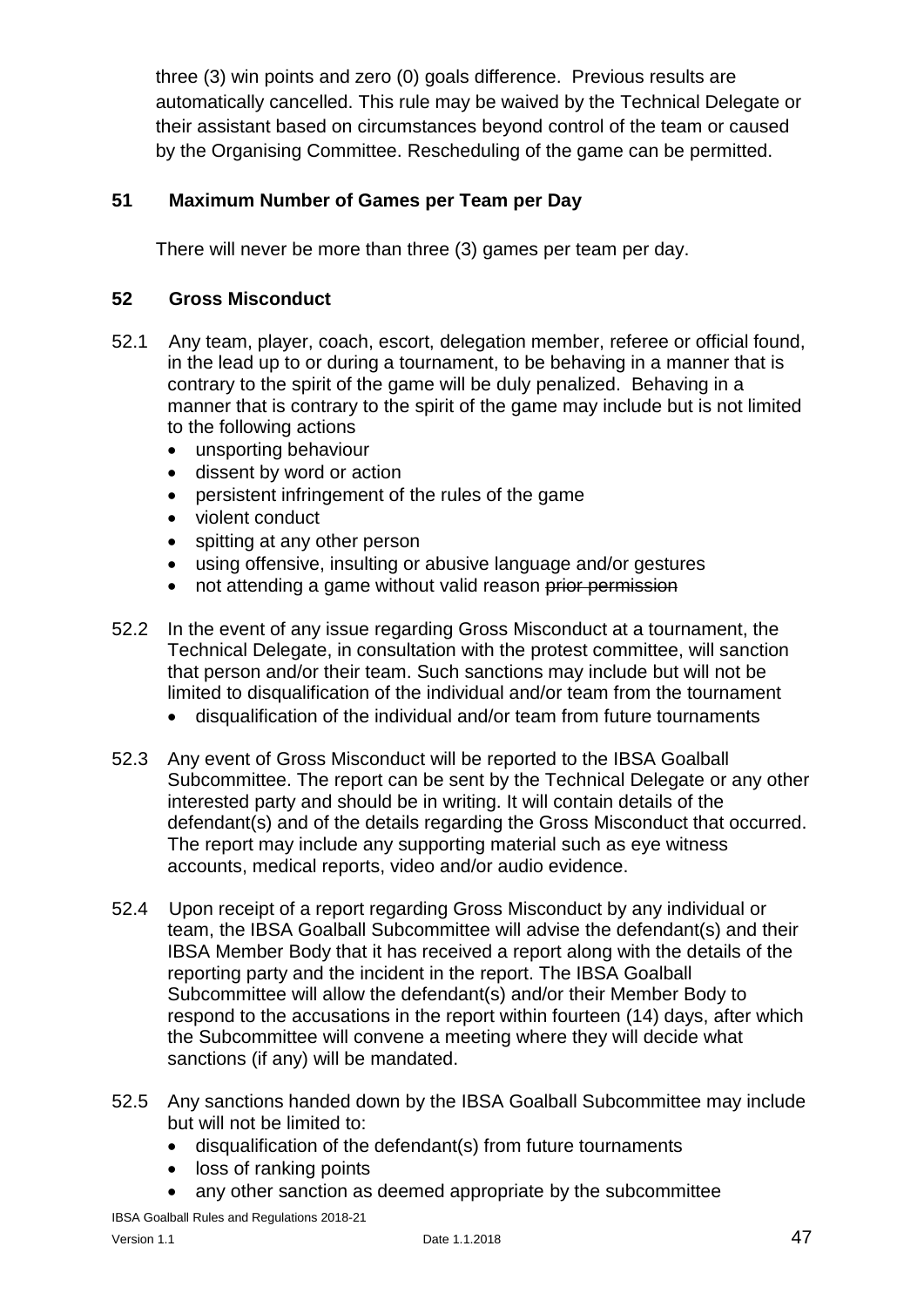- 52.6 Upon making the decision the IBSA Goalball Subcommittee will inform the defendant(s) and their IBSA Member Body of their decision in writing within seven (7) days of making that decision.
- 52.7 The defendant(s) will then have further fourteen (14) days from the day the IBSA Goalball Subcommittee advised its decision, to respond in writing to the sanctions. The response must contain information not already given to the Subcommittee and will include details such as:
	- reasons why the misconduct was carried out
	- any other reasons that should be taken into consideration for the misconduct
	- any arguments against the severity of the sanctions.
	- 52.8 Upon receiving an appeal to its original decision, the Sub-Committee will send all documents including the original report, defendant(s) and/or their Member Body's response to the accusations as well as the appeal to the IBSA Executive Board of receiving the appeal notice to consider the Sub-Committee's decision. The IBSA Executive must consider the contents of the original report(s) together with the contents of the appeal before making the final decision.

A lack of response to the original decision from the individual or team will be treated by the IBSA Goalball Sub-Committee as if there are no grounds to protest the sanction(s) and the decision will stay final.

52.9 Any decision made by the IBSA Executive Board regarding any appeal will be final and will be reported to the individual or team in the report, their National Body and will be recorded by the Sports Director of the IBSA Board for their information. The Goalball Subcommittee is authorized to share copies of any decisions made under this rule by the Goalball Subcommittee or the Executive Board with any tournament local organizing committees and/or athlete licensing bodies for a particular competition for the purpose of ensuring that any sanctions are duly enforced.

#### **53 Game Protocol**

#### 53.1 Team Check-in and Coin Toss

Before the start of the game, a representative of both teams will report to the designated check-in area, in order to validate the Score Sheets-Game Information and line-up sheets and to perform the coin toss. All participating players and coaches that will be in the team bench area must be listed on the Score Sheets-Game Information.

At the expiration of the final 90 seconds that indicates the beginning of the game, if there are any team members in the team bench area that are not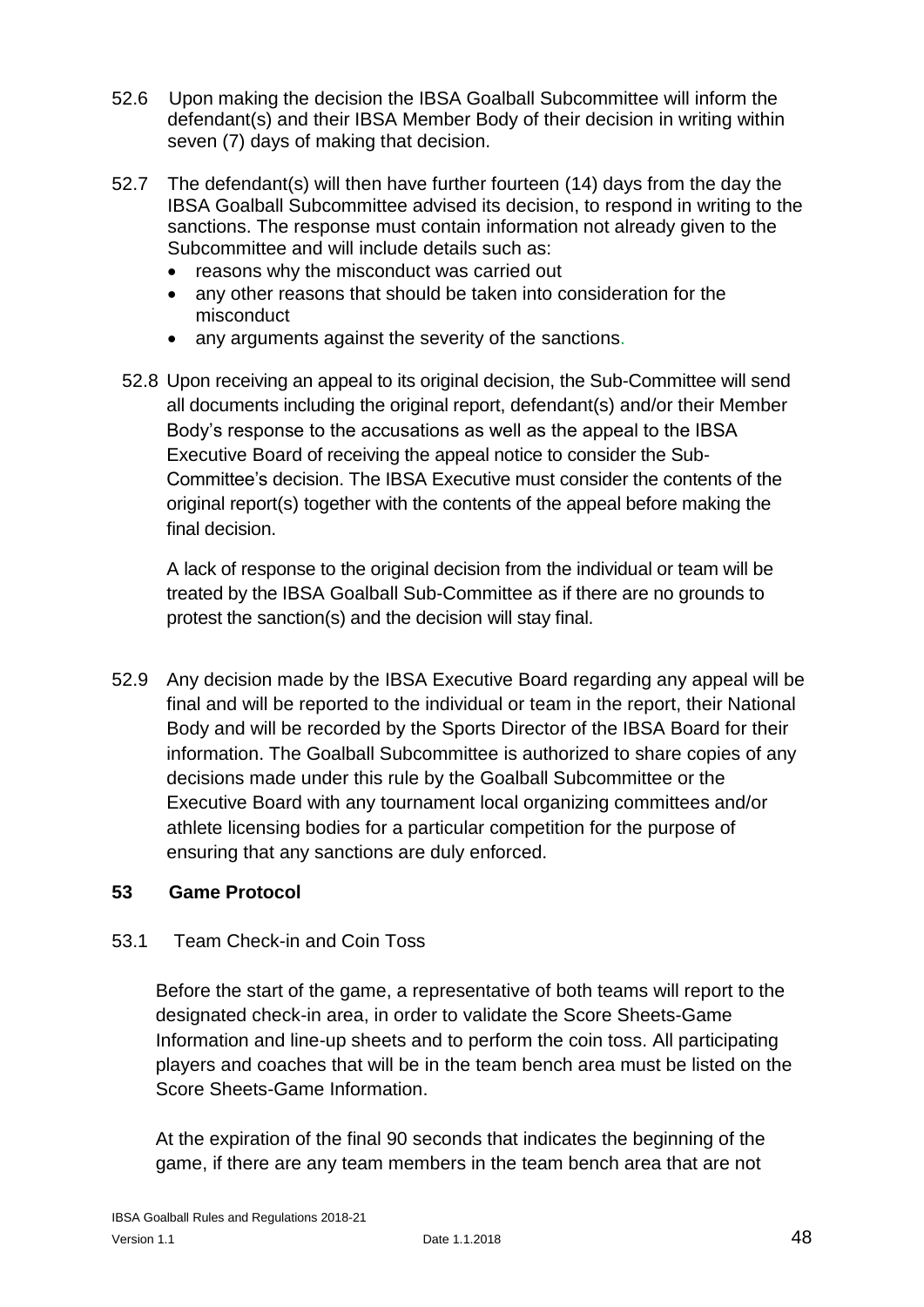listed on the line-up sheet, the team will be penalised (delay of games) and those individuals will be removed from the Field of Play for the half.

Also at the expiration of the final 90 seconds that indicates the beginning of the game, if there are any team members listed on the Score Sheets-Game Information that are not in the team bench area, the team will be penalised for a delay of game and those team members will not be allowed to enter the Field of Play for the half.

# 53.2 Warm Up

All teams must have the opportunity to warm up in a suitable area at least half an hour before they are called to their game. The warm up area for both teams will be similar and as close as possible to the same conditions as the competition venue. Warm up balls shall be of the same brand or model as used in the competition games for that tournament.

#### 53.3 March-In

For all major Championships the teams will march into the field of play. If any player does not have their team uniform available at March In, they will not be allowed to enter with the team or warm up on the Field of Play. If the player's uniform is not available at the 30 second warning, that player will be ejected from play in that game and will be considered a non-participant and be required to wear the identifying jersey as provided by the organising committee of the tournament.

#### 53.4 Introduction of the Teams

Before the start of the game, both teams will be called to line up on the 6-meter line. The names of all players, coaches/escorts and referees will be announced.

#### 53.5 Protest Committee

At IBSA sanctioned events, all protests and matters of expulsion (as in paragraph 53) concerning the tournament will be dealt with by a protest committee, whose decision is final. The protest committee will consist of the Commissioner, the IBSA Technical Delegate, a Tournament Referee appointed by the IBSA Technical Delegate, the Tournament Director (Competition Manager), and one (1) extra person appointed by the Technical Delegate.

#### **54 Exceptions to Tournament Regulations**

Any exception to these tournament regulations must be: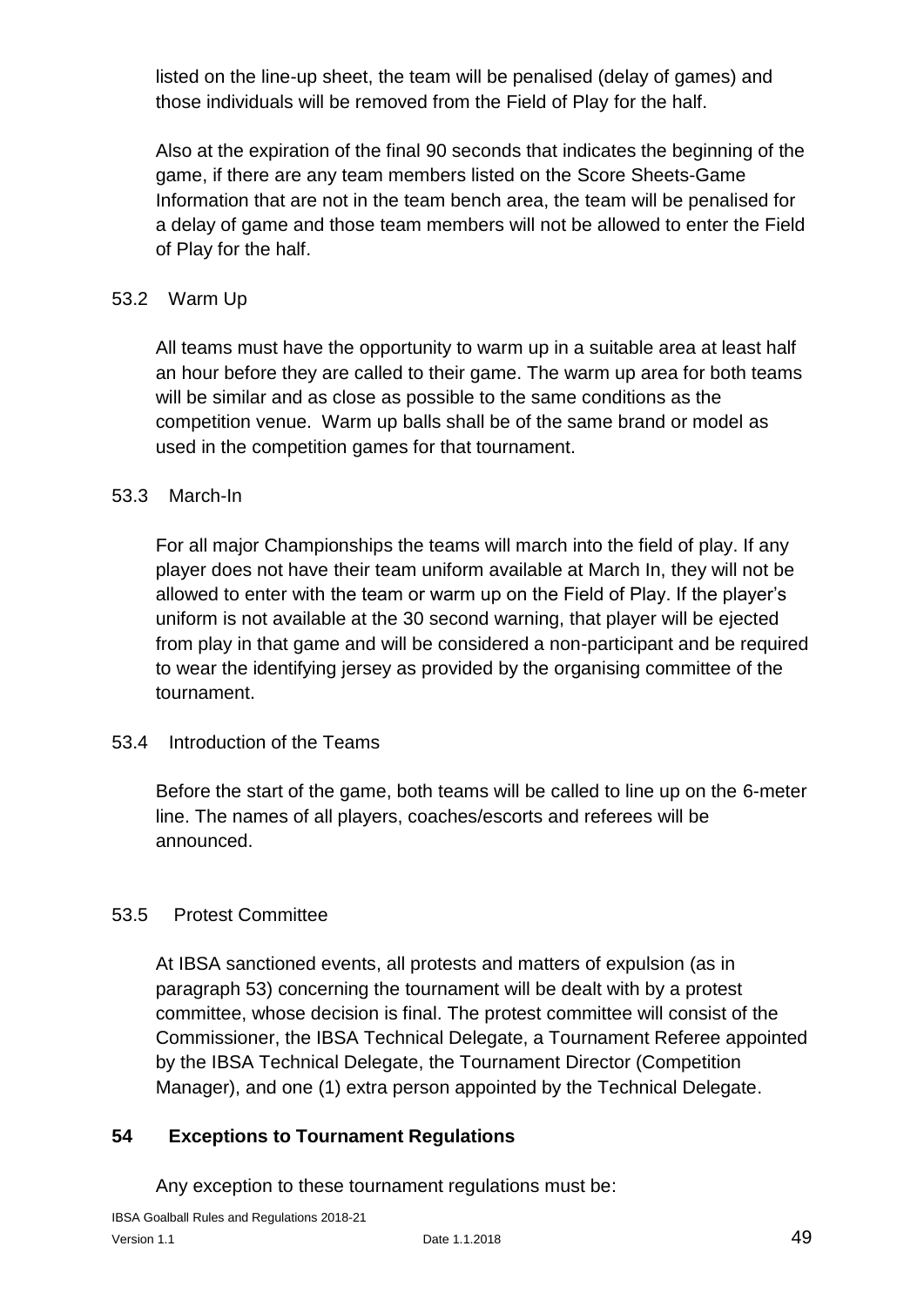- requested in writing to the IBSA Goalball Subcommittee or its Chairman no later than sixty (60) days prior to the commencement of the tournament;
- approved, by the IBSA Goalball Subcommittee or its Chairman within twenty-one (21) days from the receipt of the request;
- communicated to the other participating teams by the IBSA Goalball Subcommittee or its Chairman immediately upon approval.

The IBSA Goalball Subcommittee reserves the right to change or modify Goalball rules and tournament regulations as needed, provided they present 60 days written notice on the Goalball Subcommittee website: [www.ibsasport.org/sports/goalball.](http://www.ibsasport.org/sports/goalball) The rules, regulations and appendices to this document take effect 1 January 2018.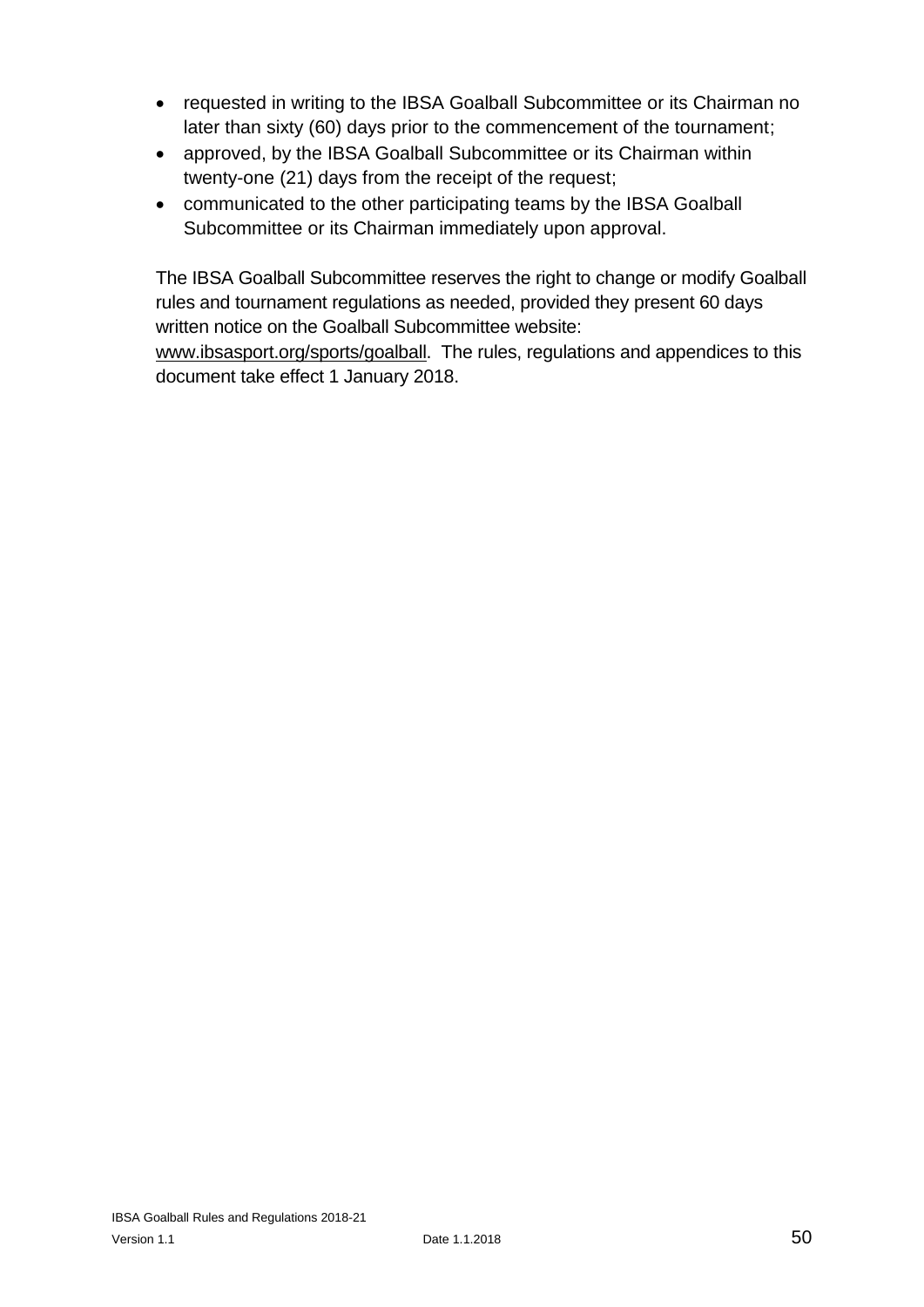

**COURT DIAGRAM**

**HAND SIGNALS**

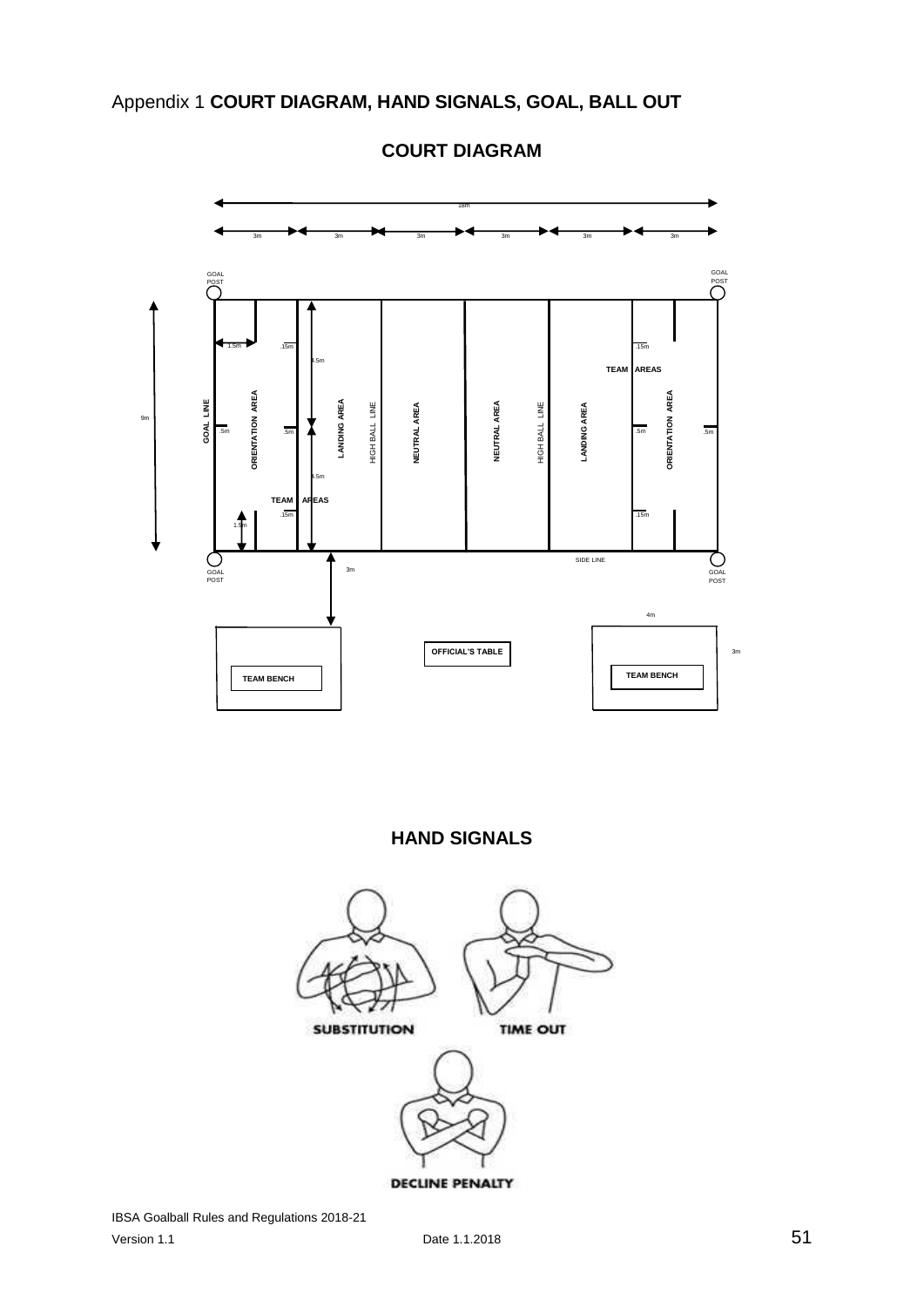# **GOAL DETERMINATION**



GOAL

# **BALL OUT DETERMINATION**

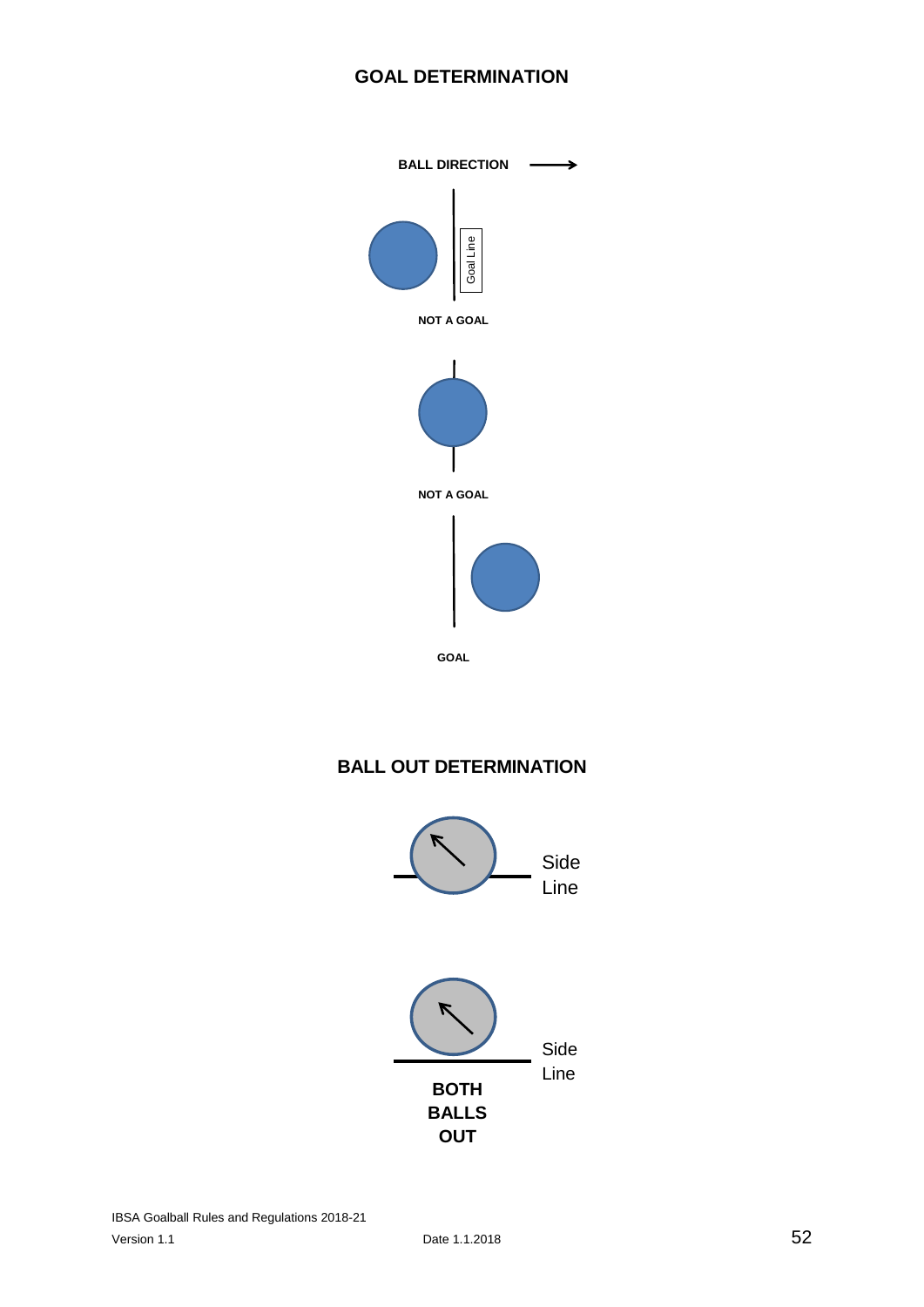# Appendix 2. **GLOSSARY OF TERMS**

| Acknowledgement         | When the referee verbally announces the requesting team<br>by name.                                                                                                                                                                   |
|-------------------------|---------------------------------------------------------------------------------------------------------------------------------------------------------------------------------------------------------------------------------------|
| Act of Throwing         | The period of time from when the thrower begins their<br>backswing to the point where the ball makes first contact<br>with an opposing team player.                                                                                   |
| <b>Ball Across Line</b> | See diagram - Appendix 1                                                                                                                                                                                                              |
| <b>Ball Over</b>        | A situation where a ball departs a team's area in the<br>direction of the opponent and the majority of the ball crosses<br>the centre line or over the side line in the neutral area. The<br>ball may be in the air or on the ground. |
| Championships           | Paralympic Games, World or IBSA Regional Tournaments                                                                                                                                                                                  |
| Coaching                | Any communication from the team bench area to the players<br>on the court. Permitted under the rules and until the Referee<br>calls 'quiet please'.                                                                                   |
| Control                 | When a player has physical control of the ball or the ball is<br>in the process of being passed from one player to another.                                                                                                           |
| Defence                 | The act of preventing the ball from scoring.                                                                                                                                                                                          |
| Delegation              | Based on official entry documentation a delegation includes<br>a team's athletes, medical and coaching staff, team leaders,<br>national federation staff (if a national team).                                                        |
| Draw                    | A method of determining which teams go into which pools or<br>placement position (See Rule 48).                                                                                                                                       |
| <b>Extra Throws</b>     | A one player versus one player situation to decide a tie.                                                                                                                                                                             |
| Eyeshades               | Eye covering which fully covers the eyes to prevent a player<br>using vision during play.                                                                                                                                             |
| Eye Patches             | Adhesive bandage or material under the eyeshade which<br>further assists in covering up the eyes to prevent seeing<br>during the game.                                                                                                |
| Field of Play (FOP)     | The area within the venue where the Goalball game takes<br>place.                                                                                                                                                                     |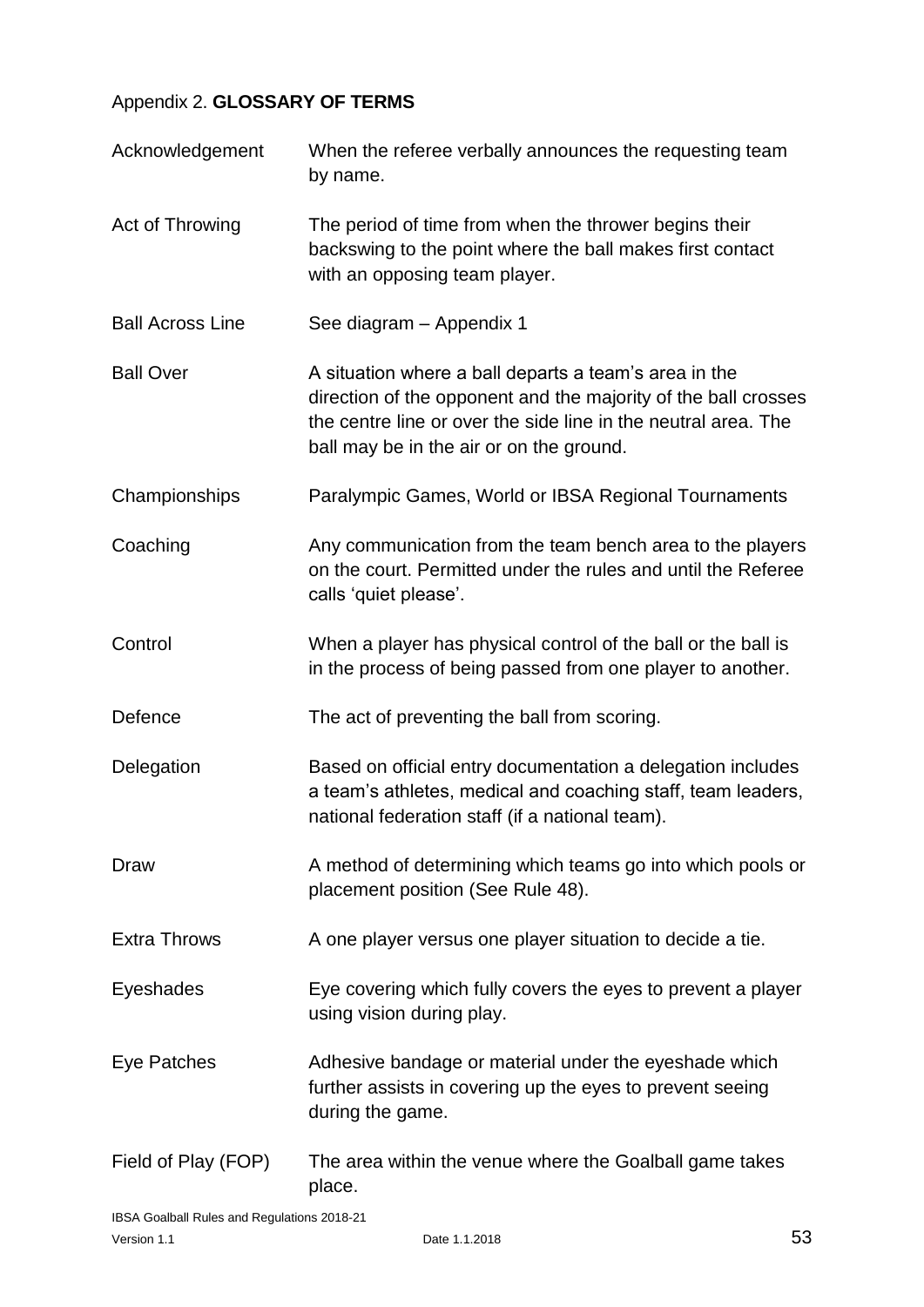| Forfeit                                                 | The loss of a game created when one team does not show<br>up to play by the time the game is scheduled to begin,                                                                                                     |    |
|---------------------------------------------------------|----------------------------------------------------------------------------------------------------------------------------------------------------------------------------------------------------------------------|----|
|                                                         | leaves the FOP during the game or there is less than the<br>minimum number of players to start or complete a game.                                                                                                   |    |
| Goal Judge                                              | One of the International Technical Officials (ITOs). Duties<br>described in the IBSA ITO Manual.                                                                                                                     |    |
| Half                                                    | A period of twelve (12) minutes in regulation time or three<br>(3) minutes in overtime.                                                                                                                              |    |
| <b>Half Time</b>                                        | A three (3) minute break between halves.                                                                                                                                                                             |    |
| <b>Hand Signals</b>                                     | Non-verbal signals used by coaches to request<br>substitutions, time-outs and declined penalties as outlined in<br>Appendix 1.                                                                                       |    |
| <b>High Ball</b>                                        | A penalty situation where the ball does not first touch the<br>floor in the team area after being thrown. The High Ball Line<br>is considered part of the team area.                                                 |    |
| <b>IBSA</b>                                             | <b>International Blind Sports Federation</b>                                                                                                                                                                         |    |
| Infraction                                              | Any violation of the rules which results in a loss of<br>possession instead of a penalty.                                                                                                                            |    |
| International<br>tournament                             | Any tournament where teams from two or more different<br>countries are participating.                                                                                                                                |    |
| Long Ball                                               | A penalty situation where the ball does not touch the floor<br>at least once in the neutral area after being thrown                                                                                                  |    |
| <b>Maximum Goal</b><br><b>Difference</b>                | Any time one team has scored ten (10) goals more than the<br>team it is playing.                                                                                                                                     |    |
| <b>Official Break in Play</b>                           | Any time the referee stops the game with their whistle.                                                                                                                                                              |    |
| Out                                                     | A situation where a ball on the ground crossing a side line no<br>longer touches the line (it is more than half way over). It is<br>also a situation where the majority of a ball in the air crosses<br>a side line. |    |
| Out of Bounds                                           | Any area outside the court.                                                                                                                                                                                          |    |
| Overtime<br>IBSA Goalball Rules and Regulations 2018-21 | Two (2) halves of three (3) minutes play to determine a                                                                                                                                                              |    |
| Version 1.1                                             | Date 1.1.2018                                                                                                                                                                                                        | 54 |